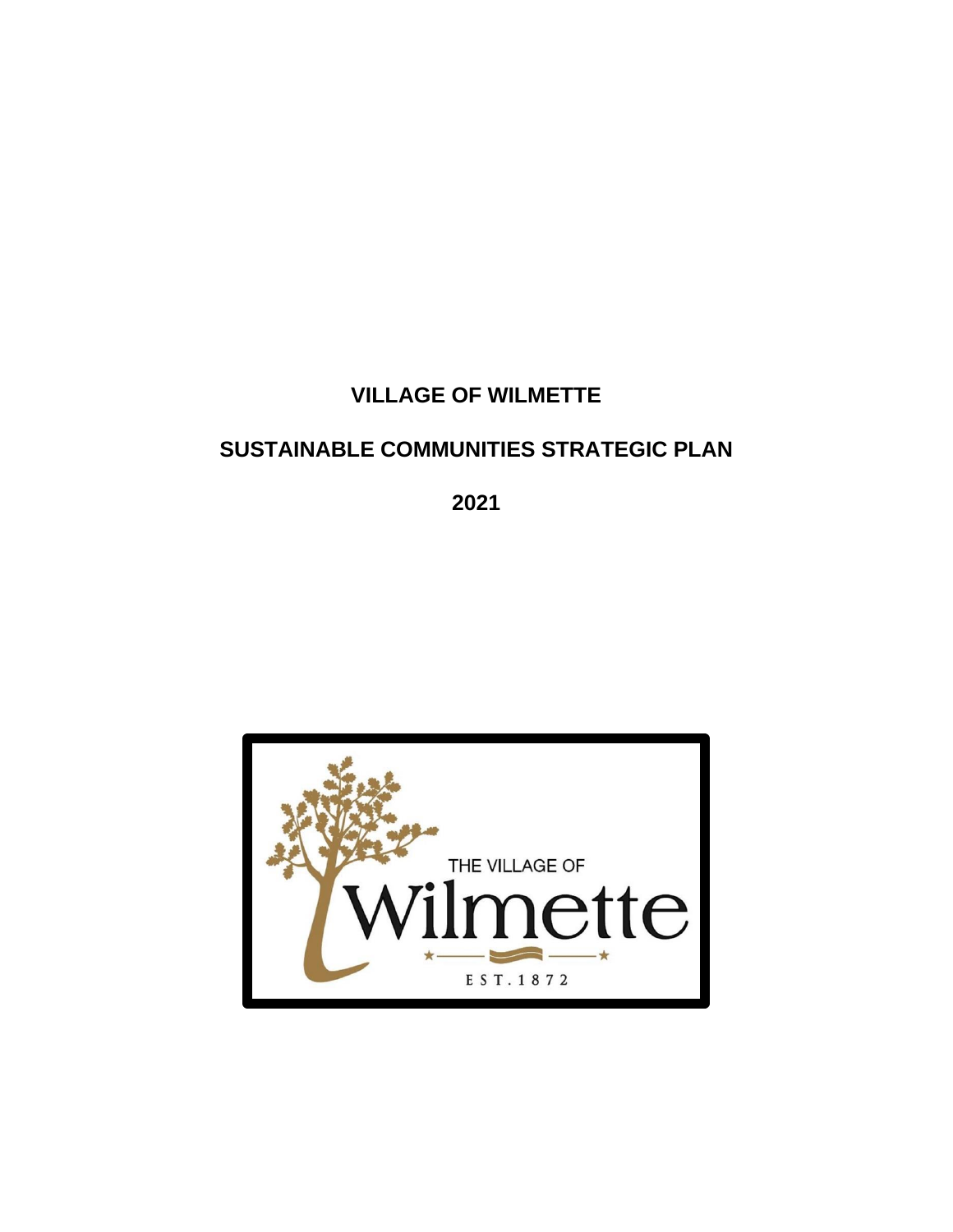# **TABLE OF CONTENTS**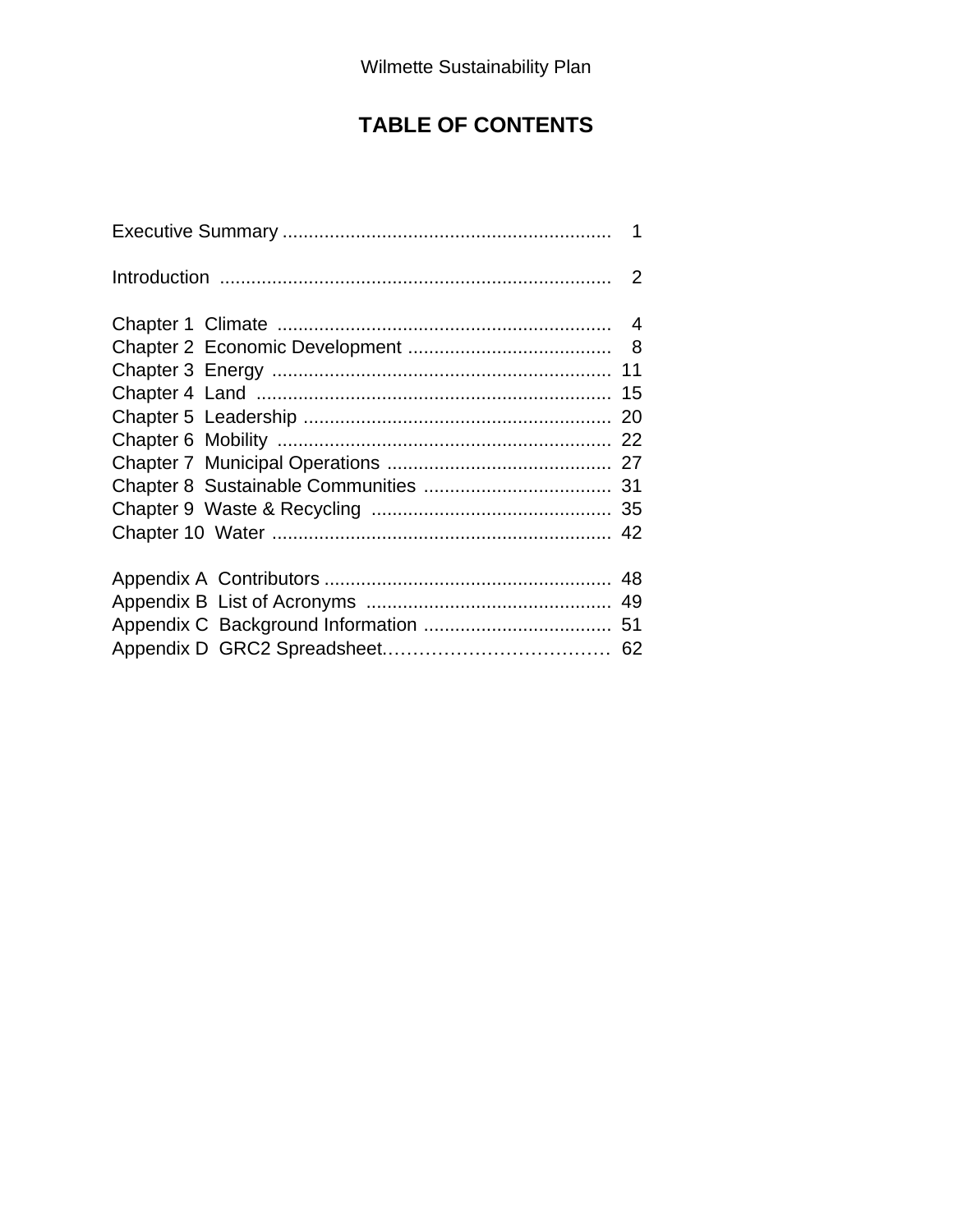# **EXECUTIVE SUMMARY**

On August 28, 2018, the Wilmette Village Board endorsed the Greenest Region Compact (GRC) to address environmental sustainability issues of global importance at the local level. The GRC encourages each of its members to develop a Sustainable Communities Strategic Plan. This Plan has been developed by the Wilmette Environmental and Energy Commission to address the specific environmental issues identified in the GRC. Each of the ten chapters in this Plan identifies environmental issues unique to the Village of Wilmette along with a corresponding set of recommendations to address these issues moving forward with the goal of reducing the environmental footprint for the Village of Wilmette, thus making the Village a better place to live and work.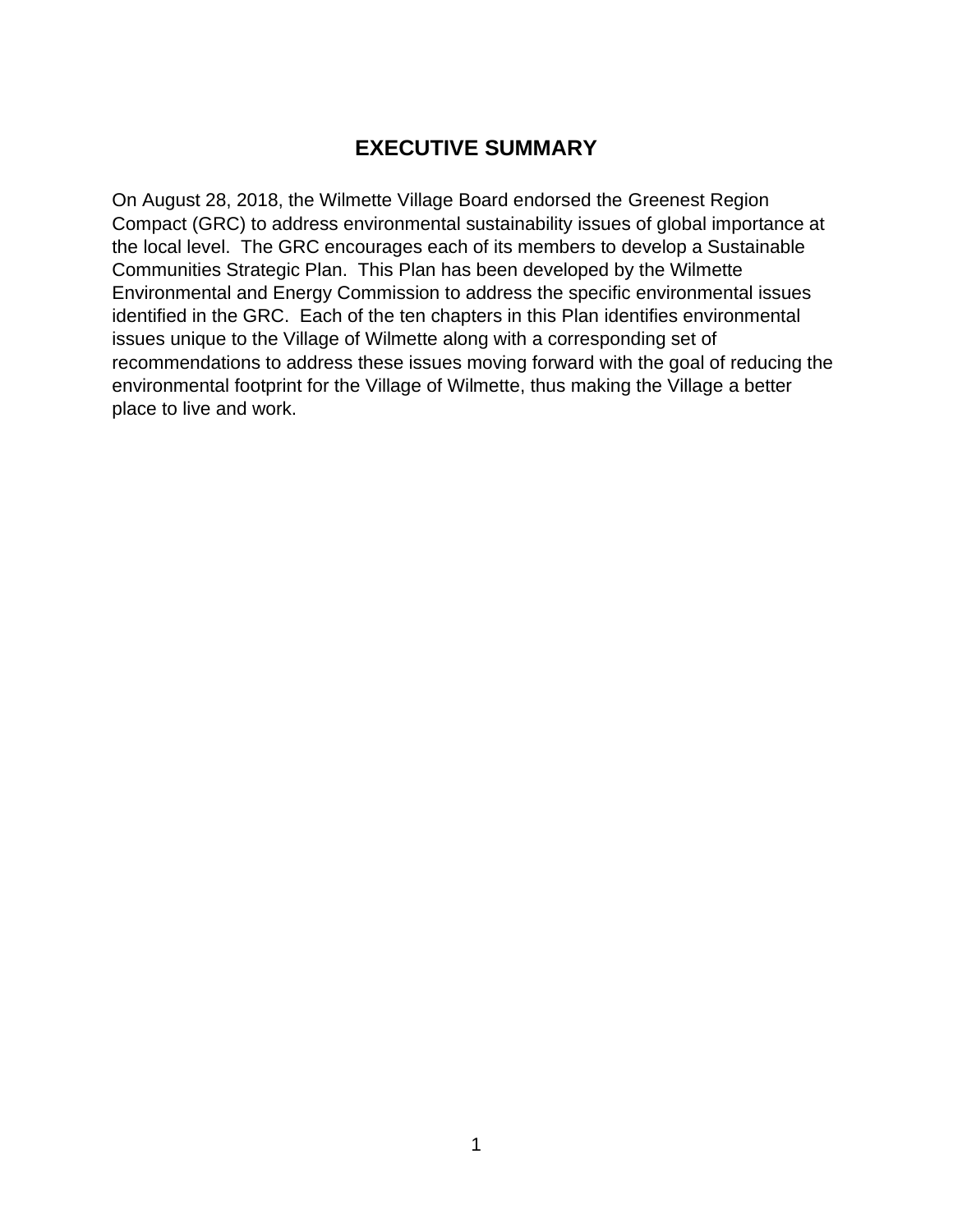# **INTRODUCTION**

## **The Village of Wilmette**

The Village of Wilmette is located on the western shore of Lake Michigan and is a near northern suburb of Chicago about 14 miles north of Chicago's downtown district. It was officially incorporated on September 19, 1872, as the Village of Wilmette. The postwar need for housing led to a housing boom in the 1950s that transformed the area west of Ridge Road from farmland to residential subdivisions. As a direct result of this housing boom, Wilmette's population grew from 18,162 in 1950 to 28,268 in 1960. Based on the 2010 census the population was 27,087. In 2007, Wilmette was ranked as the seventh best place to raise children in the U.S., according to *Business Week*. In 2015, Wilmette was ranked the best place to live in the State of Illinois based on a variety of factors including its low unemployment rate, median income, low housing vacancy rate, high education expenditures per student, low crime, and short commute times. Wilmette is home to 2 of Illinois' 17 elementary schools to be awarded the 2017 National Blue Ribbon award. Students in Wilmette attend New Trier High School. In 2016, *Newsweek* magazine ranked New Trier as the top open enrollment high school in Illinois and the 17th best high school in the country. There are two private high schools located in Wilmette. The Wilmette Park District owns and operates a public 18-hole golf course in West Wilmette. There is a large park along the Lake Michigan shore with several neighborhood parks, a recreation center, outdoor pool, and an indoor ice rink. The Village of Wilmette's public transportation is supported by four Pace Bus routes (213, 421, 422, and 423), the Linden Station stop on the CTA's Purple line, and Metra's Union Pacific North (UP-N) line.

# **The Greenest Region Compact**

The Metropolitan Mayors Caucus created the Greenest Region Compact (GRC) to address environmental sustainability issues of global importance at the local level. The Greenest Region Compact, an update to the original pledge and sometimes referred to as the Greenest Region Compact 2 (GRC2), is built on important environmental initiatives already underway in communities in partnership with many non-profit, state, regional and national organizations. The Greenest Region Compact synthesizes sustainability goals already adopted by leading communities in the region; and these consensus goals align with common regional, state, national and global objectives. The Greenest Region Compact offers a companion Framework, in the form of a spreadsheet, to guide communities of all sizes and strengths to assess their current efforts, develop a sustainability plan suited to local priorities, and offer resources to help them succeed. The consensus goals of the Greenest Region Compact will guide coordinated efforts toward enhanced quality of life for residents, protection and stewardship of the environment, and sustainable economic vitality. On August 28, 2018, the Wilmette Village Board endorsed the GRC and tasked the Environmental and Energy Commission (EEC) to make recommendations to the Board on how best to implement the GRC. This Plan contains the EEC's recommendations to the Board.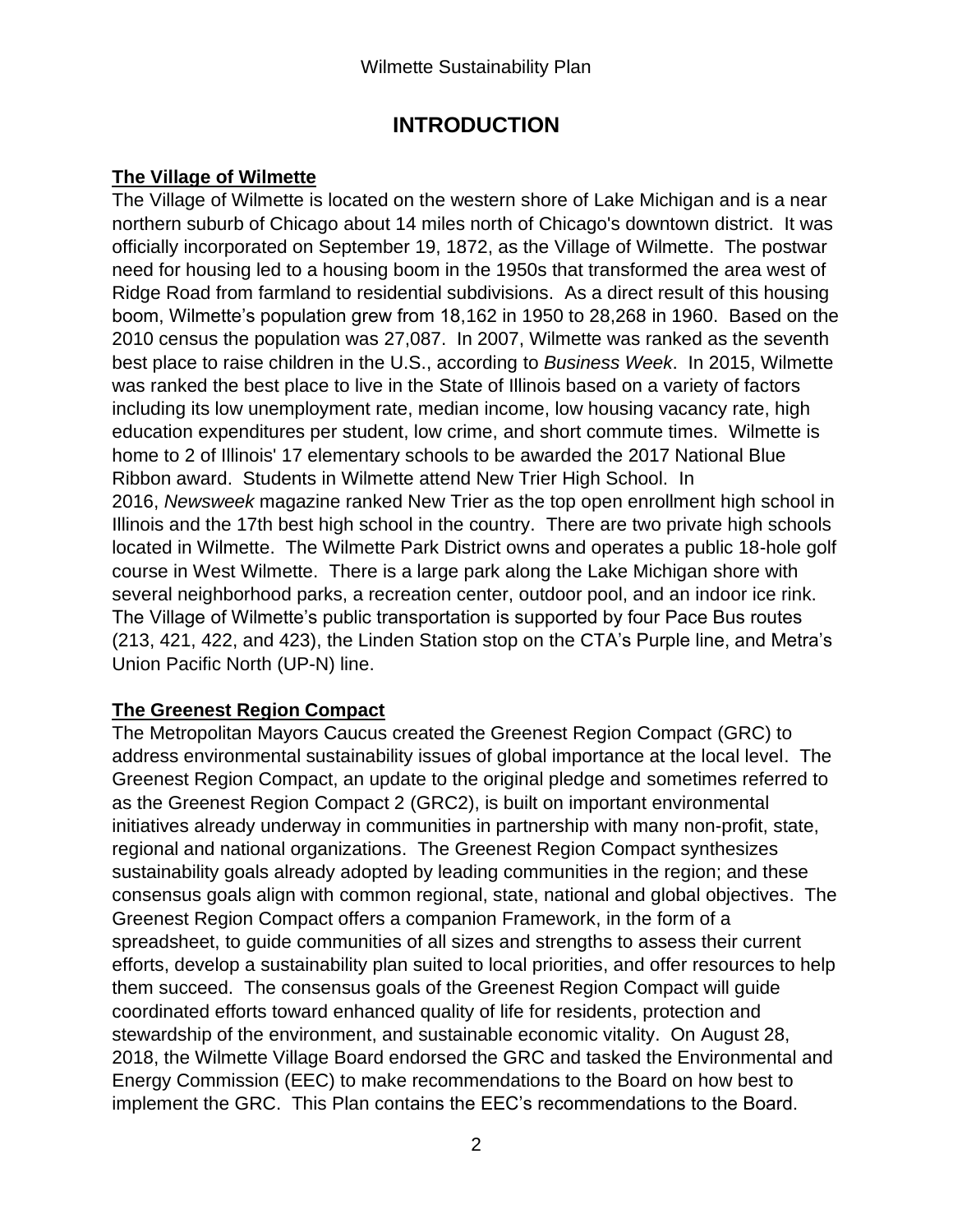The 10 chapters in the Plan follow the framework given in the GRC: Climate, Economic Development, Energy, Land, Leadership, Mobility, Municipal Operations, Sustainable Communities, Waste & Recycling, and Water.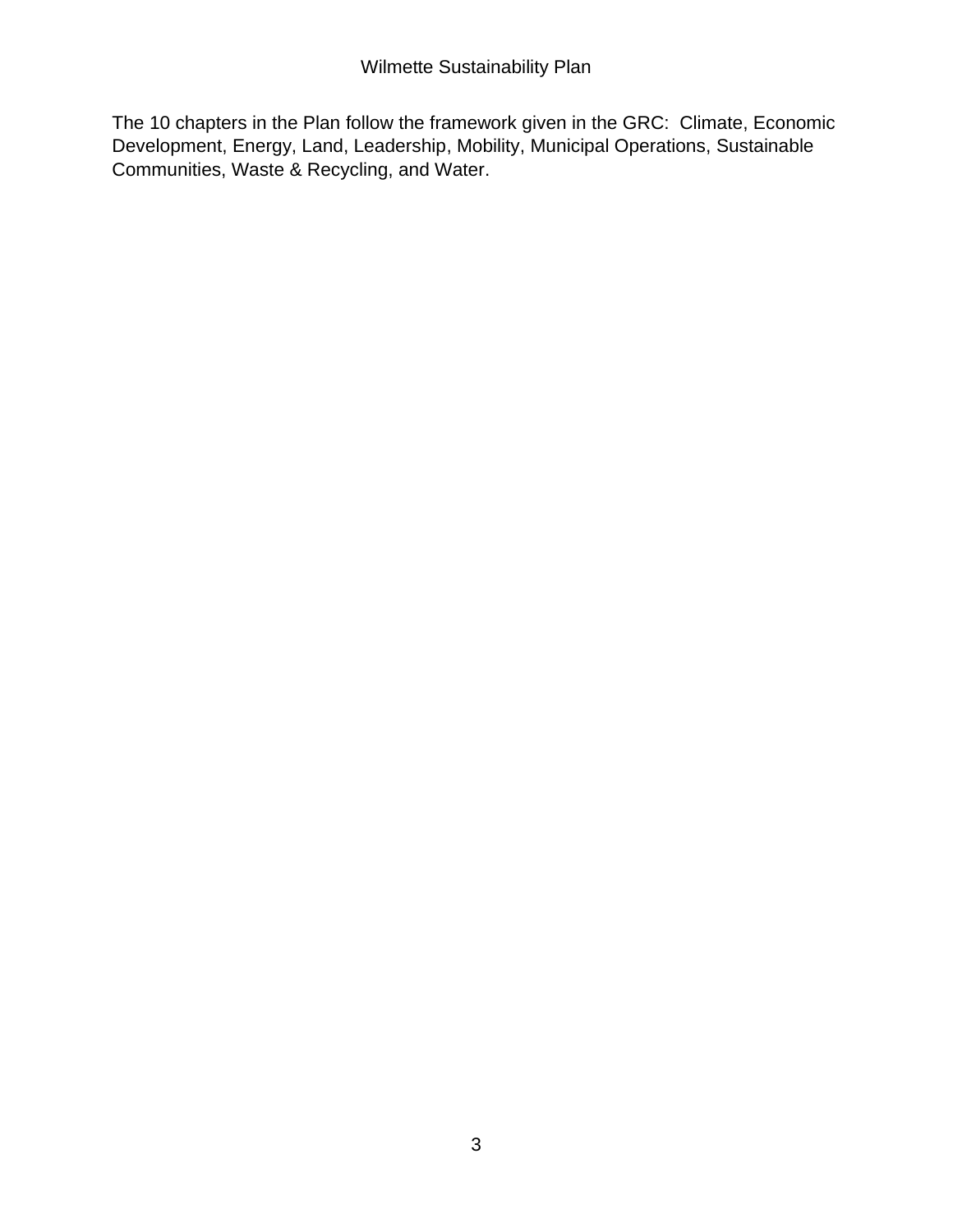# **CHAPTER 1 – CLIMATE & AIR QUALITY**

# **1.1 Introduction**

The GRC2 framework divides Climate and Air Quality into 4 subcategories for consideration and action:

Greenhouse Gases (GHG): In terms of the concept of "sustainability," it is broadly understood that anthropogenic releases of GHG (primarily CO2 and methane) are driving climate change, which will alter the Earth's ecosystem and threaten that ecosystem's ability to support the current level of human population. Global elimination of anthropogenically-driven GHG emissions is necessary to sustain a livable environment as we know it. Wilmette and its residents can reduce GHG emissions by using non-fossil fuels for heating, electrical power and transportation.

Air Quality: Clean air is a key to a healthy environment. This is an area where regionally coordinated standards and activities are necessary. Reduction in fossil fuel emissions, volatile organic compound (VOC) emissions and proper indoor air treatments are actions which Wilmette and its residents can undertake locally.

Resiliency: Climate change is currently observable and impacts are likely to increase during the next 30 years. We already see warmer average temperatures, extreme heat days, and more frequent violent weather events. Weather-sensitive infrastructure and public safety must be examined and modified for readiness. Provisions are needed for citizens who have less capability to adapt to extreme weather.

Education and Outreach: Engaging the public in the concept of sustainability and climate change is necessary to develop support for broad government, community and individual action. Wilmette can educate its residence on the necessity of a sustainability focus, and can join with other communities and organizations to support and influence broader activity.

# **1.2 Existing Conditions**

Greenhouse Gases: <https://www.unep.org/emissions-gap-report-2020>On a global level, the UN reports that despite a brief COVID-19 related dip in GHG emission, the world is still heading for a temperature rise in excess of 3 degrees C this century. However, there are multiple governmental/industry commitments and new technologies that may bring about the necessary net-zero emissions goals. Wilmette has formally and informally initiated a host of green initiatives many of which impact GHG emissions. See the Village's Green Initiative webpage at [https://www.wilmette.com/green](https://www.wilmette.com/green-initiatives/)[initiatives/.](https://www.wilmette.com/green-initiatives/) Several community organizations are active in promoting residential use of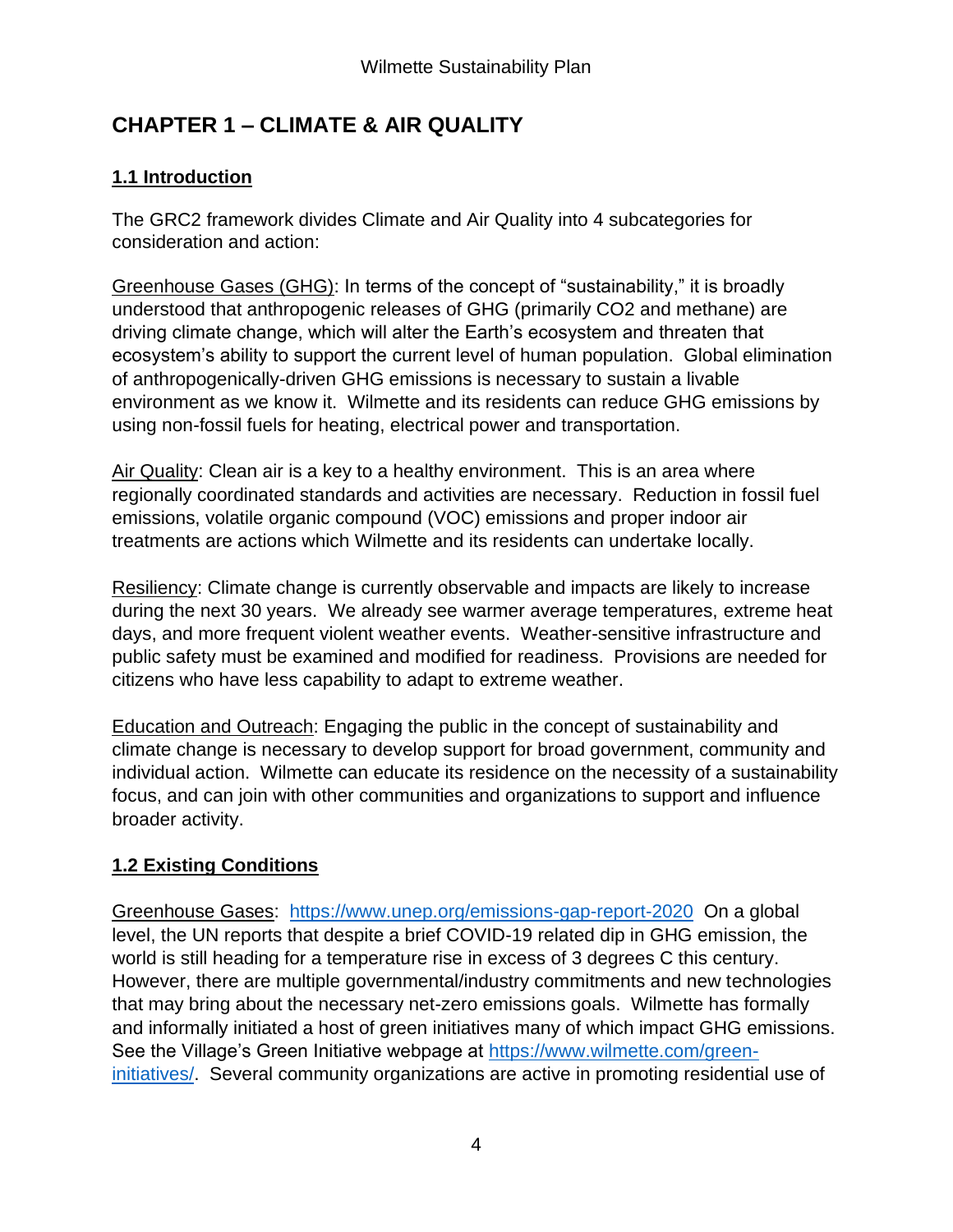solar energy from installed systems and the newly authorized community solar remote locations.

Air Quality: A number of Wilmette's green initiatives are intended to improve air quality. <https://www.wilmette.com/green-initiatives/>Wilmette enjoys relatively good outdoor air quality because: its electrical energy-caused GHG emissions comes from distant power plants; it has minimal industry; there is a substantial urban forest; and it is close to Lake Michigan.

Resiliency: Wilmette's substantial investment in an improved stormwater system will provide increased resiliency in the face of anticipated increases in severe storms. There are no specific programs focused on residents who may have difficulty in coping with climate change-related emergencies.

Education and Outreach: Wilmette actively engages its residents in its green initiatives through its website and periodic newsletters. Its endorsement of the GRC2 and progress in development its own sustainability plan is testament to present and future education and outreach intentions.

# **1.3 Goals**

## 1.3.1 Greenhouse Gases:

1.3.1.1 Develop a feasible method of measuring Wilmette's GHG emissions.

1.3.1.2 Consistent with GRC2, reduce Wilmette's GHG emissions 45% from 2010 levels by 2030 and reach net zero emissions by 2050.

# 1.3.2 Air Quality:

1.3.2.1 Reduce Village and resident practices that negatively impact air quality.

1.3.2.2 Join with area partners in addressing air quality issues.

## 1.3.3 Resiliency:

1.3.3.1 Modify Village infrastructure as necessary to withstand climate change impacts.

#### 1.3.4 Education and Outreach:

1.3.4.1 Engage the Wilmette residents in climate change mitigation and adaptation.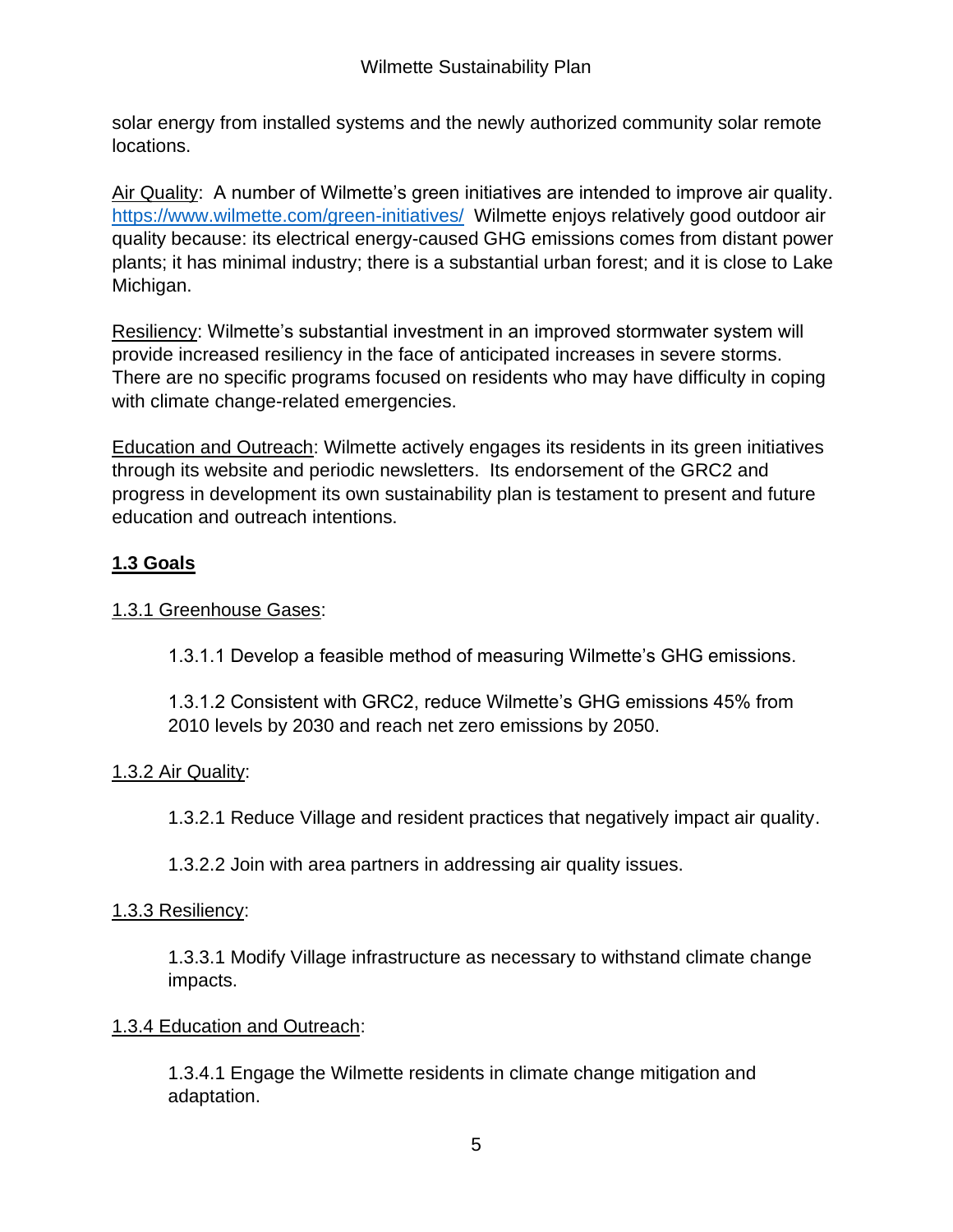1.3.4.2 Engage local and state partners in climate change mitigation and adaptation.

## **1.4 Recommendations**

## 1.4.0 General:

1.4.0.1 Continuously coordinate and build on initiatives and best practices among branches of government

1.4.0.2 Establish a policy of considering the sustainability impact of every governmental decision.

## 1.4.1 Greenhouse Gases:

1.4.1.1 By 2022, determine what data Wilmette will use to measure its status and progress in GHG emission.

1.4.1.2 Maximize Village, business and residents' use of locally installed and community solar.

1.4.1.3 Monitor technology and determine what clean energy sources besides solar could be used to reduce fossil fuel-produced energy.

1.4.1.4 Develop standards and practices in Village buildings and operations consistent with net zero GHG emissions.

1.4.1.5 As feasible, join with other area governmental and community organizations to maximize use of clean energy sources.

## 1.4.2 Air Quality:

1.4.2.1 Establish ordinances and policy to reduce the use of high-GHG emitting small engines by the Village, residents, and contractors.

1.4.2.2 Consider limitations/standards for residents' use of fire pits.

1.4.2.3 Determine whether Wilmette should increase its participation in area organizations focused on improving air quality.

## 1.4.3 Resiliency: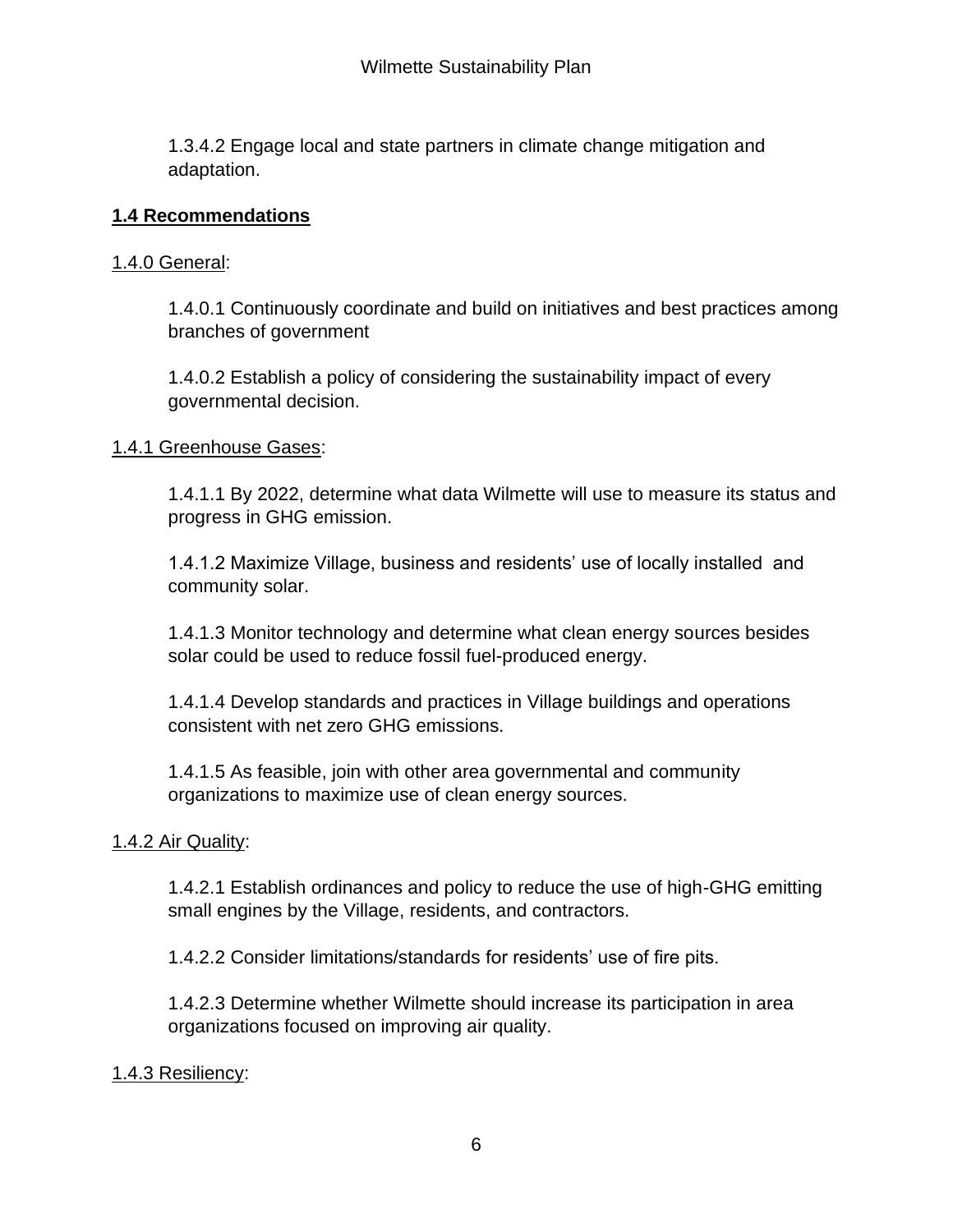1.4.3.1 Develop a plan to address infrastructure and safety threats from extreme weather events; the plan should include all branches of Wilmette government and its residents

1.4.3.2 Continue the improvement of Wilmette's stormwater management system

## 1.4.4 Education and Outreach:

1.4.4.1 Continue and enhance the Village's website on "green initiatives" and emphasize the necessity of reducing the threat of climate change.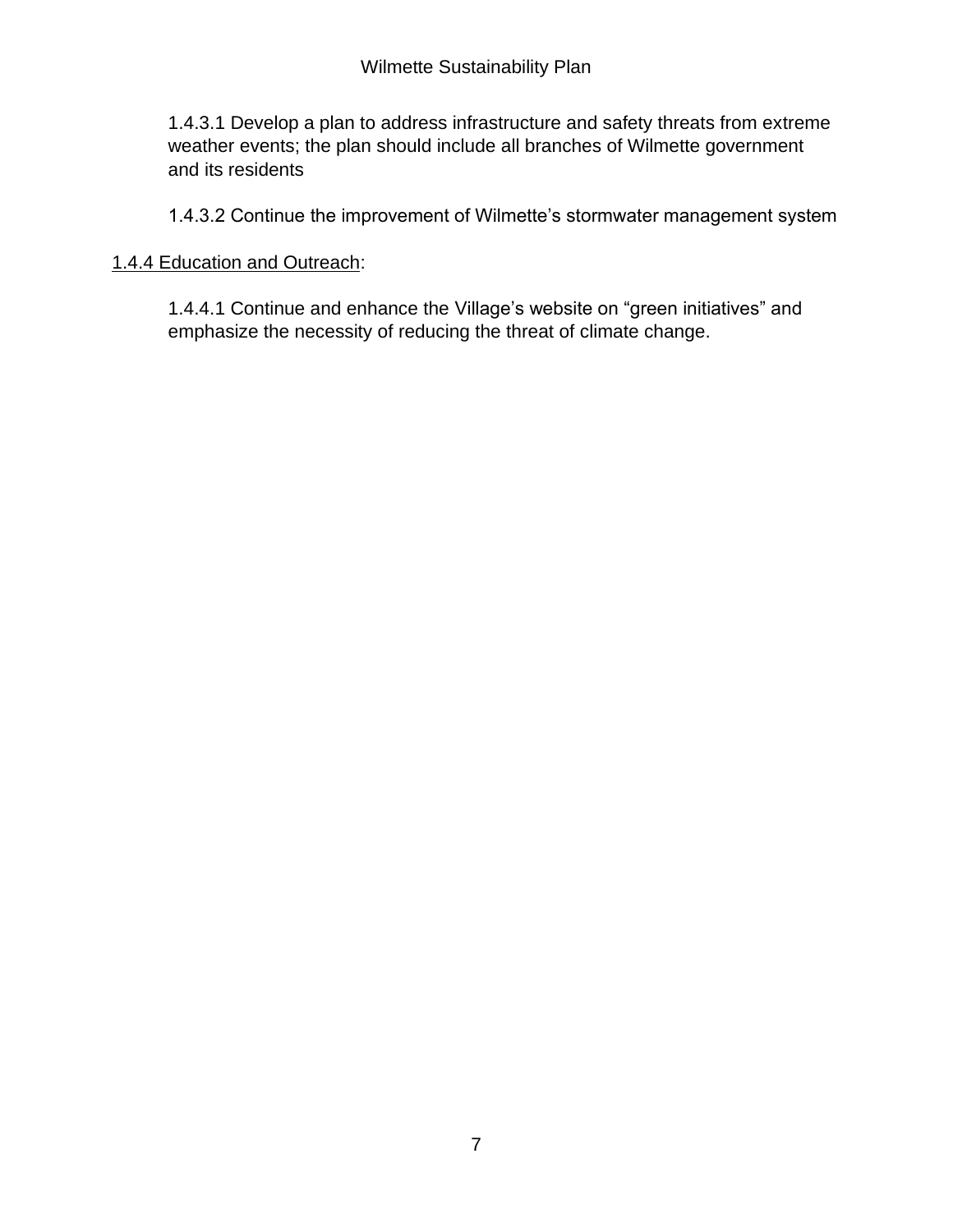# **CHAPTER 2 – ECONOMIC DEVELOPMENT**

# **2.1 Introduction***.*

A community's economic development strategy can support principles of environmental sustainability, or not. To give a clear example: commercial and residential development that removes native flora and increases water-impermeable surfaces is less environmentally sustainable than commercial and residential development that minimizes those types of impacts.

Sustainability in the GRC2 Economic Development category includes: coordination with local businesses, development of a "green workforce," attracting clean energy commercial development, green "innovation," promoting and recognizing commercial sustainability practices, usage of local goods and services, creating a "green" community reputation or "brand," and an economic ecosystem that is stable, prosperous and supports sufficient wages within the community.

# **2.2 Existing Conditions**

Wilmette is a residential community and derives 22% of its budget revenue from property taxes. Important economic activities include: retail stores, service providers for residents, pre-K-8 public and private education providers, residential maintenance services, home reconstruction and replacement, and the Water Treatment Plant (a revenue-producing outlier).

Recent Wilmette Village President and Trustee candidates agreed that the long term increase in online shopping, consolidation of retailers and service providers, and the reduction in mass transit usage have negatively impacted local businesses. When the coronavirus pandemic fades the immediate situation will improve, especially for food service, but the long-term trends will probably continue. The Village is in the process of developing a comprehensive Master Plan.

Wilmette's commercial activity in concentrated in the following areas:

- Downtown/Green Bay Road Corridor centered around Village Hall and the Metra UP North Train Station;
- Plaza del Lago shopping center on Sheridan Road at the northern border of the village;
- Edens Plaza shopping center located at Lake Street and the Edens Expressway
- Linden Square adjacent to the Linden CTA terminal at Linden Avenue and 4<sup>th</sup> Street

With parks on the lakefront and within the Village, and a substantial commitment to its park and parkway urban forest, Wilmette prides itself on its beauty and green initiatives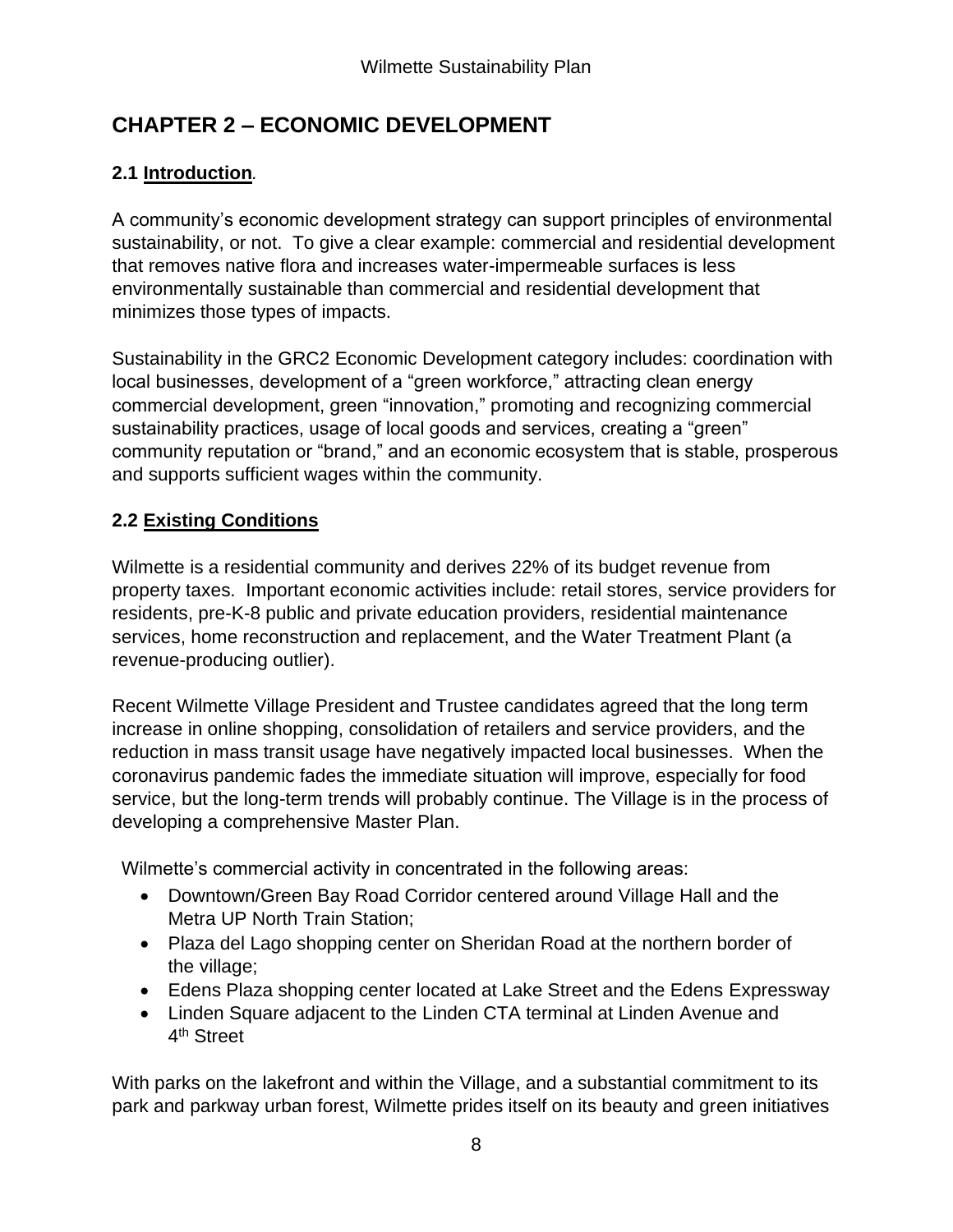(see Village Services > Green Initiatives on its website. [https://www.wilmette.com/visitors/.](https://www.wilmette.com/visitors/) As a long-time qualifier for Tree City USA, Wilmette provides exceptional maintenance for the trees on its properties. However, compared to neighboring communities of Winnetka and Glenview, it provides less oversight for the large percentage of its urban forest contained on private property.

A significant program has been developed by the not-for-profit community group Go Green Wilmette which educates, certifies and promotes businesses which practice specific sustainability practices. 13 local business are currently participating.

The Village is promoting the use of local goods and services, and tourism featuring natural and cultural assets of the community in partnership with:

- Wilmette Kenilworth Chamber of Commerce
- Village of Wilmette Historical Society
- Wilmette Park District

Wilmette has shown leadership in supporting expanded job opportunities and sufficient wages by opting into the Cook County minimum wage and sick time standards.

# **2.3 Goals**

**2.3.1** Maintain a local economy with public services, private businesses and residential practices that support and promote principles and practices of environmental sustainability.

**2.3.1** Enhance and promote a community brand and reputation for its environmental practices and leadership, and its abundant natural resources available to residents and tourists.

# **2.4 Recommendations**

**2.4.1** Plan and manage commercial and residential development to enhance environmental sustainability.

**2.4.2** Attract and retain business that practice and promote sustainability.

**2.4.3** Enhance a community brand that features Wilmette's natural and cultural assets. Consider increased environmental oversight of trees on private property.

**2.4.4** Attract visitors with the natural and cultural assets of the community.

**2.4.5** Encourage green innovation among residents and local businesses.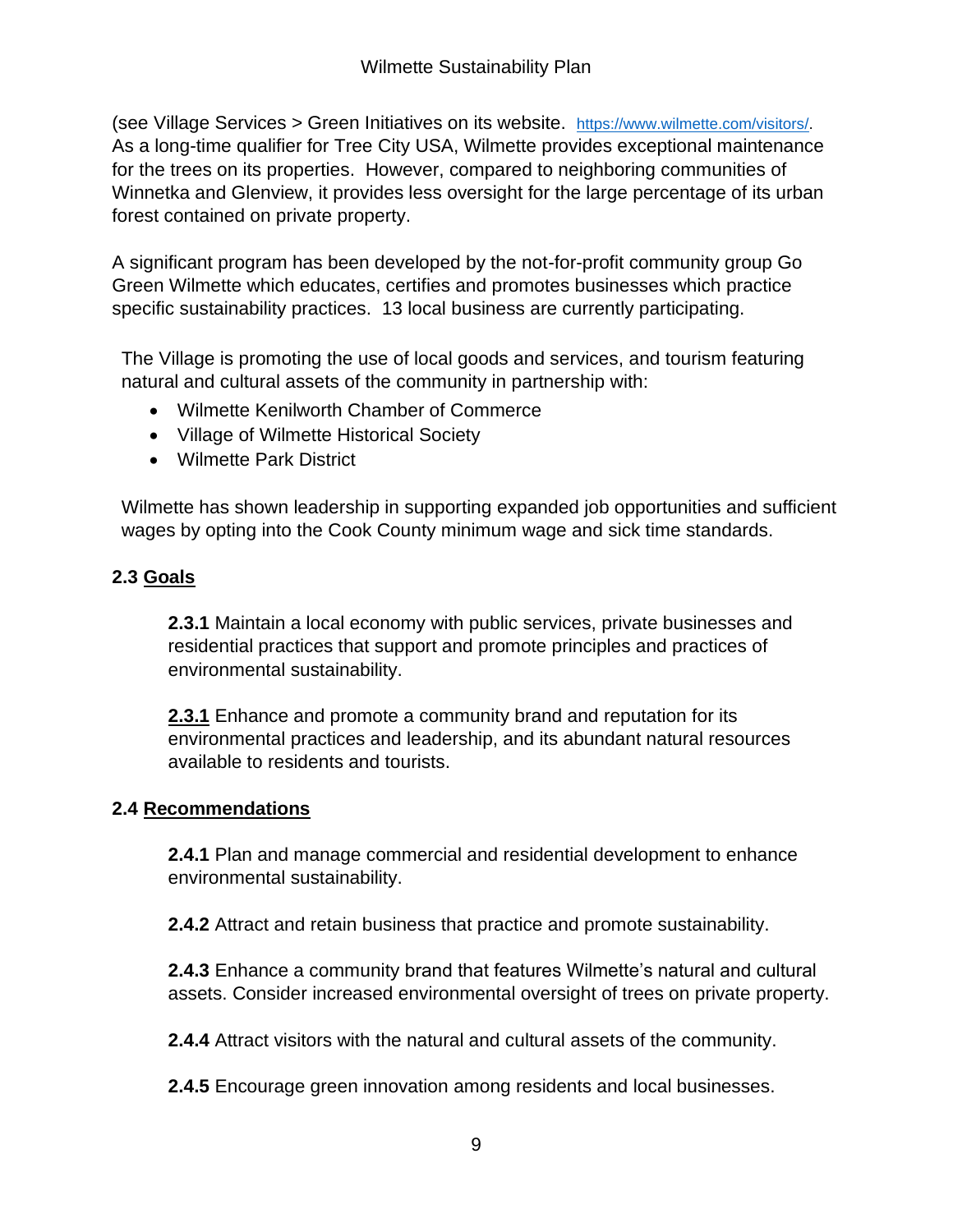**2.4.5** Promote local goods and services.

**2.4.7** Develop and adopt a Master Plan that assures economic stability and sufficient wages while supporting environmental sustainability.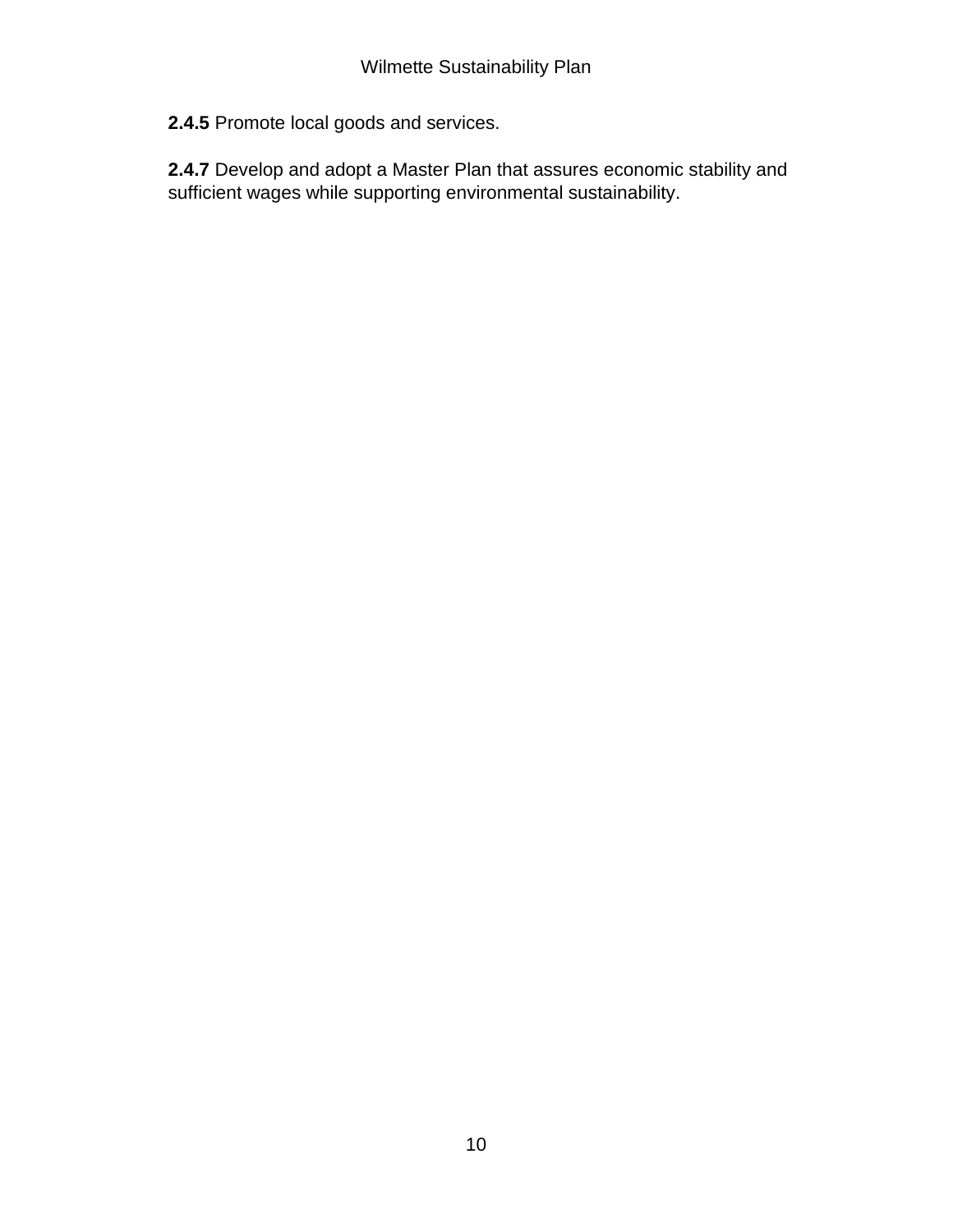# **CHAPTER 3 – ENERGY**

# **3.1 Introduction**

Per the recent signatory of the Greenest Region Compact 2 (GRC2) and the resolution adopted by the Village of Wilmette, this report is provided by the Environmental and Energy Commission as recommendations to address the Energy category of the Greenest Region Compact 2. This report will discuss the Village of Wilmette (property, buildings and contents, street-lights, motor vehicles and heavy equipment that is owned, operated or under the control of the Village of Wilmette) and Other Village Services/Private (everything in the Village that is not defined under public – i.e.: all business and residential real estate, vehicles, energy utilizing devices etc.) sectors and make recommendations for improvements to become a more sustainable community with regards to energy. This Energy Chapter must be read in tandem with the Climate Chapter as Energy and Climate will be closely aligned in Recommendations and Goals.

# **3.2 Existing Conditions**

In 2011, a Greenhouse Gas Inventory Report was written for the Village of Wilmette that included an evaluation on electricity and natural gas used from 2008 through 2010.<sup>1</sup> From this evaluation, it was determined that over half of the greenhouse gas emissions came from electricity use and a third of the emissions came from natural gas use. Most of the electricity used was by residential and small businesses with Government use the third highest user.

Electricity use is the main contributor to CO2 scope 2 emissions (emissions generated by the power plants) and the combustion of natural gas in boilers is the main contributor to CO2 scope 1 emissions (emissions generated on-site where the boiler is used). The Village of Wilmette can reduce these emissions through the reduction of electricity and natural gas use and through energy efficiency programs. While the report discussed above showed that most of the electricity use came from residents, the recommendation is for the Village to work in a multi-faceted manner to address improvements in all sectors. It is recommended that improvements be made in these three areas  $- (1)$ actions the Village can to take to impact their own energy usage, (2) collaboration with other large energy users in the Village (Village services – schools, parks, library, and large and small businesses) to gain energy reductions and (3) resident education and outreach to encourage reduction and efficiencies.

<sup>1</sup> Greenhouse Gas Inventory, Village of Wilmette, **EEC,** November 28, 2011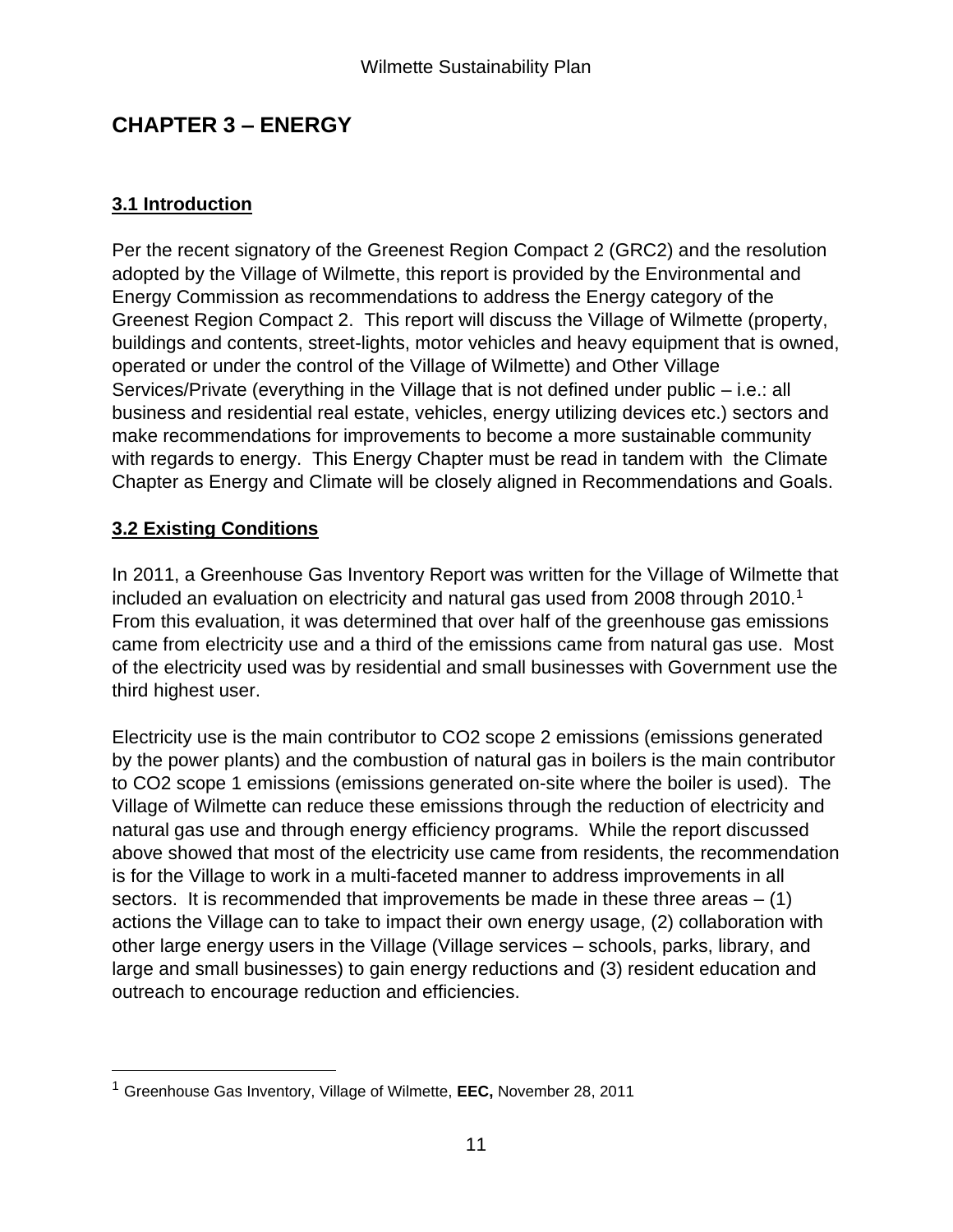# **3.3 Goals**

**3.3.1** Assess Village of Wilmette municipal energy use, develop and implement reduction strategies.

**3.3.2** Set % reduction goal and timeline to align with Climate Change goals.

**3.3.3** Educate others within the Village around energy reduction.

## **3.4 Recommendations**

## **Manage and Reduce Village of Wilmette Use of Energy**

The energy used by the Village must be understood in quantity and use type so that reductions and efficiencies in energy use can be realized. An energy use reduction goal should be set to align with the GHG emissions reduction identified in the Climate Category goals.

## **3.4.1** Benchmark Energy Use

A new energy use study should be completed for 2021 to compare to the 2011 report. It is expected that there should not be a large difference between the rankings of the largest users of energy from 2011 to 2021. However, updated information is needed to move forward with accuracy in the recommendations to reduce use. This energy use benchmark will identify all of the Wilmette energy users and the Public Sector use data can then be analyzed. An Energy Use study should be completed annually so trends and improvements/reductions can be tracked.

## **3.4.2** Set an Energy Reduction Goal

Consistent with GRC2, reduce Wilmette's GHG emissions 45% from 2010 levels by 2030 and reach net zero emissions by 2050.

**3.4.3** Conduct an Energy Audit and Implement Actions from Audit An energy audit should be conducted, by a third party, of all Public Sector buildings, facilities, equipment and any other public operations. Energy reduction and energy efficiency strategies to Village owned facilities and equipment identified in audit should be implemented. The strategies/projects should be prioritized with those that are either no/low cost, have the best return on investment or those that have the greatest energy reduction impact should be evaluated first getting the highest priority. Other projects should be included in a budget for longer-term implementation.

**3.4.4** Develop Village Internal Policies and Outreach for Energy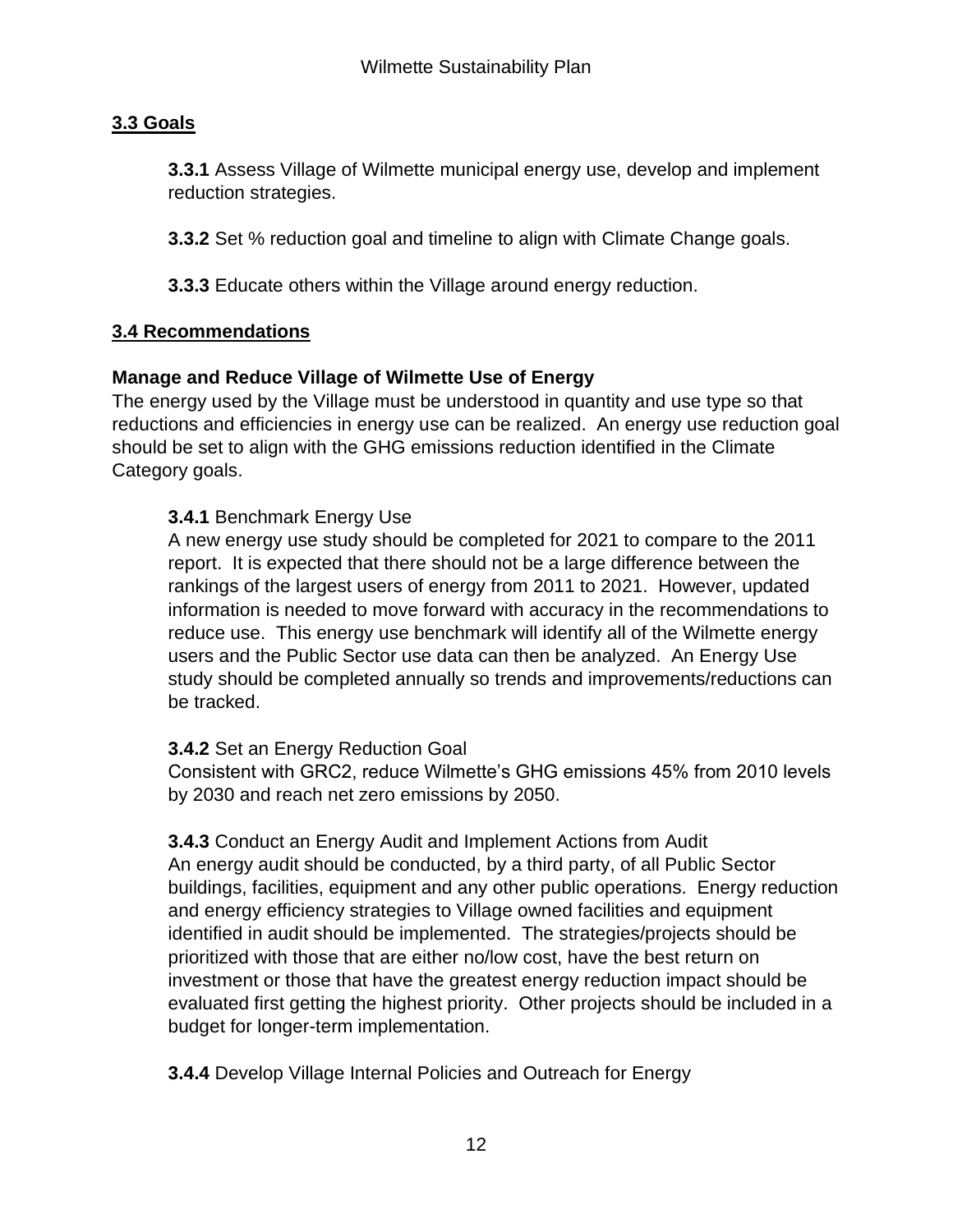Energy use reduction should be evaluated with every capital project to ensure energy reductions and efficiencies are considered during the development and implementation phase. Internal policies for energy use should be developed (ex: power down equipment and turn off lights when not in use). Internal sourcing policies should be developed to source energy star equipment or other reduced energy use equipment.

**3.4.5** Renewable energy purchase should be evaluated as the source of electricity for the Village municipal buildings. Education on the purchase of renewable energy should occur to other public and private entities with an investigation into the option of electrical aggregation. Additional information on renewable energy and electrical aggregation is found in Appendix C.

## **Collaborate with Other Stakeholders in the Village That Have the Greatest Impact on Electricity Use**

Other Village services (schools, park district, library) as well as large business, currently act on their own regarding electricity use. With collaboration between these large electricity users, an understanding of electricity projects could be understood and efforts to reduce their usage should be shared.

# **3.4.6** Develop Green Team

A green team could be developed with members from the D39 School District, Library, Park District and large business that use a lot of electricity. The purpose of the team would be to collaborate on electricity reduction strategies and share best practices. The reduction of energy use by these other large electricity users would help reduce the overall electricity use footprint in the Village of Wilmette.

# **3.4.7** Obtain Energy Saving Commitments

Working with these other members of the Village, develop goals and commitments in line with the climate goals.

# **Develop Education and Outreach Tools for Residents and Small Businesses**

**3.4.8** Develop an Outreach and Education Campaign for Residents, Small Businesses and Building Landlords.

Outreach would involve education on (1) why to reduce energy use, (2) contacts to conduct an energy audit, (3) upgrading to energy efficiency appliances and other equipment, (4) use of renewal energy (solar / community solar).<sup>2</sup> Develop an energy reduction awareness program for local businesses who reduce their

<sup>2</sup> Community Solar Subscription Opportunity Assessment: Village of Wilmette, Proposal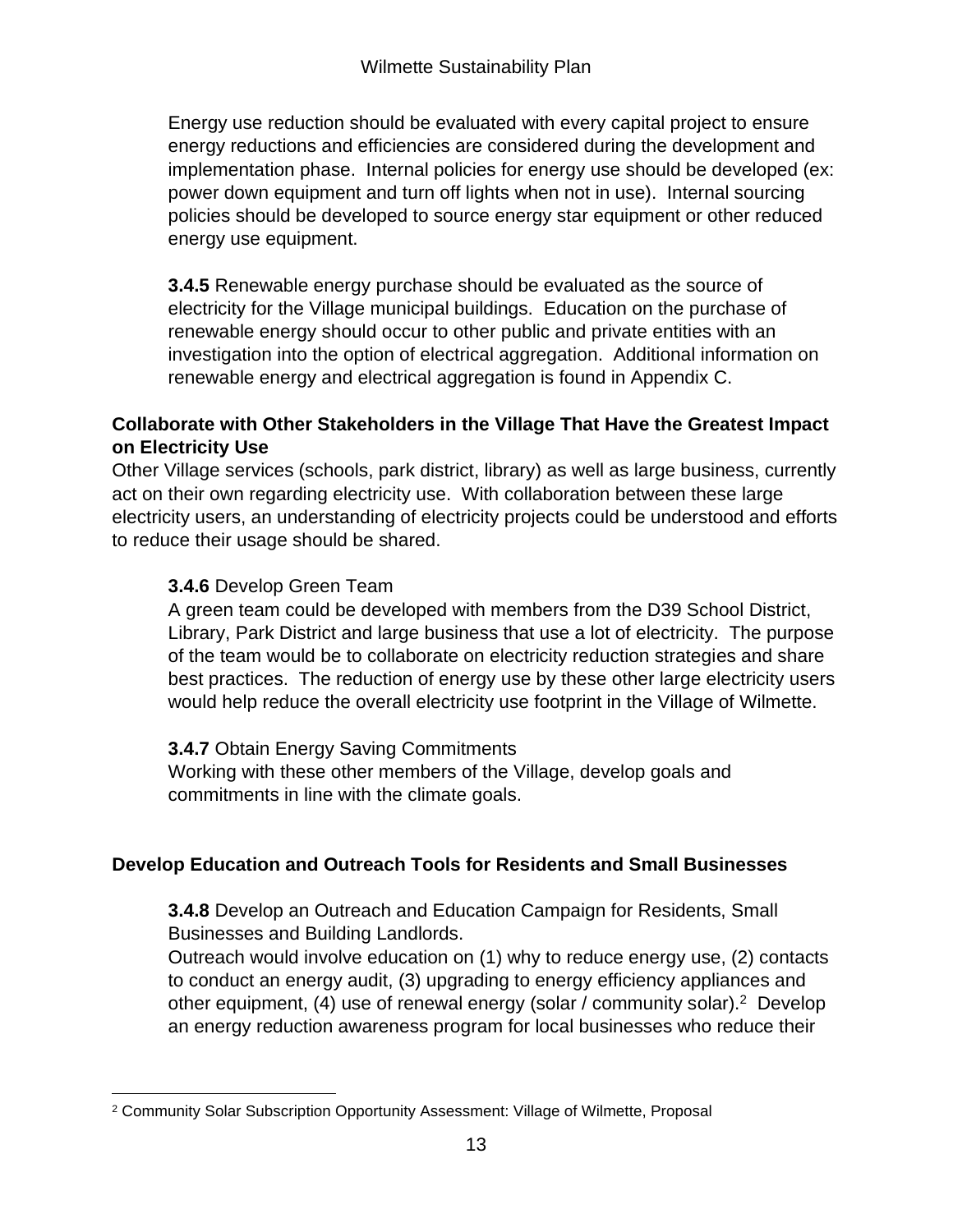energy the most from a given benchmark. Keep all stakeholders informed on the total impact of the energy reduction.

**3.4.9** Expedited the Permit Approval Process for Projects with an Impact on Energy Permit request for projects that have an impact on energy reduction, renewal energy install or replacement of equipment with more efficient units shall be fast tracked and approved by the Village in a more expeditious manner. Permit fees assessed could be reduced for these types of projects.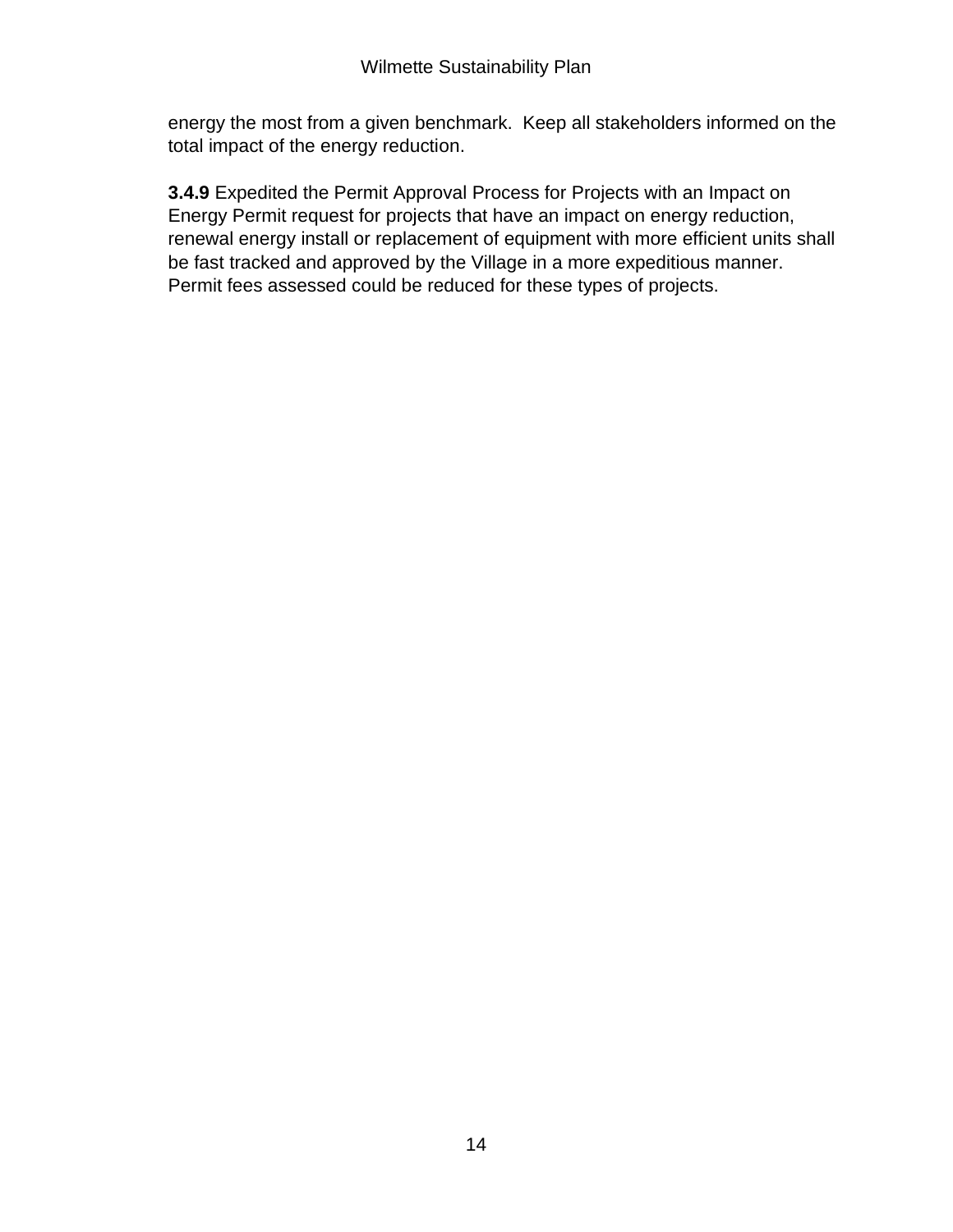## **CHAPTER 4 – LAND**

## **4.1 Introduction**

Wilmette has a total area of 5.409 square miles (14.01 km2) and hosts a wide variety of natural resources and amenities, including a well-developed urban forest with more than 17,600 trees comprising 150 varieties in its parkways alone.

The Wilmette Park District oversees over 300 acres of parks and open land including Gillson Park and Beaches; Keay Nature Center; and a portion of the Green Bay Bike Trail. Neighborhood parks can be found in 20 locations throughout the village.

The consensus goals of the Greenest Region Compact aim for enhanced quality of life for residents; protection and stewardship of the environment and sustainable economic vitality. The EEC strongly endorses the consensus goals for Land, and aims to model best management practices within the Greenest Region Communities by:

- Encouraging strategic development that upholds sustainability principles
- Conserving, restoring and enhancing natural features and ecosystems
- Supporting networks of accessible, well-used, and enjoyable parks
- Sustaining a robust urban forest canopy
- Sustaining beautiful landscapes that provide ecosystem services
- Achieving greater livability through sustainable land use and housing policies
- Cultivating a conservation ethic in the community.

Healthy ecosystems and natural spaces improve the quality of our drinking water, our food, and the air we breathe. Natural systems with a high diversity of plants and animals, or high biodiversity, tend to be healthier, more productive, and better able to adapt to challenges like climate change. In fact, healthy ecosystems can provide 37% of the mitigation needed to limit global temperature rise, according to a 2019 United Nations report. Natural landscapes also absorb a significant amount of storm water.

Global biodiversity is declining at unprecedented rates, but we have the opportunity at a local scale to help reverse this decline. Pollinators such as bees and butterflies have evolved to utilize the flowers and pollen that are indigenous to the upper Midwest. Thus, including native plants in our landscaping will provide habitat for these critical components of global biodiversity. Birds, butterflies, and wildflowers not only represent healthy nature, but they provide joy and beauty and enhance the quality of our lives.

Another component of our suburban landscape is the care of our lawns, which currently relies heavily on two-stroke, gasoline engines and chemical inputs. These engines are the dirtiest and loudest of existing technology and contribute significant amounts of carbon dioxide, volatile organic compounds, particulate matter, and nitrous oxides to our air. These pollutants are especially harmful to the elderly, the young, and those suffering from emphysema, bronchitis, and asthma. The excessive noise created by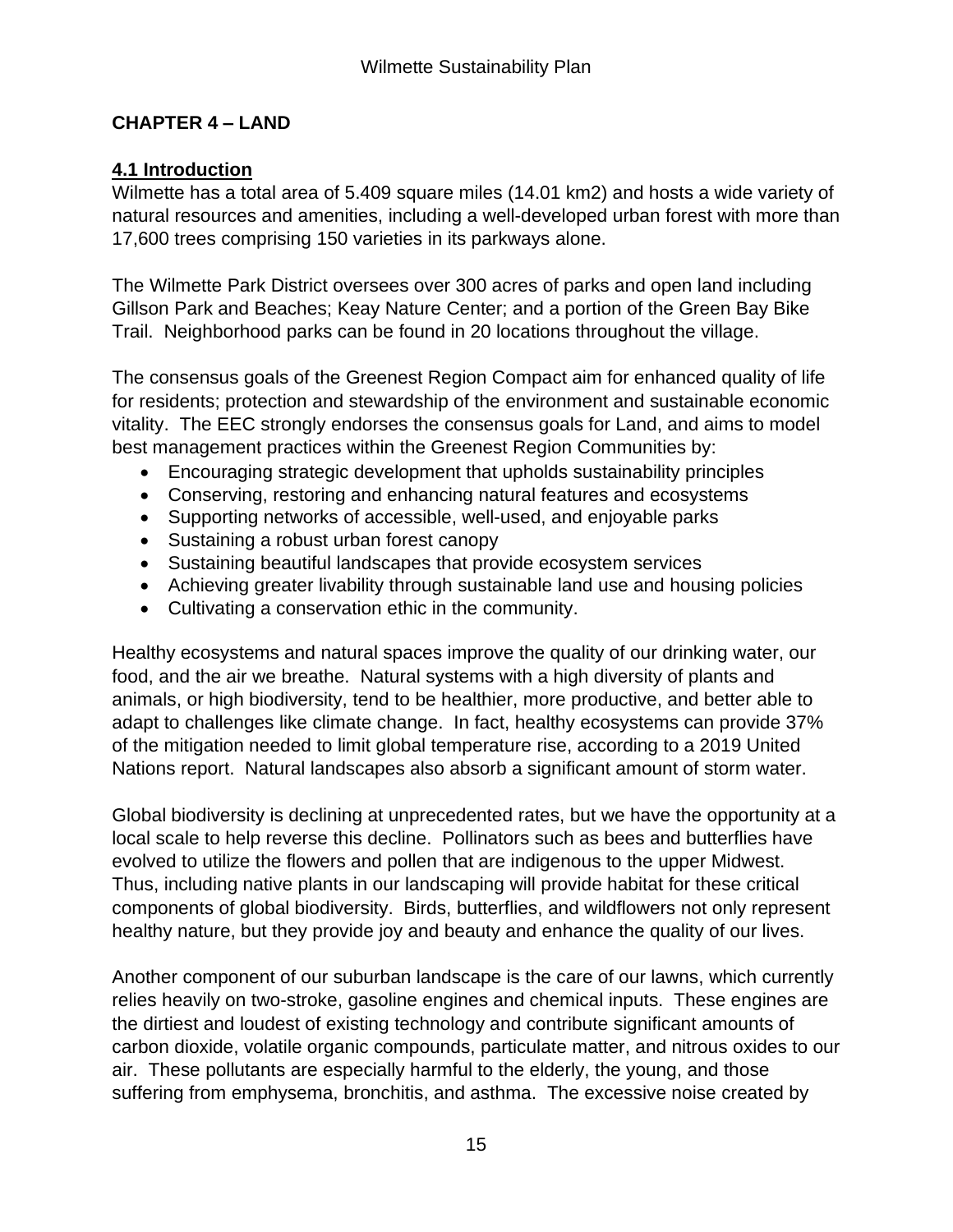these engines contributes to stress-related illnesses such as high blood pressure, sleep disruption, and lost productivity, as well as hearing loss for those using the equipment. Fortunately, newer technologies can replace these older, dirtier machines.

Organic lawn care practices use natural fertilizers and ecological principles to provide healthy lawns with many fewer chemical inputs. We can shift our lawn care culture from focusing on immaculate tidiness to focusing on healthy green spaces that cultivate life whether through thriving lawns or species-rich gardens. This shift would improve the health and biodiversity of our landscapes and improve the quality of our lives.

# **4.2 Existing Conditions**

Most green space within the Village of Wilmette – whether residential yards or public open space – is comprised of lawn monocultures and is maintained using gas-powered, two-stroke equipment and heavy chemical inputs.

Our urban forest is valued and supported by residents and village staff alike. Staff are knowledgeable, helpful, and work hard to maintain our older trees and promote the planting of new trees.

The Village actively supported the preservation and restoration of the Elmwood Dunes Preserve in 2013, which provides beauty, respite, and beach (but not swimming) access for residents and visitors, as well as providing habitat for birds, butterflies, other pollinators, and hundreds of native wildflowers and grasses. The community strongly supports this preserve, and volunteers regularly contribute to its maintenance.

# **4.3 Goals**

**4.3.1** The Village of Wilmette aims to improve the quality of our air and water, to reduce our community's greenhouse gas emissions, and to increase the degree to which our green spaces support ecosystem services and biodiversity.

**4.3.2** By 2025, our biodiversity goal is to achieve Community Wildlife Habitat certification through the National Wildlife Federation's certification program. This would require approximately 200 residential properties, five schools, and eight public spaces to include native habitat, water, and shelter on their grounds. The full requirements can be found here or in the appendix: www.nwf.org/CommunityWildlifeHabitat/.

**4.3.3** By 2030, our goal is to have 100% of village-owned property and 50% of residential properties using sustainable landscape methods that include non-gas powered equipment and reduced chemical inputs, as described below.

## **4.4 Recommendations**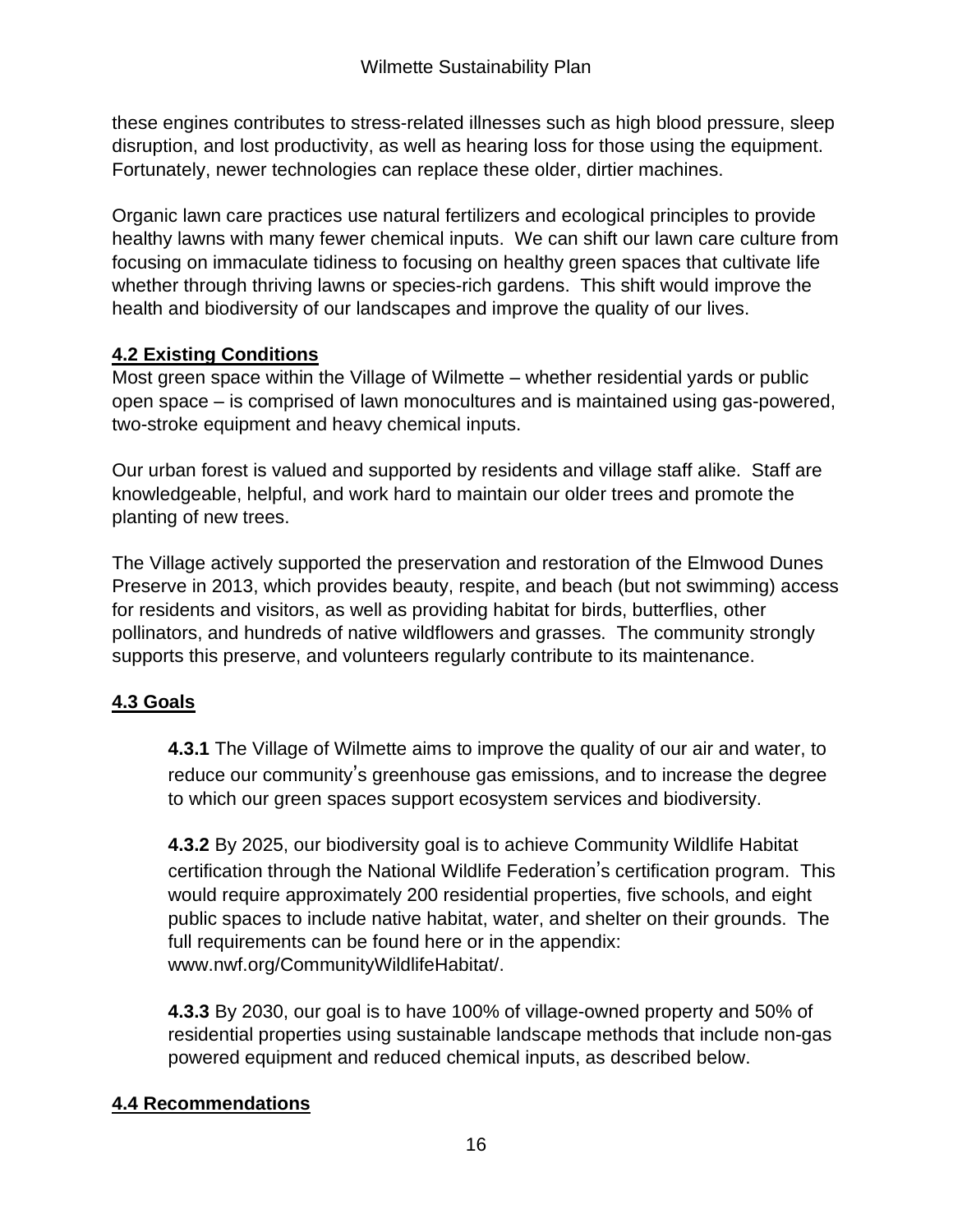## **4.4.1 Manage Public and Private Landscapes to Optimize Ecosystem Services and Support Biodiversity**

Model best practices on village property.

- 1. Build on and showcase the success of Elmwood Dunes, the Fire Station prairie garden, and the Village Hall sustainable landscaping to incorporate native plants, rain gardens, and permeable hardscapes into at least 70% of the landscaping at village-owned properties.
- 2. Offer at least one native species on the Co-Op Program. Plant at least 50% natives each year through the parkway tree planting program.
- 3. Encourage and incentivize the incorporation of native plants, rain gardens, and permeable hardscapes on private property, including residential, business, and no-profit properties.
- 4. Continue funding the residential Green Infrastructure program; see Chapter 10 for the specific details of this program.
- 5. Work toward community wildlife habitat certification through the National Wildlife Federation's Community Wildlife Habitat program (www.nwf.org/CommunityWildlifeHabitat/).
- 6. Continue work on the National Wildlife Federation's Mayors' Monarch Pledge, specify which action items Wilmette will take, and implement these actions (www.nwf.org/mayorsmonarchpledge).
- 7. Education through the Communicator and other outlets about the value and beauty of natural yards.
- 8. Co-sponsor the Go Green Wilmette Sustainable Yards Tour and Native Plant Sale.
- 9. Change the zoning code or use the new Stormwater Utility Fee to incentivize native landscaping, rain gardens, and permeable hardscapes.
- 10.Review current zoning code to remove any restrictions on the incorporation of native plants into residential landscapes.
- 11.Educate residents about the identity of and harm caused by invasive species, and encourage their removal.
- 12.Encourage and support the use of native plants and rain gardens within residential parkways.
- 13.Consider adding a minimum requirement of 50% native species to section 20- 15.5(k) of the village code that addresses plant diversity requirements for developments.
- 14.Consider adding a minimum requirement of 50% native species to section 20- 15.9(f) of the village code that addresses plant coverage in parking lot islands.
- 15.Consider adding a minimum requirement of 50% native species to section 20- 15.10 of the village code that addresses plant coverage in buffer yards.
- 16.Remove the phrase "neat and orderly" from section 20-15.4(d) that addresses the maintenance of plant materials.
- 17.Develop effective incentives to support section 20-15.5(j) of the village code, which reads thus: "Energy Conservation. Plant material placement should be designed to reduce the energy consumption needs of the development. In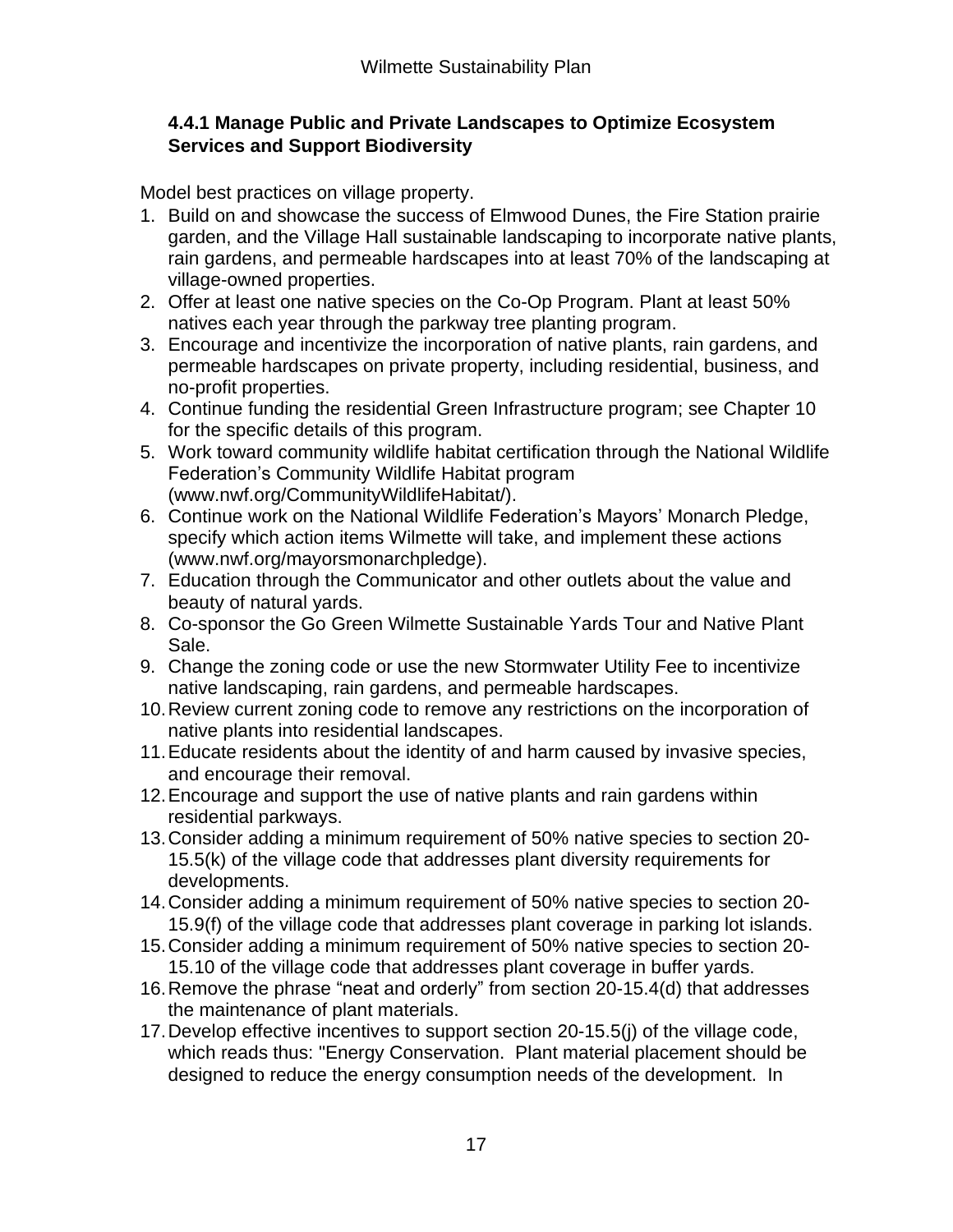addition, landscape designs must take into account and make an effort to implement sustainable design standards, where appropriate."

## **Protect existing green spaces from development or degradation, and support such protection by partner agencies.**

1. Partner with IDOT to remove invasive species from highway shoulders that lie within Wilmette.

2. Ensure that any destruction of green space that requires a village permit provides compensation to the community for its loss.

# **Strengthen the existing Village tree ordinance.**

- 1. Consider modeling the Village's tree ordinance after the Chicago Region Trees Initiative (CRTI) Gold standard [\(http://chicagorti.org/OrdinanceTemplates\)](http://chicagorti.org/OrdinanceTemplates).
	- a. To ensure the following:
		- i. The region's tree population is broadly understood and valued.
		- ii. Collaborative management opportunities are identified and enacted.
		- iii. Measurable improvements toward the health and vigor of the region's trees are identified and established.
		- iv. Public awareness and support is developed to maintain our urban forest and enhance its health for the future.
- 2. Create a tree ordinance page on the website so residents can easily access it.

3. Provide education to residents about protecting trees generally and especially during construction.

4. Consider strengthening the Village's tree protection ordinance, possibly mirror the ordinance off of surrounding communities ordinances.

5. Consider adding a part-time tree inspector position to help monitor active construction sites and enforce the Village Code when necessary.

6. Consider revising the Village's tree protection ordinance to require the canopy coverage worksheet to be completed by a Certified Arborist.

# **4.4.2 Manage Cultivated Landscapes Sustainably**

# **Model best practices on village property**

1. Transition to the use of battery-powered lawn care equipment on village property such as at Village Hall, the Fire Station, and the Police Station. Work with Park District to transition their practices as well.

2. Minimize the use of fertilizer on village property, and transition to organic fertilizers that result in minimal run-off to waterways.

# **Encourage and facilitate best practices on residential properties**

1. Education through the Communicator and other outlets about the community health benefits of sustainable landscaping.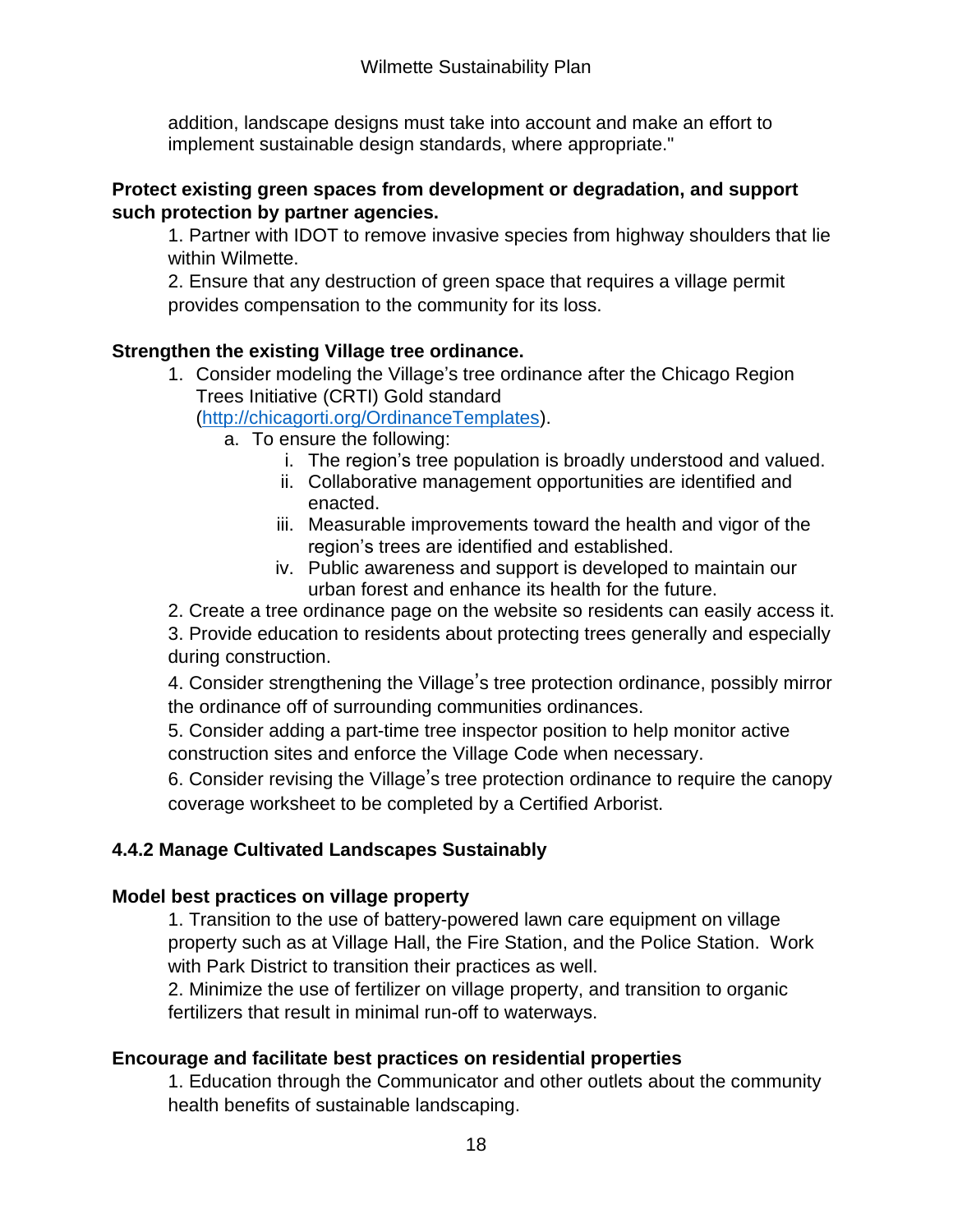2. Develop incentives for landscape companies to transition to battery-powered equipment and minimal/organic fertilizer use. Possible ideas: A tiered pricing system for licensing that rewards demonstrated training in, and use of, batterypowered equipment and minimal/organic fertilizer. List sustainable companies on the village website, to allow residents to choose companies using sustainable practices.

3. Co-sponsor a workshop to train landscape companies and municipalities in the successful transition to battery-powered equipment.

4. Partner with neighboring communities to develop incentives for landscape companies, so that there is more leverage to effect change.

5.Remove public parks and golf courses from the list of places exempted from the current gas-powered leaf blower restriction.

## **4.4.3 Encourage Locally-Grown Food**

1. Consider allowing residents to keep egg-laying hens by adding them to the list of exempted animals under section 4-2.3 of the Village Code.

2. Support residential vegetable gardens, which can be difficult in many Wilmette yards due to heavy shade by older trees. Encourage front-yard and parkway gardens and provide education and resources to help residents learn how to grow food under shady conditions.

3. Provide space on Village property for community gardens, or support and encourage the Park District to increase the number of community gardens on park district land.

# **4.4.4 Protect Open Space**

1. Continue supporting volunteer engagement in the maintenance of Elmwood Dunes Preserve. More actively promote volunteer events and celebrate the preserve.

2. Where opportunities like Elmwood Dunes Preserve arise in the future, preservation and restoration should be top considerations.

3. Require compensation for damage to natural areas, wetlands, and other storm water retention areas, in cases where private or other governmental entities propose to damage or destroy green space within the village, and where village permitting will be required.

# **4.4.5 Protect and Restore Soil Integrity.**

Enforce strong rules that are effective in preventing construction runoff.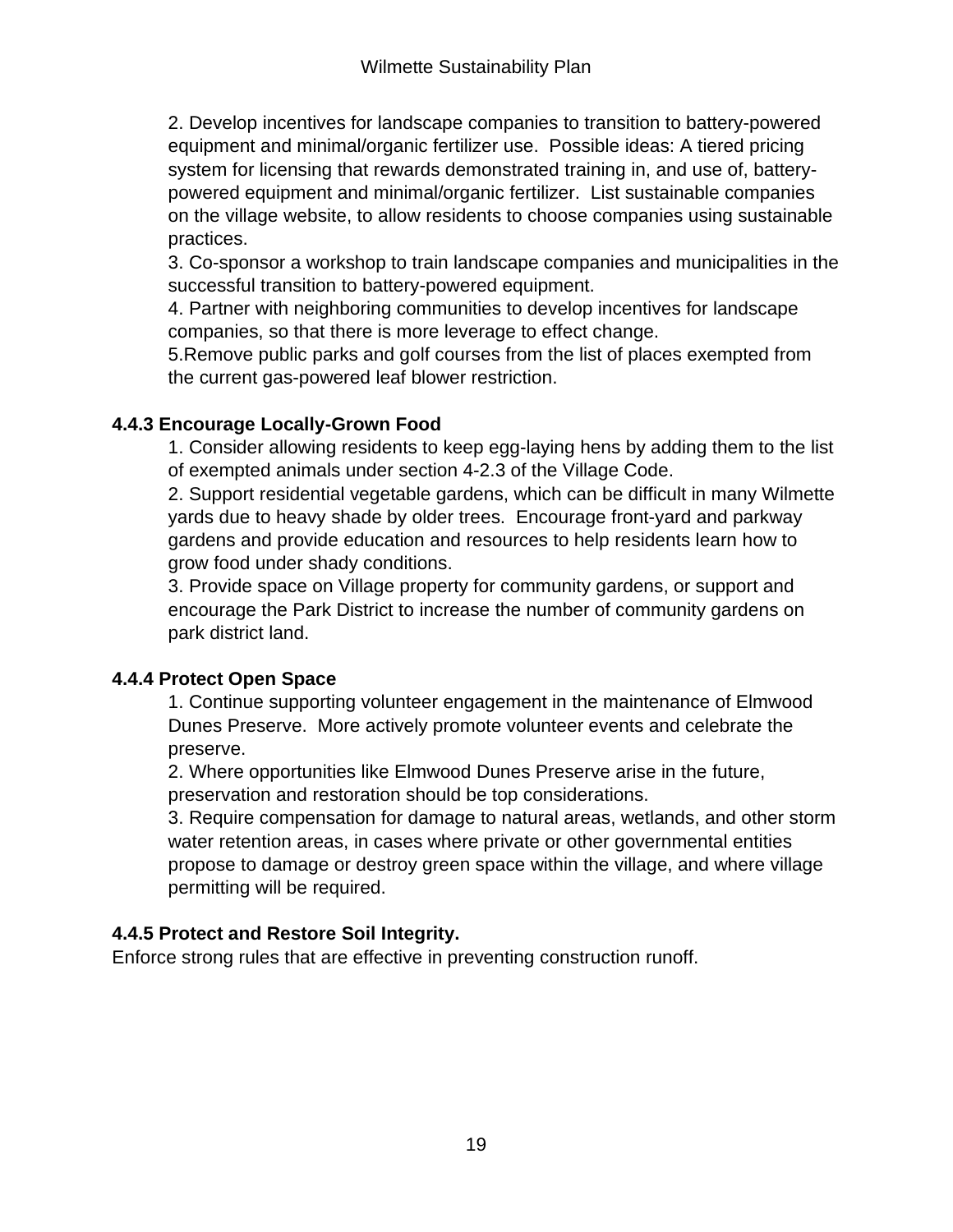# **CHAPTER 5 – LEADERSHIP**

## **5.1 Introduction**

The Village of Wilmette has taken some important steps to support the GRC2. Up until 2021 the Village had sponsored Going Green Matters, the annual environmental fair organized by Go Green Wilmette. This event made information about sustainability available to the public and in 2020 included information about the GRC2 and steps Wilmette is taking to implement it.

## **5.2 Existing Conditions**

With social distancing concerns due to the pandemic, Going Green Matters has been replaced in 2021 by a series of webinars on sustainability topics with outside speakers and co-sponsored by Go Green Wilmette and Village staff. Attendees come from Wilmette and also from neighboring communities. As well as informing the public, these webinars facilitate sharing of information about possible ordinances to address sustainability issues such as managing emissions from leaf-blowers and encouraging dark skies.

A Greenhouse Gas Inventory was completed in 2011 and is being updated by Village staff. Given that the basic nature of the village is residential, as it was at the time of the last inventory, it is expected that the results will indicate that residential energy use for heating, cooling, appliances, and technology will remain the largest contributor to greenhouse gases.

The Village of Wilmette has achieved Silver status in the U.S. Department of Energy's SolSmart program, which streamlines the application process for solar installations.

The Wilmette Village Board unanimously approved the Master Bike and Active Transportation Plan in first quarter 2021.

The West Side Neighborhood Storage Project began construction in 2020; this project aims to better manage stormwater runoff throughout the Village. As part of the project, the Village entered into an intergovernmental agreement with the Wilmette Park District and Wilmette School District 39.

# **5.3 Goals**

**5.3.1** Partner with local schools, the library and the park district to encourage sustainability in Wilmette.

**5.3.2** Partner with other local governments to achieve efficiency and sustainability in the region.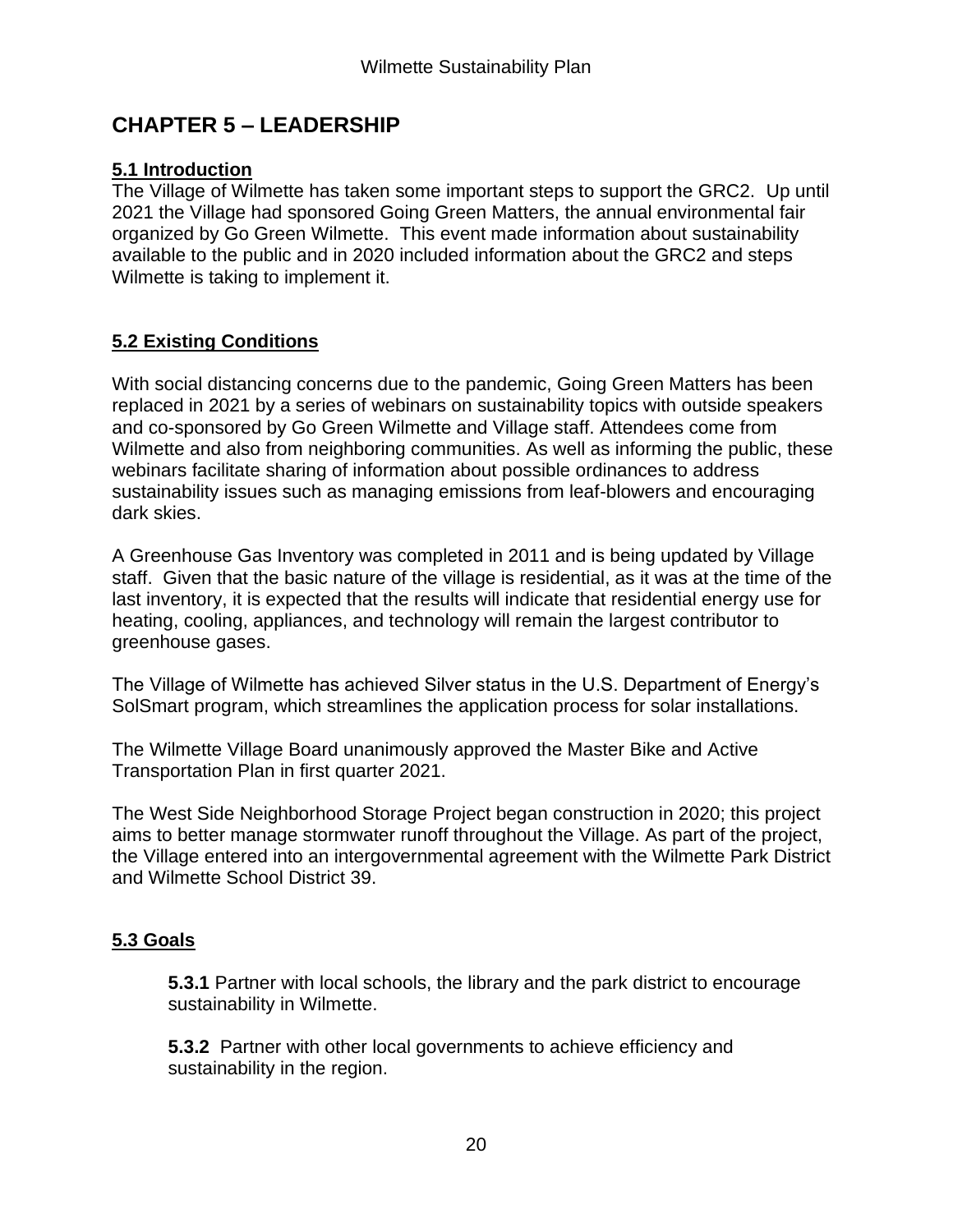**5.3.3** Work with other local environmental commissions to share ideas and encourage a regional approach to sustainability.

## **5.4 Recommendations**

**5.4.1** Continue to co-sponsor the sustainability webinar series with Go Green Wilmette and share information with other communities about ordinances that can address specific sustainability issues.

**5.4.2** Include local schools, the library and the park district in planning to make Wilmette a more pollinator and bird-friendly community, encourage active transportation, and reduce greenhouse gas emissions.

**5.4.3** Consider joining with Evanston or other nearby communities to form a consortium to purchase renewable energy credits.

**5.4.4** Work to achieve Gold status with SolSmart.

**5.4.5** Consider a program to encourage residents to subscribe to community solar through the Clearway Energy/Trajectory Energy Community solar program.

## **5.5 References**

Metropolitan Mayors Caucus, Greenest Region Compact, Web Site <https://www.wilmette.com/village-services/stormwater-improvement-project/> <https://www.wsnsp.com/>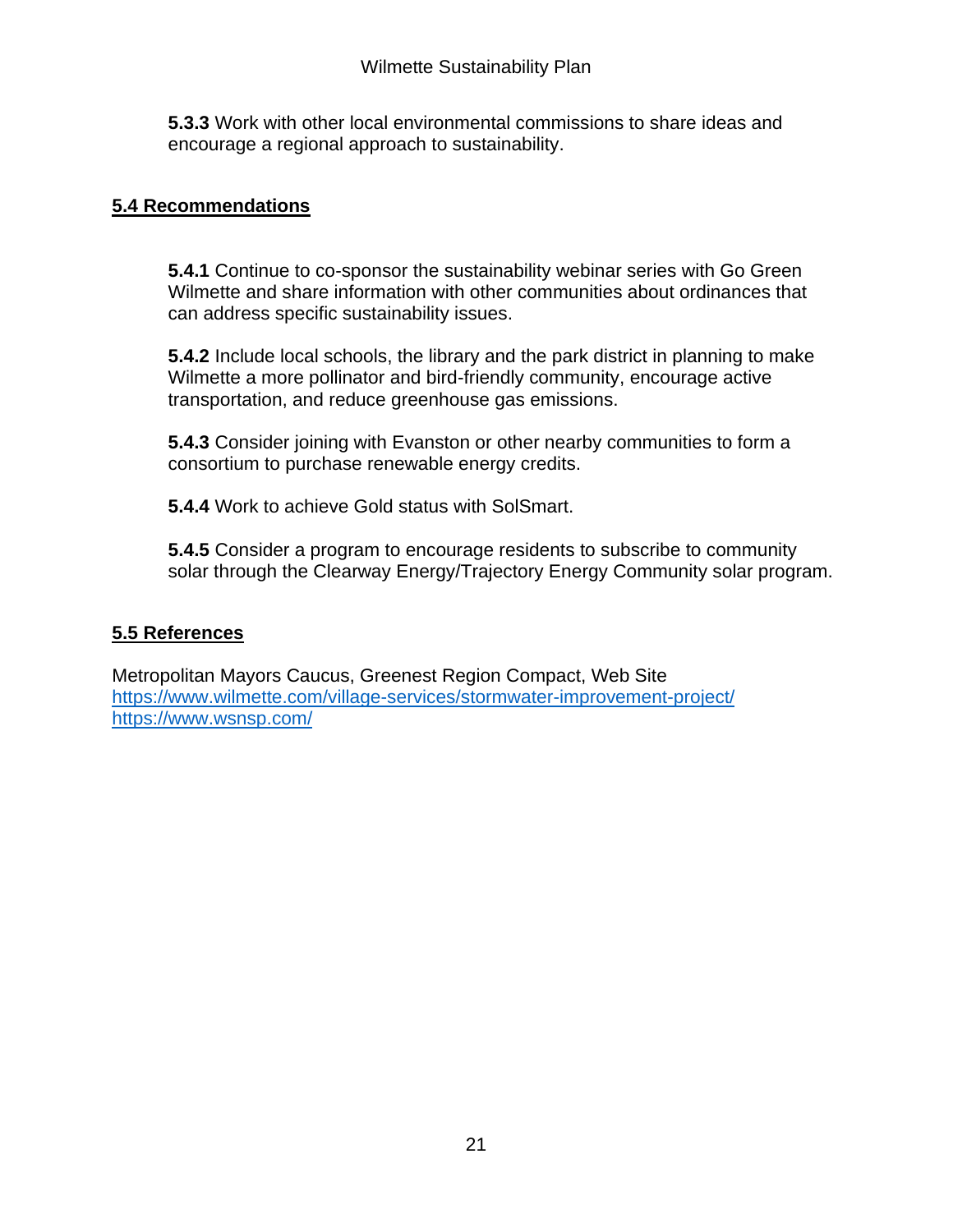# **CHAPTER 6 – MOBILITY**

# **6.1 Introduction**

The Village of Wilmette has about 87 miles of roadway and 166 miles of sidewalk. The Village is located close to the City of Chicago and its more than 27,000 residents are served by CTA's Purple Line, Metra's commuter train, as well as PACE bus service. While many of the Village's residents use public transportation services for their daily commute, a significant portion of residents also use their personal vehicles as their primary mode of transportation. Bicycles on the roadways are increasingly common, both for recreation and transportation. Pedestrians of all ages walk regularly throughout the Village for exercise and to go to school, restaurants, and local establishments.

## Bicycle and Pedestrian Transportation

The *Village of Wilmette Master Bike and Active Transportation Plan* prepared by Village staff along with consultant CivilTech along with the Active Transportation Alliance has identified challenges for pedestrians and cyclists throughout the Village. This plan was recommended for approval by the Transportation Commission and the Village Board of Trustees in February 2021. The Master Bike and Active Transportation Plan was adopted by the Wilmette Village Board of Trustees at their 2/23/21 meeting. This planning document and is hereby included by reference into this document. The plan identifies gaps in pedestrian and bicycle networks and recommends ways to improve safety, connectivity, and accessibility within the Village and into the surrounding communities.

# **6.2 Existing Conditions**

# Bicycle and Pedestrian Transportation

In the spring of 2018, the Village received a Bronze level "Bicycle Friendly Community" designation from the League of American Bicyclists. Areas of strength cited, compared to others with this designation, were bicycle education in schools and bicycle friendly ordinances. Areas of weakness included safety (Wilmette had almost six times the number of crashes per capita), low commuter bike ridership, bike network mileage, bicycle related transportation spending and staff, and a lack of a current bike plan.

The Village provides some bicycle parking at municipal facilities, business districts, and at the two train stations located in the Village. In 2019, 35 additional bike racks and a bike fix-it station were added throughout the Village funded through a Rotary grant secured by GoGreen Wilmette and Bike Wilmette, two local volunteer organizations committed to the betterment of the Village environs.

## Transportation Infrastructure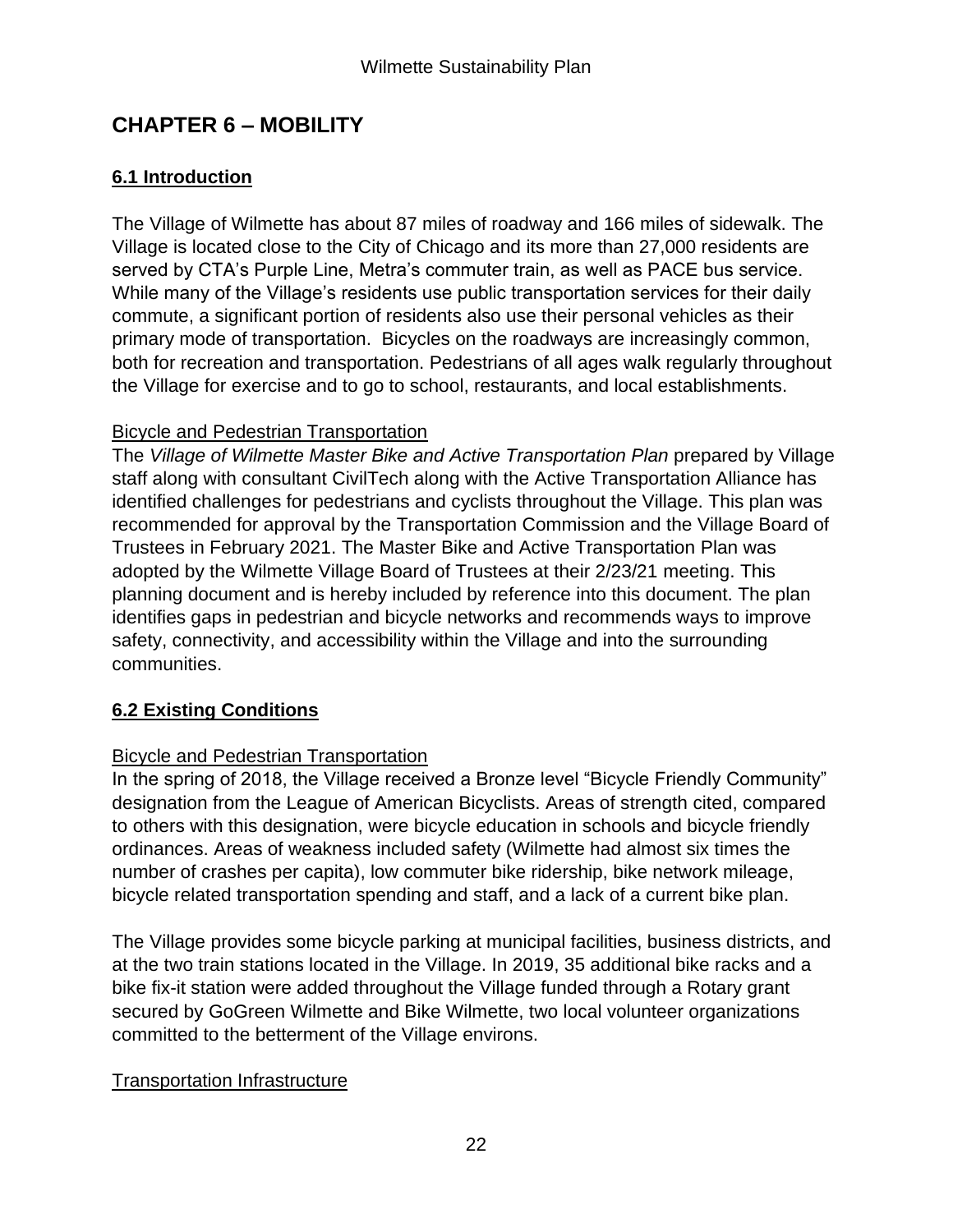The Village attempts, as much as possible, to maintain streets and sidewalks without harming natural resources. Safety is always the Village's priority and the Village will take necessary steps to make sure residents are safe while using the streets and sidewalks in the Village. The Village has a tree planting program in an effort to keep green infrastructure elements into roadway design. The Village attempts to incorporate as many sustainable elements as possible during all capital improvement planning efforts and is currently developing a green infrastructure handbook. The Village is currently evaluating the feasibility of introducing electric charging stations at municipal and public parking facilities. The Village also maintains synchronized traffic lights to encourage efficient traffic flow and reduce vehicle idling at intersections. The Village continually coordinates with regional agencies to encourage transit, pedestrian, and bicycle mobility in an effort to make alternative modes of transportation accessible to residents. The Village is continually expanding its Safe Routes to School program and is finalizing its Master Bike and Active Transportation plan, as referenced above.

## **Policy**

The Village continually seeks State and Federal grants to help fund transportation system improvements. The Village has adopted anti-idling policies for Village vehicles and around schools. The Village has also adopted a Complete Streets policy to be considered for implementation during any upcoming reconstruction or rehabilitation projects. The EEC strongly encourages that this policy be adhered to and policed in good faith. The policy could be strengthened to require more specific accommodations and to be referred to an independent body when deemed appropriate.

The Village has policies that encourage Village employees to use alternative modes of transit to commute to work and to encourage residents to use alternate transportation (walking, PACE, bicycle) for public events.

# **6.3 Goals**

The goal of the Village regarding mobility should include the following items:

**6.3.1** Improve access to alternative transportation to Village residents;

**6.3.2** Educate Village residents about the benefits of using alternative transportation (personal and environmental);

**6.3.3** Reduce traffic congestion;

**6.3.4** Reduce vehicle idling;

**6.3.5** Encourage residents to have vehicles with alternative fuels; and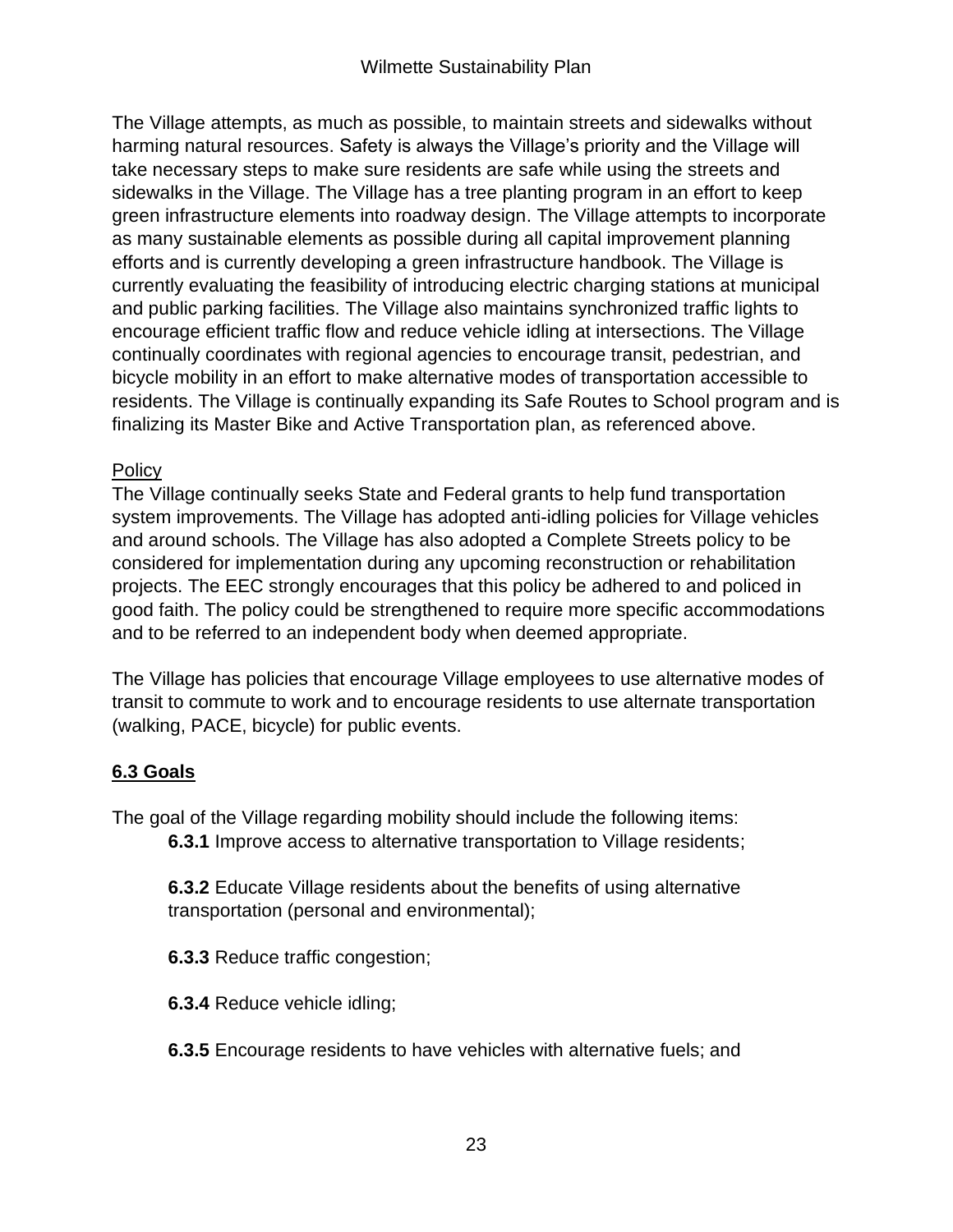**6.3.6** Maintain a transportation infrastructure that is in good state of repair, sustainable, and accommodates all modes of transportation.

## **6.4 Recommendations**

## Bicycle and Pedestrian Transportation

**6.4.1** It is recommended that the Village should work with relevant local organizations such as Bike Walk Wilmette, Bike Walk Wilmette, Go Green Wilmette, and the Active Transportation Alliance to earn and maintain bicycle and pedestrian friendly community designation by 2025. The Village should also work with neighboring communities to setup a bicycle sharing program with multiple access points, similar to what the Cities of Chicago and Evanston have, allowing residents of Wilmette to have a convenient access to bicycles.

**6.4.2** The Village should adopt the Master Bike and Active Transportation Plan and implement its recommendations to improve active transportation throughout the Village. The Village should encourage and incentivize residential and commercial buildings to make bicycle parking facilities available for tenants and customers. Also, the Village should provide sufficient bicycle parking sites around strategically selected areas to encourage pedestrian and bicycle usage.

# Transportation Infrastructure

**6.4.3** The Village should do a pilot implementation of the use of the Envision checklist and infrastructure rating system during projects of over \$5M. The Envision checklist is a product of the Institute for Sustainable Infrastructure and can be found at [sustainableinfrastructure.org](file://///vowfile/vhdata/Common/EE%20Commission/1.%20Wilmette%20Sustainability%20Plan/sustainableinfrastructure.org) and the spreadsheet at: [https://www.asce.org/uploadedfiles/issues\\_and\\_advocacy/our\\_initiatives/sustaina](https://www.asce.org/uploadedfiles/issues_and_advocacy/our_initiatives/sustainability/content_pieces/envision_checklist.xlsx) [bility/content\\_pieces/envision\\_checklist.xlsx.](https://www.asce.org/uploadedfiles/issues_and_advocacy/our_initiatives/sustainability/content_pieces/envision_checklist.xlsx)

**6.4.4** The Village should introduce electric charging stations at Village-owned parking facilities by 2025. New commercial developments, including apartments and condominiums, should require electric vehicle charging stations.

# **Ordinance**

**6.4.5** The Village should develop policies that encourage alternative-fuel vehicles and electric-vehicle charging facilities in the Village and the Village should also implement alternative fuel vehicles for official use.

**6.4.6** The Village should adopt a transportation asset management system (for assets such as pavement, sidewalk, etc.) to extend the life of the Village transportation infrastructure and facilitate timely repairs and preservation activities.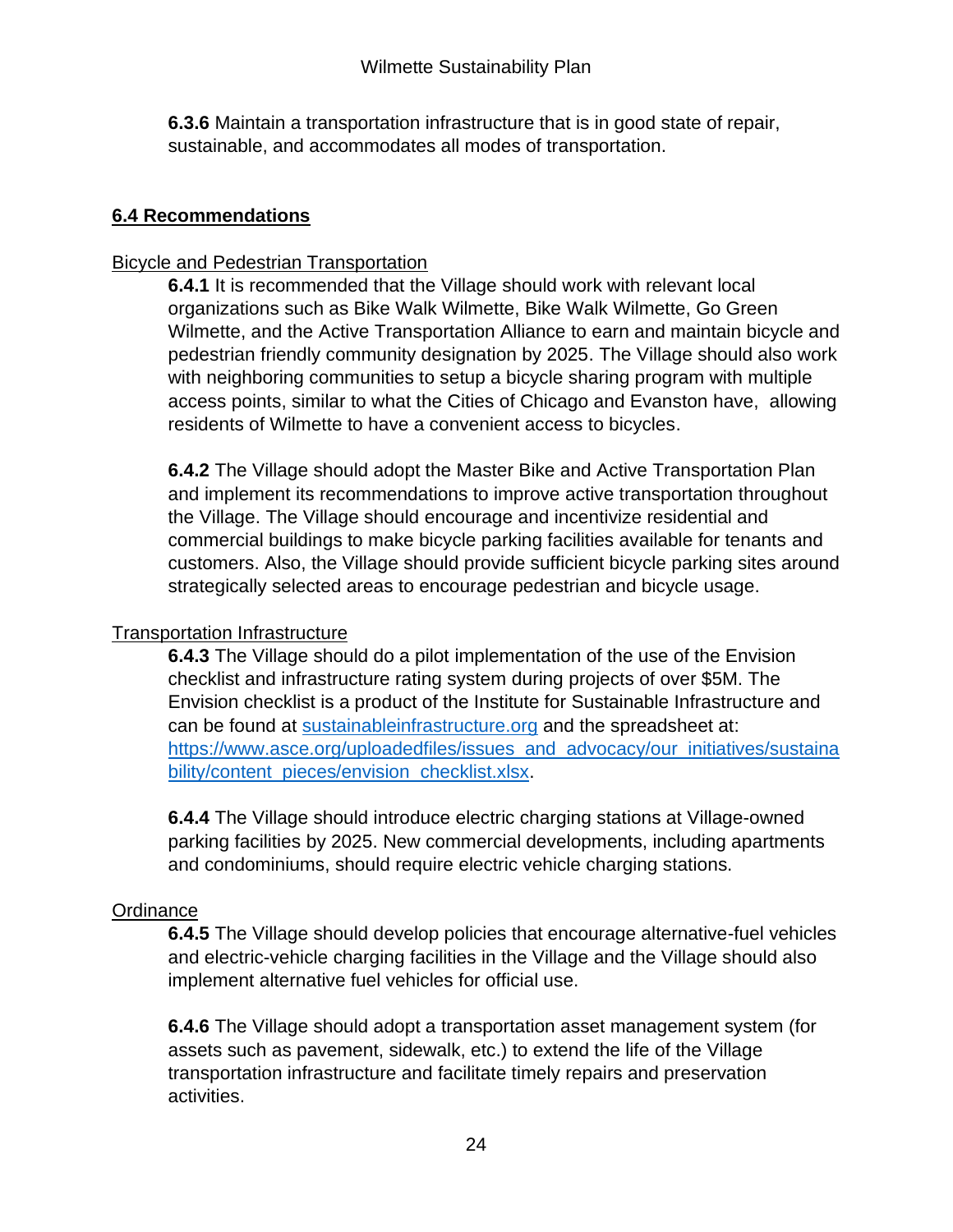**6.4.7** The Village should explore the use of innovative environmentally friendly designs during rehabilitation and reconstruction of transportation infrastructure.

**6.4.8** The Village should maintain and enforce no-idling zones around transit stations, and schools, and consider no-idling restrictions at train crossings and in Park District facilities.

#### **Policy**

**6.4.9** The Village should reevaluate its sidewalk policy that was introduced in 2016 that requires 67 percent of residents adjacent to a proposed sidewalk to sign a petition indicating they are in favor in order for the project to be presented to a committee for consideration. Development of new sidewalks should be based upon community need among pedestrians, rather than solely on the explicit approval of adjacent residents.

**6.4.10** The Village should introduce policy that encourages residents to own alternative-fuel vehicles.

**6.4.11** The Village should perform a study on ways to expand local transit connections to encourage the use of public transit in the Village.

**6.4.12** The Village should seek ways to collaborate with neighboring municipalities and local transit authorities to improve and expand regional transit capacity to encourage the use of public transit in the region. Also, the Village should collaborate with local transit agencies to promote the use of public transit options by Village residents.

**6.4.13** The Village should engage local businesses and the Chamber of Commerce to encourage flexible scheduling and telecommuting options for employees.

**6.4.14** The Village should encourage walking as a mode of transportation. This can be done by prioritizing safety for pedestrians by changing the sidewalk ordinance to allow for construction of new sidewalks for school children, improving access by snow removal and landscape obstructions, and using the existing Complete Streets Policy in decision making.

**6.4.15** The Village should maintain active education programs in conjunction with the school districts and private schools that inform residents of the proven health benefits of walking and biking. The program should include safety practices and laws.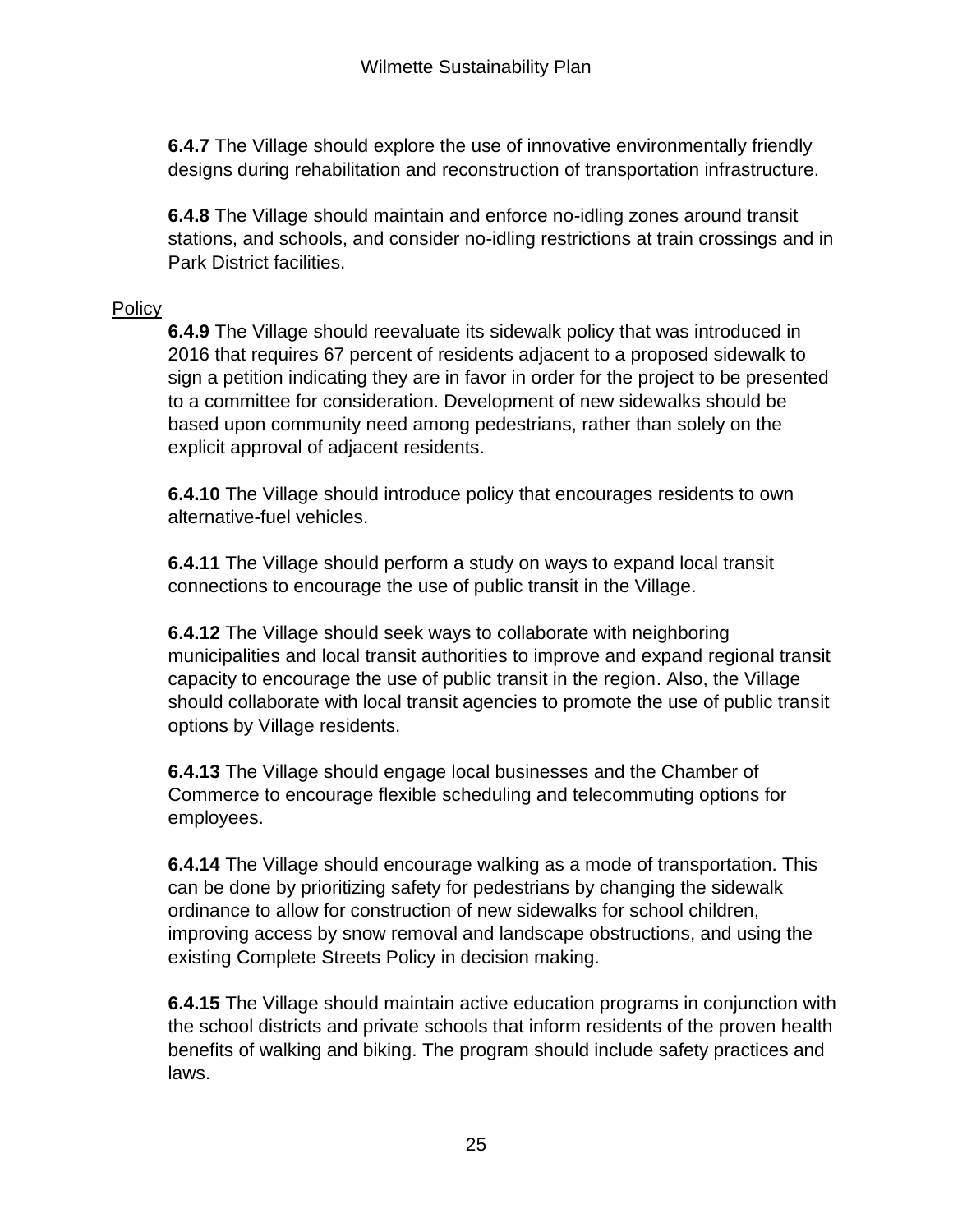**6.4.16** The Village should be cognizant of special needs residents and visitors who may have additional requirements and thereby making the Village welcoming to everyone. These sensitivities should include items such as not filling handicap parking spots for snow storage; designing public places with practicable access for wheel chairs, scooters, crutches, walkers; installing pushbutton doors at the Metra station; and having a public awareness campaign possibly in the Communicator and on the Village website.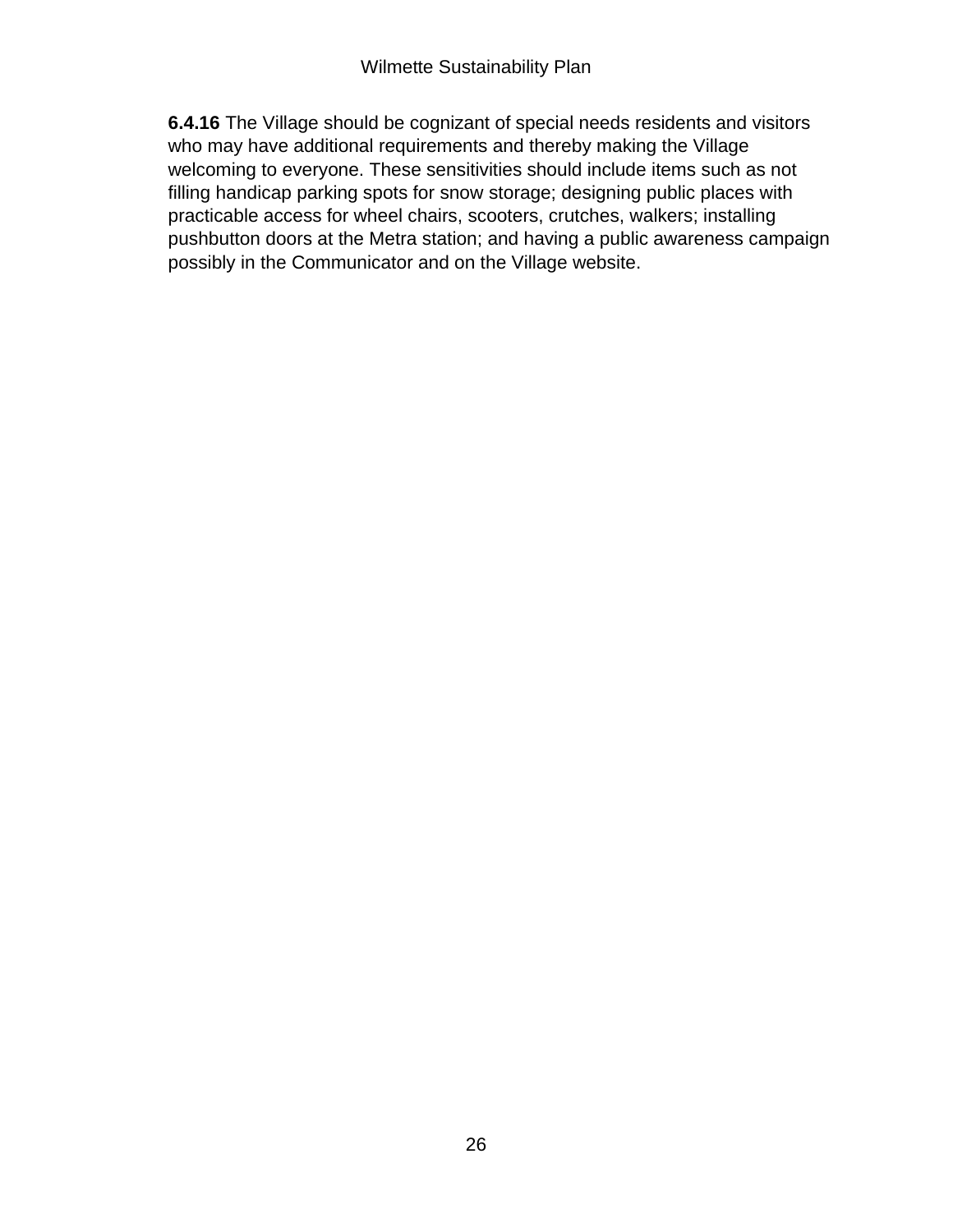# **CHAPTER 7 – MUNICIPAL OPERATIONS**

# **7.1 Introduction**

The Village of Wilmette owns and operates a number of facilities which allow staff to effectively serve over 27,000 residents. Operating these facilities using sustainable, environmentally-conscious initiatives has been a priority for current and future planning.

It is imperative for the Village of Wilmette to analyze current sustainability practices, and to set goals in relation to municipal operations that are logical, cost-effective, and rewarding.

# **7.2 Existing Conditions**

## All Facilities

Currently, all Village facilities are utilizing more environmentally friendly chemicals for general janitorial services. The use of biodegradable and low VOC (Volatile Organic Compound) products are examples of the Village's commitment to environmental friendliness. Additionally, low VOC products are used to furnish all Village facilities, leading to lower levels of atmospheric dissipation.

## Village Hall

Energy-efficient lighting and motion-activated light fixtures have been installed throughout Village Hall. Efficient and motion-activated lighting has led to less total energy consumption throughout Village facilities. Additionally, an energy-efficient water heater and air conditioning compressor have been installed in 2014 and 2017 respectively. The conventional boiler was replaced with three high efficiency condensing boilers, and the installation of a roof consisting of rubber and foam board insulation has led to substantial improvements in energy consumption and total use of energy input/output.

# Public Works Facility

The Public Works Administrative facility has been recognized as a LEED-certified Gold facility by the U.S. Green Building Council. The building achieved perfect or nearperfect scores due to an energy-efficient metal wall system, a glass curtain wall system, a white reflective roof system, a parking lot bioswale filter system, and dedicated alternative fuel vehicle and carpool parking spots.

Throughout the facility, motion-activated light fixtures, low E-glass windows, and energy-efficient water heaters have been installed to prevent energy loss and reduce energy consumption. In 2020, the Village took advantage of ComEd's Energy Efficiency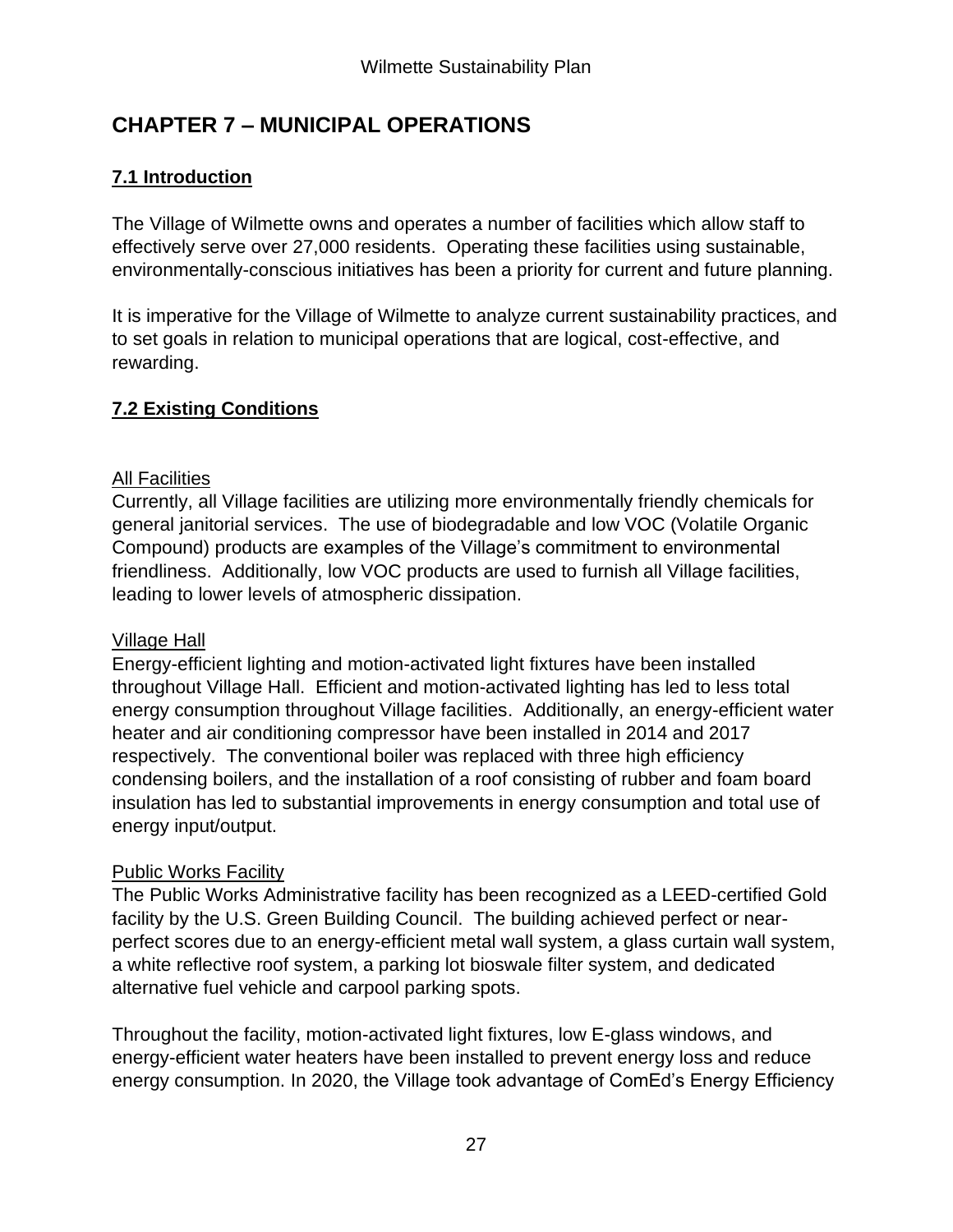Program to replace the existing lighting the Public Works Truss Garage – 102 lights in total – with high-efficiency LED fixtures at no cost to the Village.

Last, a new Building Automation System (BAS) controller uses software to optimize the buildings design, leading to better control over air conditioning and heating, and saving energy by reducing energy when the building is unoccupied.

## Fire Station 26

The conventional hot water boiler and heating system has been replaced with highefficiency air furnaces and air conditioning condensers. Apparatus heat was changed to high-efficiency radiant tube heaters, and the station has undergone 100% LED lighting. The new boiler, heating apparatus, and LED lighting has led to reduced rates of energy consumption and light pollution.

# Fire Station 27

The existing heating system was replaced with high-velocity HVAC units that use electrical reheat systems. Apparatus heat was changed to high-efficiency radiant tube heaters, and the station has undergone 100% LED lighting as well. Similar to station 26, these improvements and new installations have led to reduced rates of energy consumption and light pollution.

## Water Plant

Motion-sensor lighting, new water pumps, and the replacement of portable heaters with electric heaters has led to less energy consumption. The 1,200,000 BTU boiler has been replaced with a more efficient 900,000 BTU hot water boiler, resulting in a downsized boiler that uses less energy.

The incorporation of a vegetative roof completed in 2020 will reduce the overall volume of run-off, the peak volume-rate requirements for drainage systems, and contaminants in run-off water. This new roof will also increase air quality, reduce fluctuation in daily high and low temperatures, and increase the absorption of UV rays.

# Village Fleet

Idling Policy: The Village has adopted an Idle Reduction Policy for its employees; the only exception is for public safety vehicles that are responding to an emergency situation.

Bio-Diesel Fuel: All diesel-equipped vehicles began using a 2% bio-diesel fuel blend on January 1, 2006. For the last several years, the Village has been using a 5% bio-diesel fuel blend

Diesel Oxidation Catalysts: The Public Works Department received a grant from Clean Air Counts in the amount of \$22,140 to install diesel oxidation catalysts on nine trucks.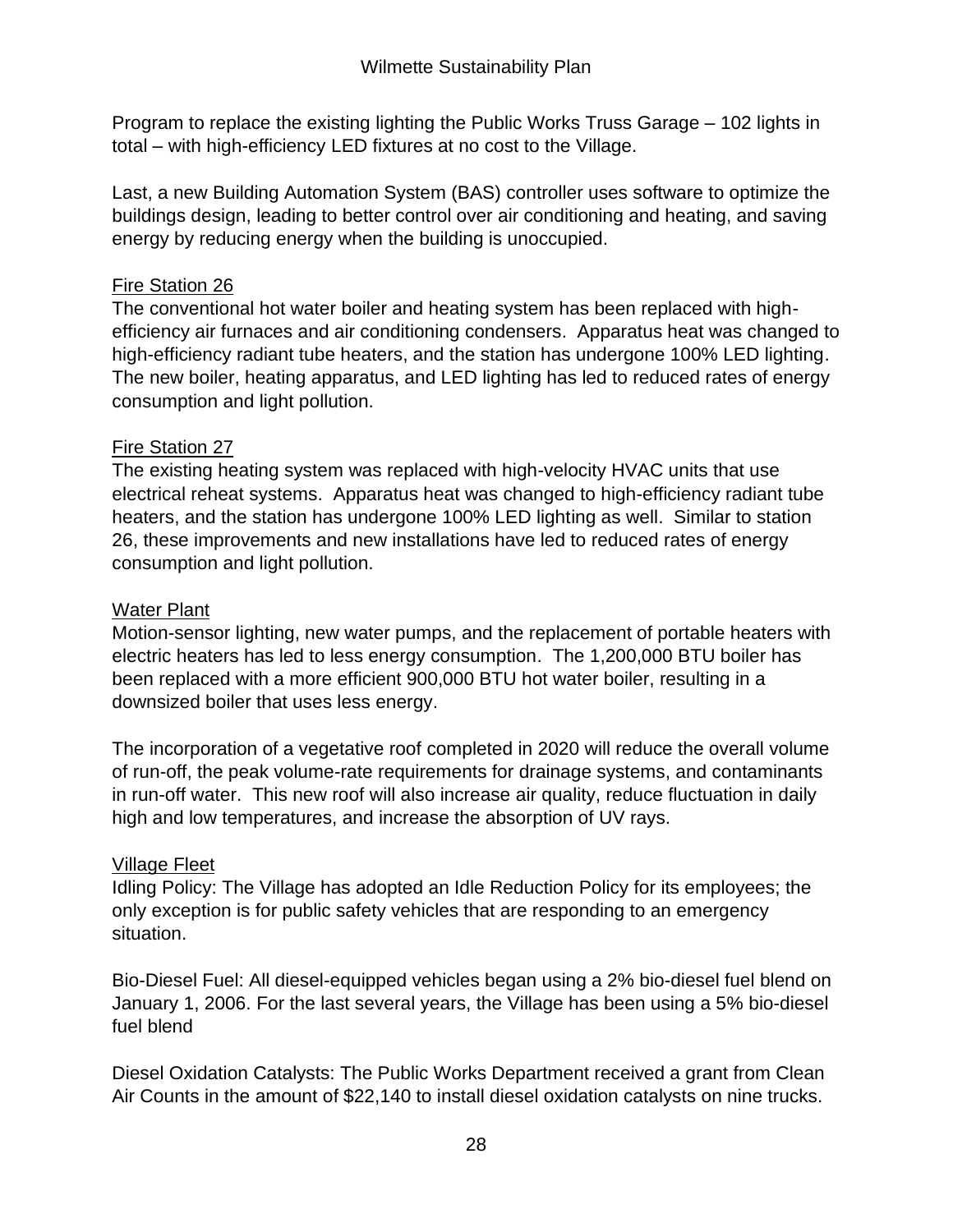The Village purchased four Hybrid Police Utility Interceptors in January 2020. The Village will continue to consider Green Fleet alternatives when purchasing new fleet vehicles

## **Streetlighting**

Most of the green street lights in the Village are either compact fluorescent bulbs (CFL) or LED lights; very few still have incandescent bulbs. As the older incandescent and CFL bulbs burn out, they are replaced with LED bulbs. In 2019, the Village began taking advantage of an annual incentive available through ComEd's Energy Efficiency Program to help offset the cost of replacing older model (HID) fixtures with high efficiency LED fixtures. The Village plans to take advantage of this program each year until all remaining streetlights have been upgraded to high-efficiency LEDs. The Energy Efficiency Program will be offered at least through 2024. The Village plans to utilize GIS interns in the summer of 2021 to determine how many bulbs are left to convert, and budget accordingly.

# **7.3 Goals**

**7.3.1** Engage and involve all Village staff and other governmental entities in Wilmette on sustainability efforts.

**7.3.2** Incorporate alternative fuel vehicles into Village fleets.

**7.3.3** Explore State, Federal and private grants and resources to advance sustainability efforts.

**7.3.4** Continue to track and manage data that relate to sustainable/green efforts and initiatives.

**7.3.5** Set overall municipal targets for energy and waste.

## **7.4 Recommendations**

#### Village Staff

**7.4.1** Create a full-time Village-wide sustainability coordinator position. Additionally, establish an interdisciplinary team to coordinate internal sustainability efforts.

**7.4.2** Educate and train staff on sustainability practices.

## All Facilities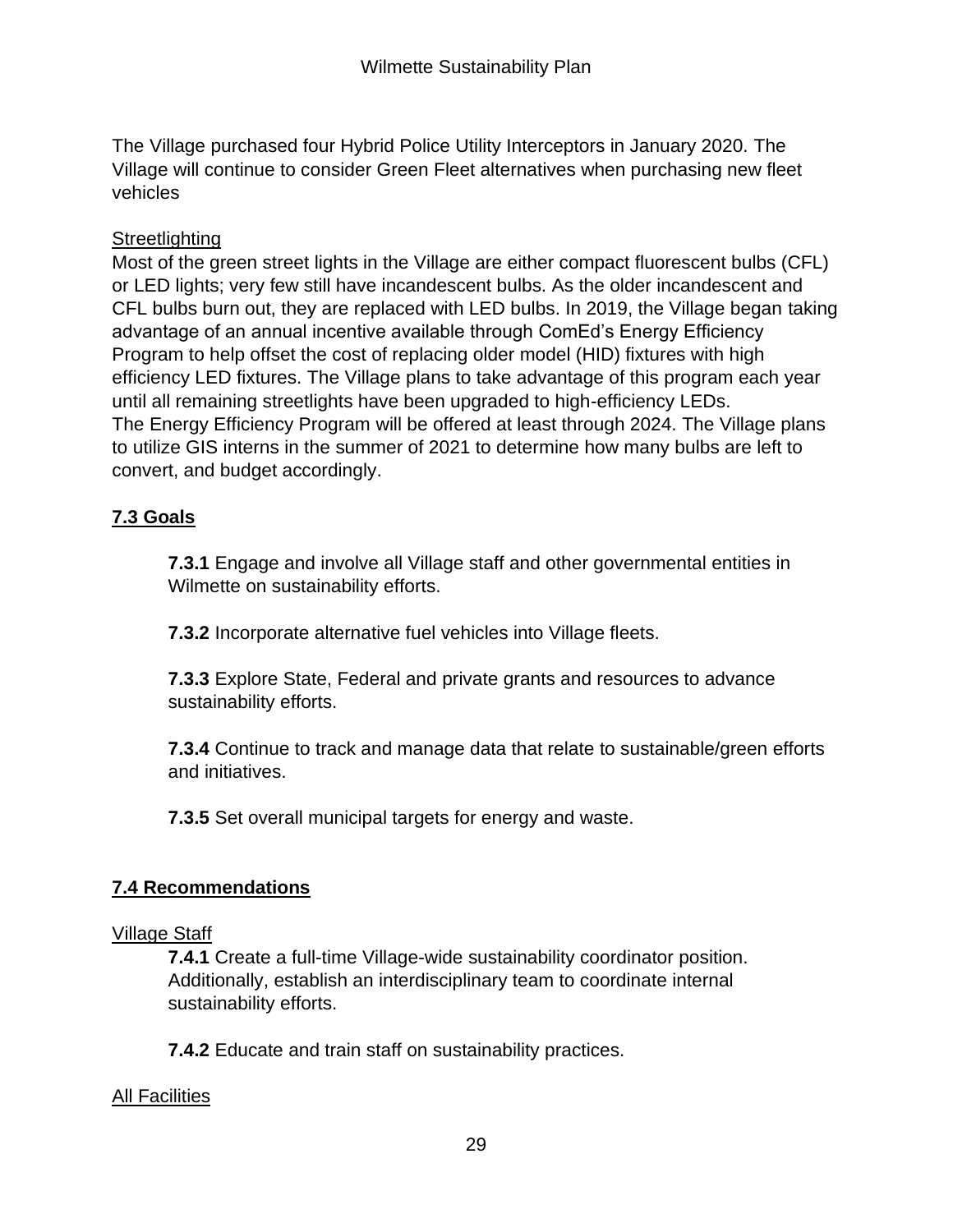**7.4.3** Analyze cost and benefits of third party certifications, and Village policies such as ENVISION certification, SITES certification, and environmental purchasing policies.

**7.4.4** Continue to install energy-efficient products, motion sensor lighting, and other sustainable features in Village facilities that undergo renovation.

**7.4.5** Implement cost-effective and short-term GHG emission reduction measures in Village facilities.

**7.4.6** Explore possible 'smart' technology that allows for better analysis and understanding of waste, water, fleet, air, and energy data.

## Village Fleet

**7.4.7** Continue to explore incorporating alternative fuel vehicles into Village fleets when the ROI is more cost-effective.

**7.4.8** Seek IEPA Illinois Green Fleet certification.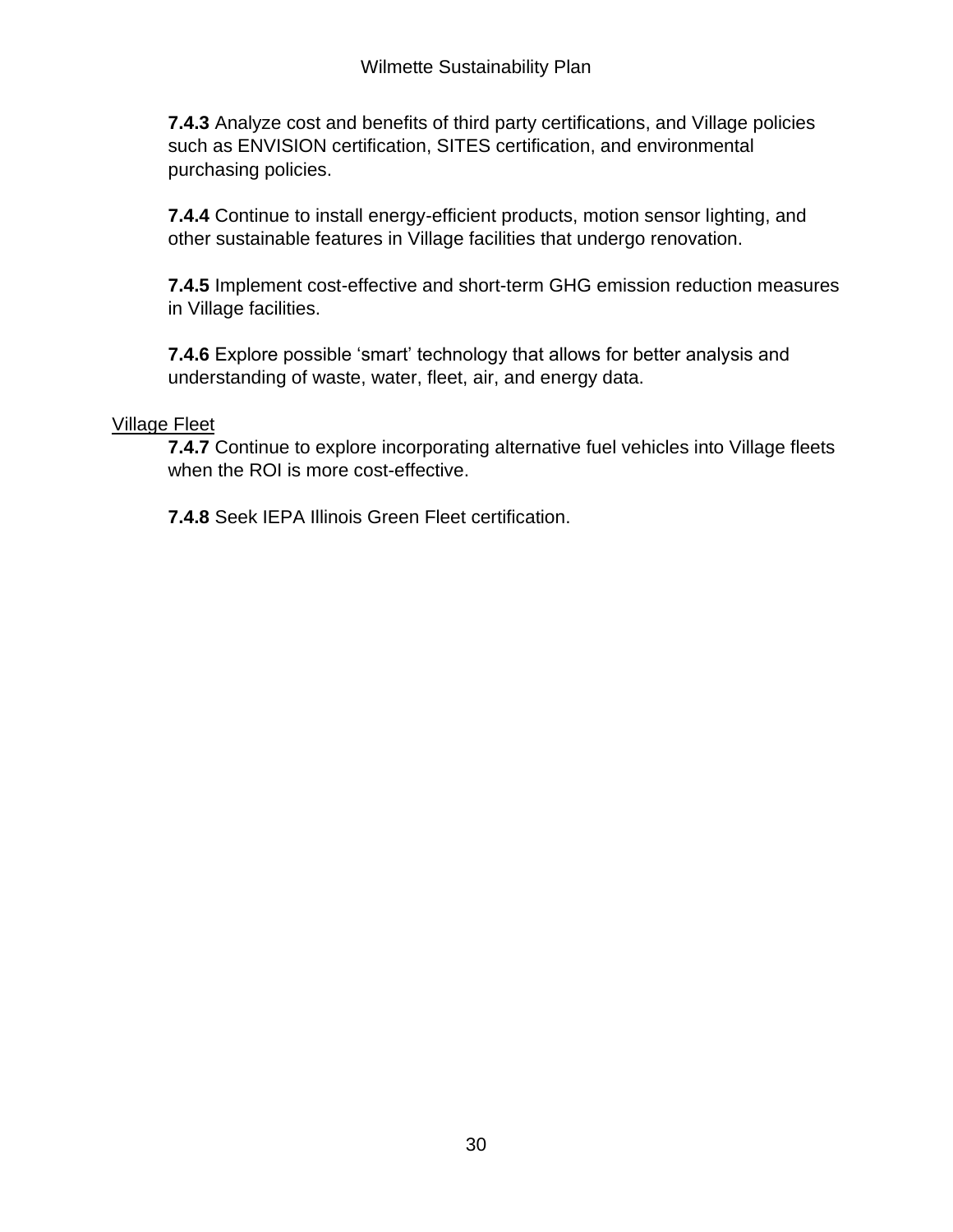# **CHAPTER 8 – SUSTAINABLE COMMUNITIES**

# **8.1 Introduction**

Individual choices sum to create large impacts in a community. This section focuses on three topics that affect sustainability and climate change in the Village.

# Diversity of Housing Stock

Maintaining diversity of housing stock is an environmental, social justice, and historic issue. A Preservation Green Lab study<sup>3</sup> found that reusing and remodeling existing buildings has less impact on climate, resource use, human health, and ecosystems than does building a new home. Further, increasing a home's footprint reduces the permeable area available for planting carbon-sequestering plants and retaining stormwater. Of note is the removal or damage of large canopy trees that often occurs due to new construction.

A culture of tearing down existing homes to build larger homes that cover more open space changes the mix of diversity of housing stock available, specifically reducing the availability of smaller, more affordable homes. The destruction of older and historic homes also reduces diversity in architectural styles.

# Local Food

On average, produce travels 1500 miles<sup>4</sup> before arriving to our plates and loses many nutrients in the process. Allowing and encouraging the community to produce their own food would reduce carbon emissions and waste.

# Light Pollution and Pesticide Use

Light pollution negatively affects the local ecosystem, including night pollinators<sup>5</sup> and lightning bug populations<sup>6</sup>. Additionally, it is estimated that up to 40% of insects are forecast to become extinct in the coming decades, largely due to climate change and pesticide use<sup>7</sup>. Dangerously low insect populations<sup>8</sup> will affect our food supply and ecosystem.

<sup>3</sup> [https://living-future.org/wp-content/uploads/2016/11/The\\_Greenest\\_Building.pdf](https://living-future.org/wp-content/uploads/2016/11/The_Greenest_Building.pdf)

<sup>4</sup> [http://ngfn.org/resources/ngfn-database/knowledge/food\\_mil.pdf](http://ngfn.org/resources/ngfn-database/knowledge/food_mil.pdf)

<sup>5</sup> <https://will.illinois.edu/environmentalalmanac/program/dark-skies-benefit-people-and-wildlife>

<sup>6</sup> <https://www.firefly.org/light-pollution.html>

<sup>7</sup> <https://www.cnn.com/2019/02/11/health/insect-decline-study-intl/index.html>

<sup>8</sup> <https://www.nytimes.com/2018/11/27/magazine/insect-apocalypse.html>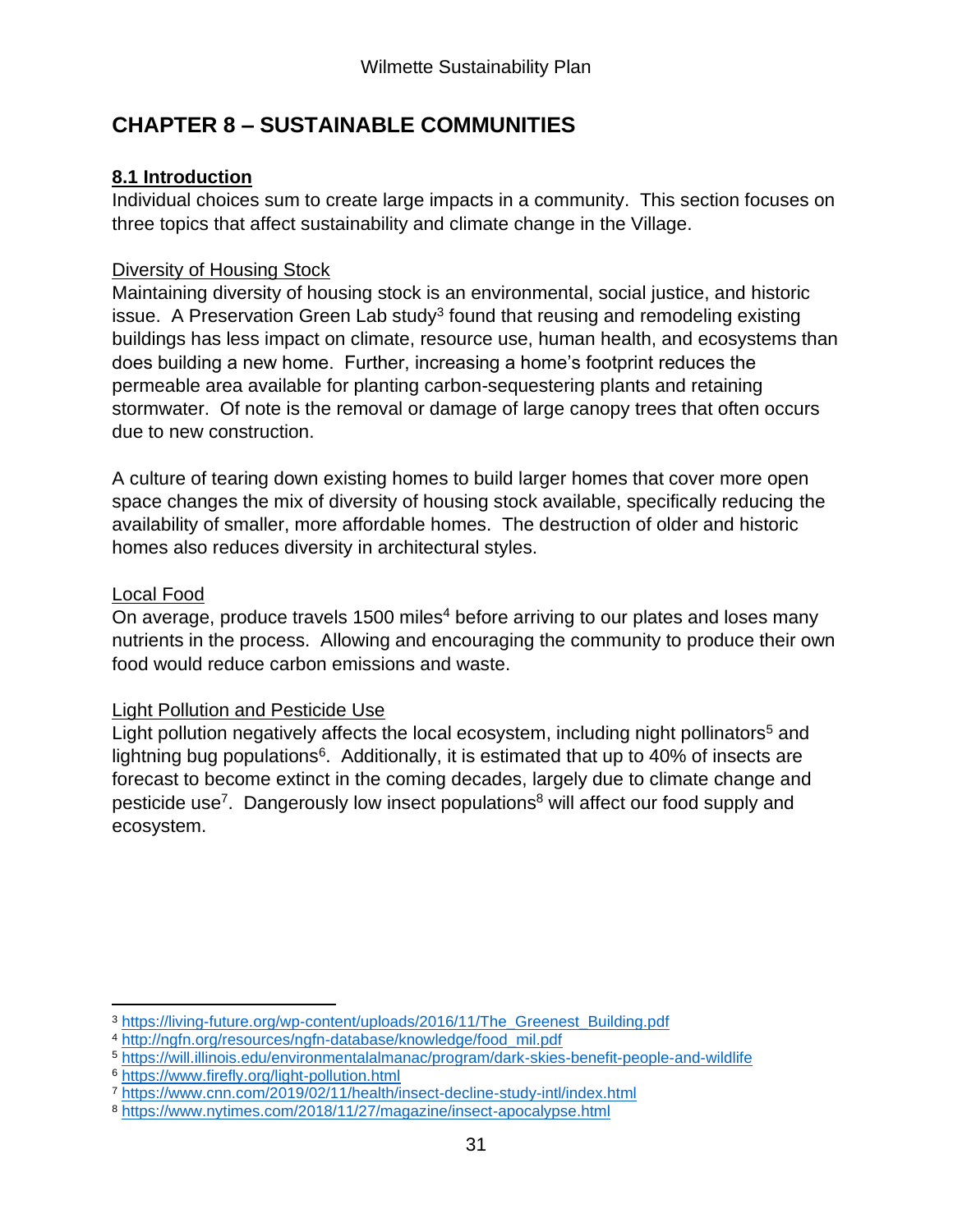## **8.2 Existing Conditions**

## Diversity of Housing Stock

The Village does not currently record housing stock or new construction in a reportable database.

#### Local Food

The Village of Wilmette specifically forbids raising or keeping animals "for the purposes of the production of goods or food," including backyard chickens or bees (Sec. 4-26). Sec. 16-89 of the Village code appears to restrict vegetable gardening in the parkway, but residents can grow "farm and garden crops" in any yard with at least 3' from the property line (Sec. 30-13.5).

The Wilmette Park District offers 154 community garden plots in two locations – Centennial Park and West Park. A limited number of plots are available each year, and the Park District maintains a wait list.

#### Light Pollution and Pesticide Use

There are no known data on light pollution and pesticide use throughout the Village.

## **8.3 Goals**

## Diversity of Housing Stock

**8.3.1** Maintain and encourage diversity of housing stock – architecturally, historically, economically, and in type (e.g., single-family, multifamily, apartment buildings, etc.).

## Local Food

**8.3.2** Encourage and enable residents to grow their own food.

## Light Pollution and Pesticide Use

**8.3.3** Take proactive action to support insects by reducing light pollution and pesticide use in the Village.

## **8.4 Recommendations**

#### Encourage Diversity of Housing Stock and Reduce Tear-Downs

**8.4.1** Evaluate permeable land and tree loss data on tear-downs and project open space and housing diversity loss into the future. The Village does not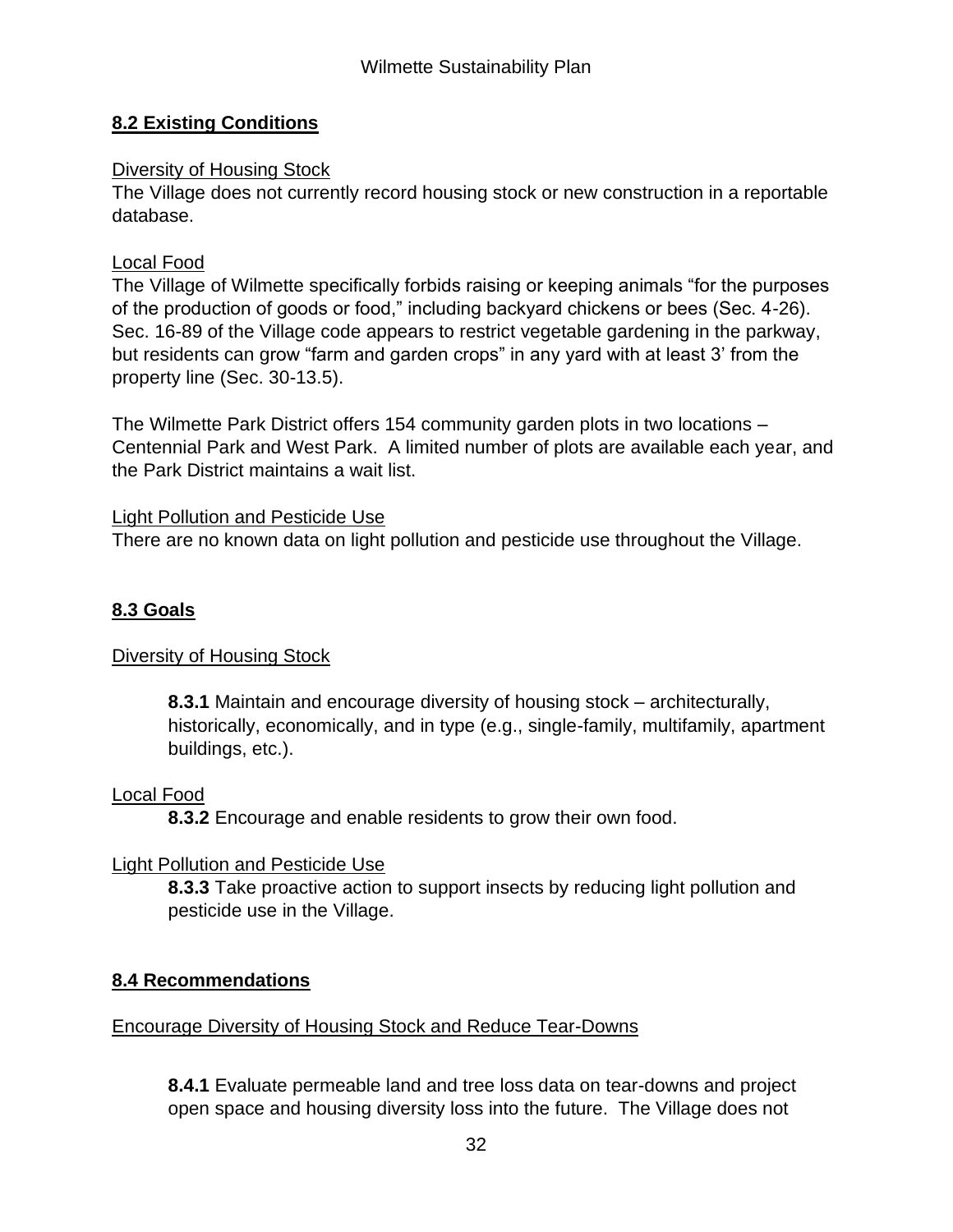currently collect sufficient data to assess permeable/plantable land loss resulting from new construction and home expansions. Thus, the Village should begin recording the following data in a database for ease of reporting:

- Address, reason for tree removal, date, and number of trees affected;
- Tree inventory for private trees: and
	- o Note, this inventory would require an additional Village employee.
- Percent permeable surface loss with new home or home renovation.

**8.4.2** Review the Village Zoning Code against nearby communities with diverse housing stock (e.g., Evanston, Skokie) to determine ways to preserve housing stock diversity in Wilmette. Begin to collect tear-down and housing stock data in Wilmette to assess housing diversity through time.

**8.4.3** Review the Village Zoning Code to discourage tear-downs for single-family homes.

**8.4.4** Require new buildings to be LEED-certified with permeable hardscaping if the home covers a significantly larger percentage of the original home's footprint.

**8.4.5** Review/revise the Village Zoning Code and Master Plan to encourage multi-family development in Wilmette, including 3-flats and coach houses.

**8.4.6** Serve as a resource and source grants to help the community make their older homes more sustainable.

**8.4.7** Educate the public on local historic districts and landmark buildings.

# Encourage and Engage the Community in Sustainable Local Food

**8.4.8** Review the Village code to allow residents to raise backyard chickens.

**8.4.9** Review the Village code to allow residents to raise bees.

**8.4.10** Work with other Wilmette governmental bodies to increase the number and size of community gardens, ensuring that they are distributed evenly throughout the Village.

# Preserve Dark Skies and Reduce Pesticide Use

**8.4.11** Assess and adjust Village and other public lighting practices per the International Dark Sky Association (IDA)<sup>9</sup>.

**8.4.12** Educate and encourage residents to turn off their porch lights when not in use.

<sup>9</sup> <https://www.darksky.org/our-work/lighting/public-policy/>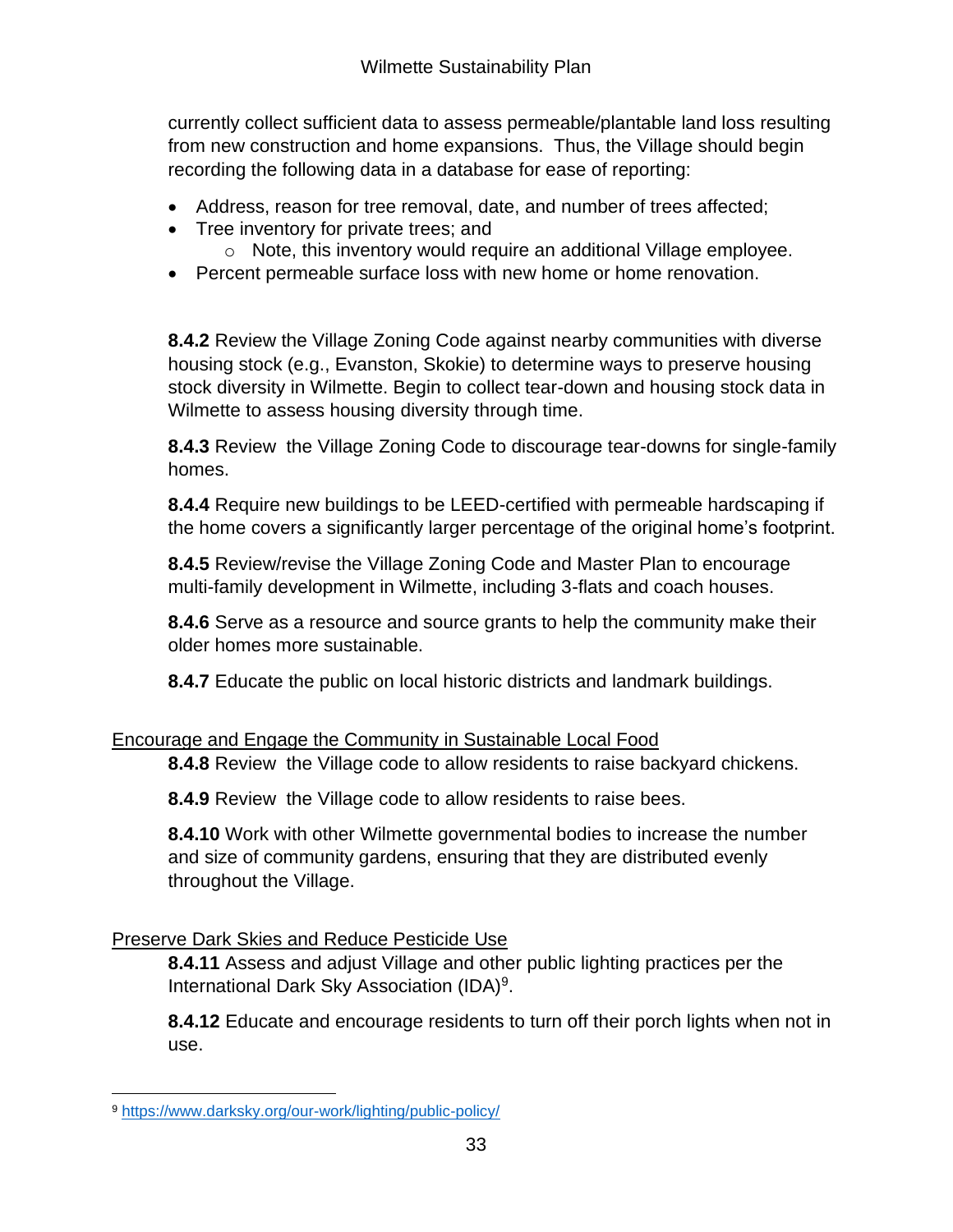**8.4.13** Require that private security and garage lights operate on a motion sensor.

**8.4.14** Use green practices instead of pesticides to maintain public property and rights-of-way.

**8.4.15** Educate residents of the dangers of home pesticide use to pollinators and insects.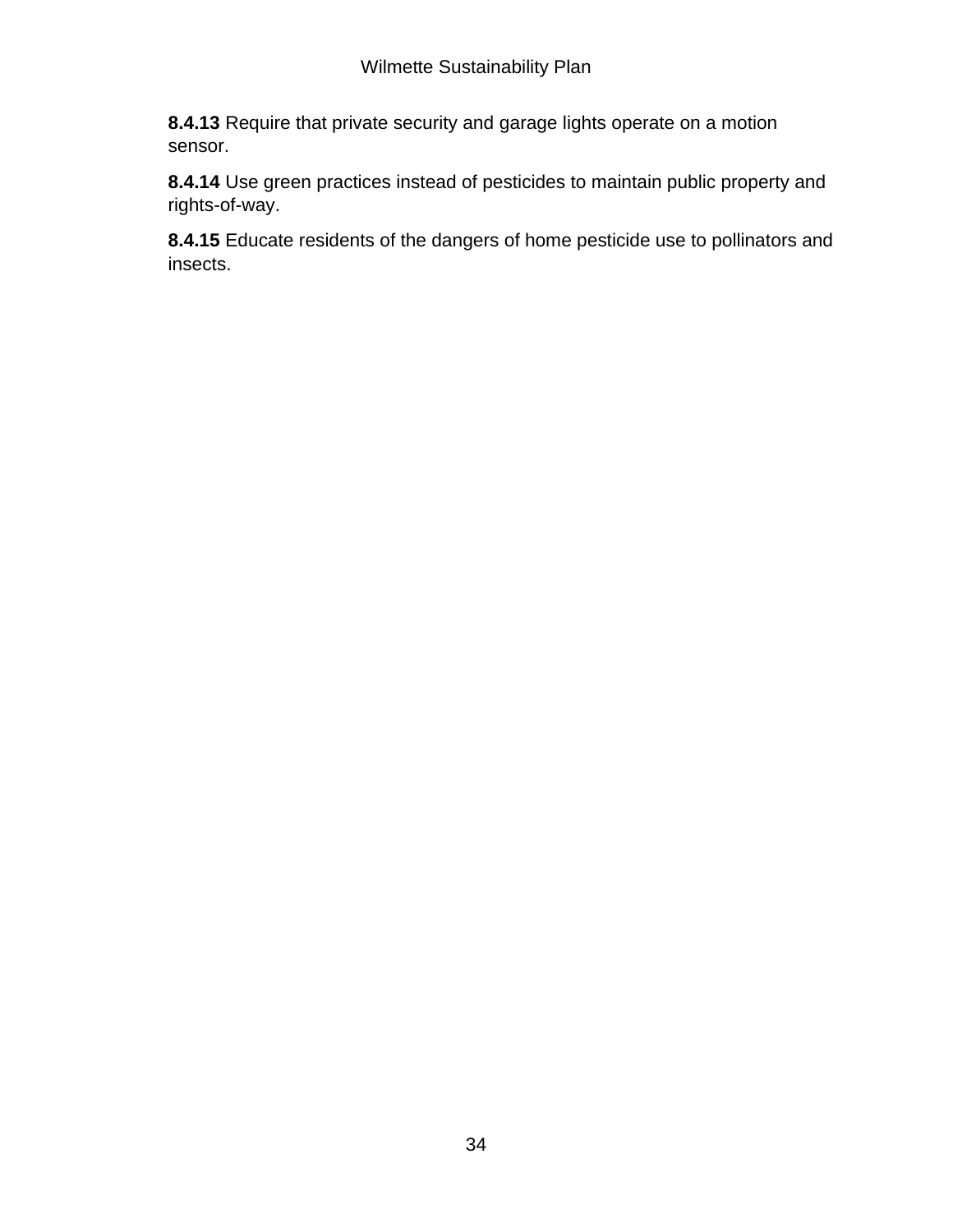# **CHAPTER 9 - WASTE and RECYCLING**

# **9.1 Introduction**

In the broadest sense, solid, liquid, or gaseous material that has exceeded its intended purpose is defined as waste. In addition, the excessive use of lights and the generation of high-level sounds can be considered a waste of energy. This chapter address solid waste which is commonly referred to as municipal solid waste (MSW). MSW is a broad term which includes all types of solid wastes generated from residential and commercial buildings. Liquid wastes are addressed in Chapter 10, Water, and gaseous wastes are addressed in Chapter 1, Climate.

In the course of ordinary, daily activities within the Village of Wilmette solid waste is generated by its residents and businesses. Also, things that have become obsolete, function poorly, or are no longer wanted become solid waste.

Certain steps must be applied to the management of solid wastes. First, measures should be taken to keep these wastes at a minimum. Second, these wastes must be safely stored and removed from working and living areas. Finally, these wastes must be properly disposed or recycled. All these steps help avoid pollution of the environment, endangerment of humans and other eco-receptors, and long-term adverse effects on the overall eco-system.

Ordinances, policies and regulations of the Village of Wilmette regarding the management of solid wastes must comply with applicable Federal and State laws and regulations.<sup>10</sup> Illinois has three principle laws regarding solid waste management and recycling.<sup>111213</sup>

Waste minimization is a set of processes and practices intended to reduce the amount of waste produced by reducing or eliminating the generation of such wastes at the source. Waste minimization supports efforts to promote a more sustainable community. Minimizing the production of solid wastes involves a three-fold approach:

- Reducing the procurement and acquisition of products that are in significant excess of expected utilization and consumption;
- Increasing the efficiency of utilization; and
- Diverting a significant part of the waste-stream to recycling.

<sup>10</sup> Wilmette Code of Ordinances, Chapter 22:

[https://library.municode.com/il/wilmette/codes/code\\_of\\_ordinances?nodeId=COOR\\_CH22REREYAWADI](https://library.municode.com/il/wilmette/codes/code_of_ordinances?nodeId=COOR_CH22REREYAWADI)

<sup>&</sup>lt;sup>11</sup> The Illinois Solid Waste Management Act [\(415 ILCS 20/1 et seq.\)](http://www.ilga.gov/legislation/ilcs/ilcs3.asp?ActID=1588&ChapterID=36)

<sup>&</sup>lt;sup>12</sup> The Illinois Solid Waste Planning & Recycling Act [\(415 ILCS 15/1 et seq.\)](http://www.ilga.gov/legislation/ilcs/ilcs3.asp?ActID=1587&ChapterID=36)

<sup>&</sup>lt;sup>13</sup> The Illinois Environmental Protection Act [\(415 ILCS 5/1 et seq.\)](http://www.ilga.gov/legislation/ilcs/ilcs3.asp?ActID=1585&ChapterID=36)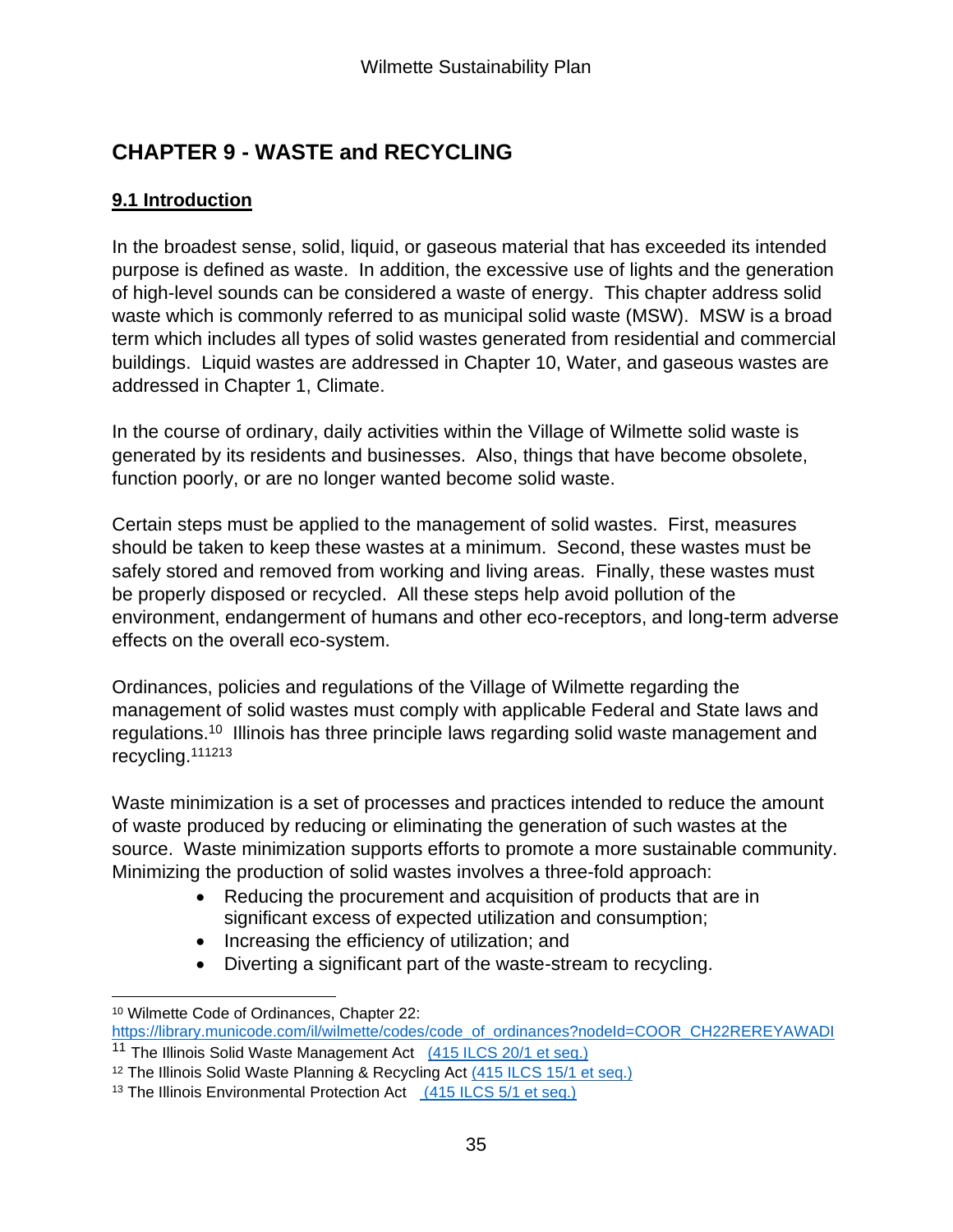Recycling and composting play an increasingly important role in reducing the net quantity of solid waste that requires ultimate disposal. The recycling ethic must be fostered through public policy and public education starting from childhood. The slogan, "Reduce, Reuse, and Recycle" must replace the all too common behavior of, "Discard at Will."

The disposal of solid wastes is complex from both a quantitative and qualitative perspective. Certain wastes that are toxic or hazardous must be separated from the solid waste stream. Special handling and methodology is required for the following classes of wastes<sup>14</sup>:

- Drugs and other chemical waste that cannot be properly processed by the normal solid waste disposal system;
- Mercury-containing fluorescent lamp bulbs of all types;
- Lithium-containing batteries;
- Substances derived from automobiles, including tires and lead-acid batteries;
- Medical waste including infectious and potentially infectious materials, radioactive substances used in diagnostic testing or treatment, and hypodermic needles (also known as "sharps");
- Discarded television displays, computers, mobile cell phones, and other electronic devices banned from Illinois landfills; and
- Radioactive substances of both high-level and low-level types.

# **9.2 Existing Conditions**

The Village of Wilmette provides residents and business the option of separating their solid wastes into trash for land disposal and recyclable materials, including, glass, aluminum and steel containers, plastic, and paper (shredded paper is excluded). Yard waste and food scrap composting is also available to all single-family homes. These solid wastes are collected by the Village's contractor on a weekly schedule. Wheeled totes are available to residents for each of the three separate waste-streams, while most commercial customers utilize roll-off containers, commonly referred to as Dumpsters.<sup>15</sup> The Village also maintains a 24-hour dumpster for the collection of certain electronic devices<sup>16</sup>. Additional information can be found in the "Wilmette"

<sup>14</sup> Illinois land disposal regulations: [https://illinoisrecycles.org/documents/summary-of-illinois-solid-waste](https://illinoisrecycles.org/documents/summary-of-illinois-solid-waste-legislation/)[legislation/](https://illinoisrecycles.org/documents/summary-of-illinois-solid-waste-legislation/)

<sup>15</sup> Village of Wilmette, Department of Public Works: [https://www.wilmette.com/engineering-public](file:///C:/Users/arteagaa/AppData/Local/Microsoft/Windows/INetCache/Content.Outlook/R3GZ7FD9/%20https:/www.wilmette.com/engineering-public-works/refuse-recycling-and-yard-waste-%20%20program/solid-waste-faqs/)[works/refuse-recycling-and-yard-waste-%20%20program/solid-waste-faqs/](file:///C:/Users/arteagaa/AppData/Local/Microsoft/Windows/INetCache/Content.Outlook/R3GZ7FD9/%20https:/www.wilmette.com/engineering-public-works/refuse-recycling-and-yard-waste-%20%20program/solid-waste-faqs/)

<sup>16</sup> Illinois electronic recycling: [https://www2.illinois.gov/epa/topics/waste-management/electronics](https://www2.illinois.gov/epa/topics/waste-management/electronics-recycling/Pages/default.aspx)[recycling/Pages/default.aspx](https://www2.illinois.gov/epa/topics/waste-management/electronics-recycling/Pages/default.aspx)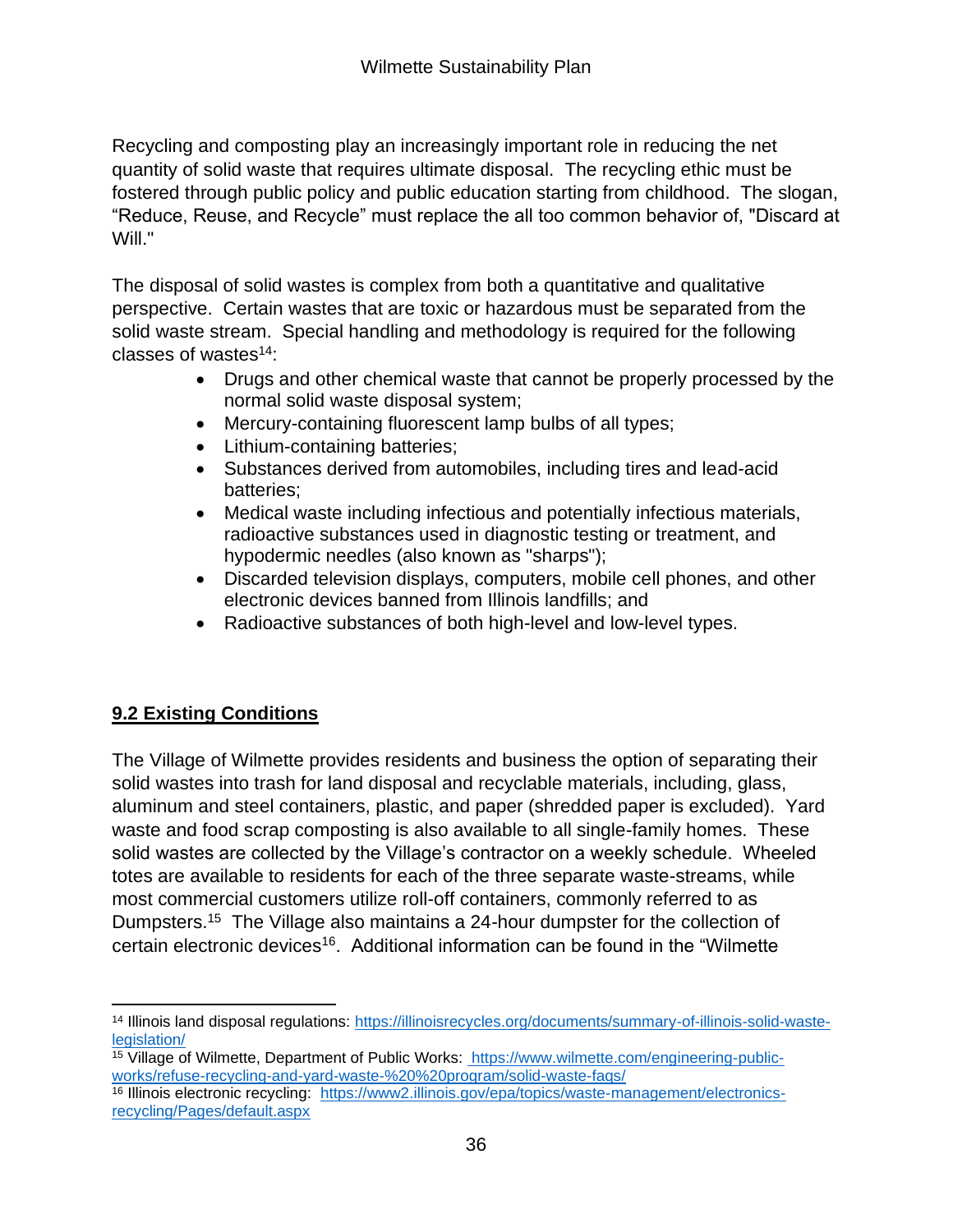Resident Handbook".<sup>17</sup> Finally, the Village partners with the Solid Waste Agency of Northern Cook County (SWANCC) each year to host a document destruction event so that residents may shred and recycle sensitive paper documents.

## **Collection**

The collection and disposal of municipal solid waste (MSW) in Wilmette may only be done by contractors who are licensed, franchise holders. Wilmette has an authorized contractor to collect MSW from single-family residences, multi-family residences including high-rise condominium buildings, and commercial buildings. Local law requires collection not less than once weekly from containers provided by the contractor. Refuse, single stream recycling, and organics (yard waste and compost) are collected on the same day by separate trucks. Trash and recycle collection are included in a monthly fee for each residential unit which is billed and collected by the Village on the quarterly water bill. Yard waste (grass clippings, small tree limbs, etc.) is also collected by the contactor in toters, bags or bundles, each requiring yard waste stickers. Residents who also want to compost food scraps are required to utilize a toter, provided by the contractor at no cost. Yard waste and food scraps can be mixed inside the toter. Yard waste and food scraps are sent to a licensed commercial composting facility. Yard waste is collected from April through November. From mid-October to early December, leaf collection from curbside piles is done by the same contractor and delivered to a composting facility.

In 2001 about 4,200 tons of compacted MSW was collected in Wilmette. By 2018, that was reduced to about 3,250 tons per year. That is almost a 25% reduction over 18 years. The regression line, calculated by the method of least-squares for the yearly data, predicts that if the same annual rate of reduction of MSW were to continue, then by 2025, the annual amount of solid waste would be 52% less than that collected in the year 2001, and it would be about 43% less by the year 2035. However, during the same time period, 2001 through 2018, the amount of material collected annually for recycling has not shown a progressive change: it has hovered around 4,325 tons. When the annual amount of solid waste collected for recycling over two decades is compared with that which was not sent for recycling, the recycling component is an increasing proportion of total solid waste.

# Special Wastes

The following pie chart provides the types of MSW generated in Illinois for the year 2015. Paper along with construction and demolition (C&D) debris represent about 50% of all the MSW<sup>18</sup>.

<sup>18</sup> [https://www.illinoisrecycles.org/wp-content/uploads/2014/10/2015-Waste-Characterization-Update-](https://www.illinoisrecycles.org/wp-content/uploads/2014/10/2015-Waste-Characterization-Update-FINAL.pdf)[FINAL.pdf](https://www.illinoisrecycles.org/wp-content/uploads/2014/10/2015-Waste-Characterization-Update-FINAL.pdf)

<sup>17</sup> Resident Handbook: [https://www.wilmette.com/download/documents/Wilmette-Resident-Handbook-](https://www.wilmette.com/download/documents/Wilmette-Resident-Handbook-2019-revised.pdf)[2019-revised.pdf](https://www.wilmette.com/download/documents/Wilmette-Resident-Handbook-2019-revised.pdf)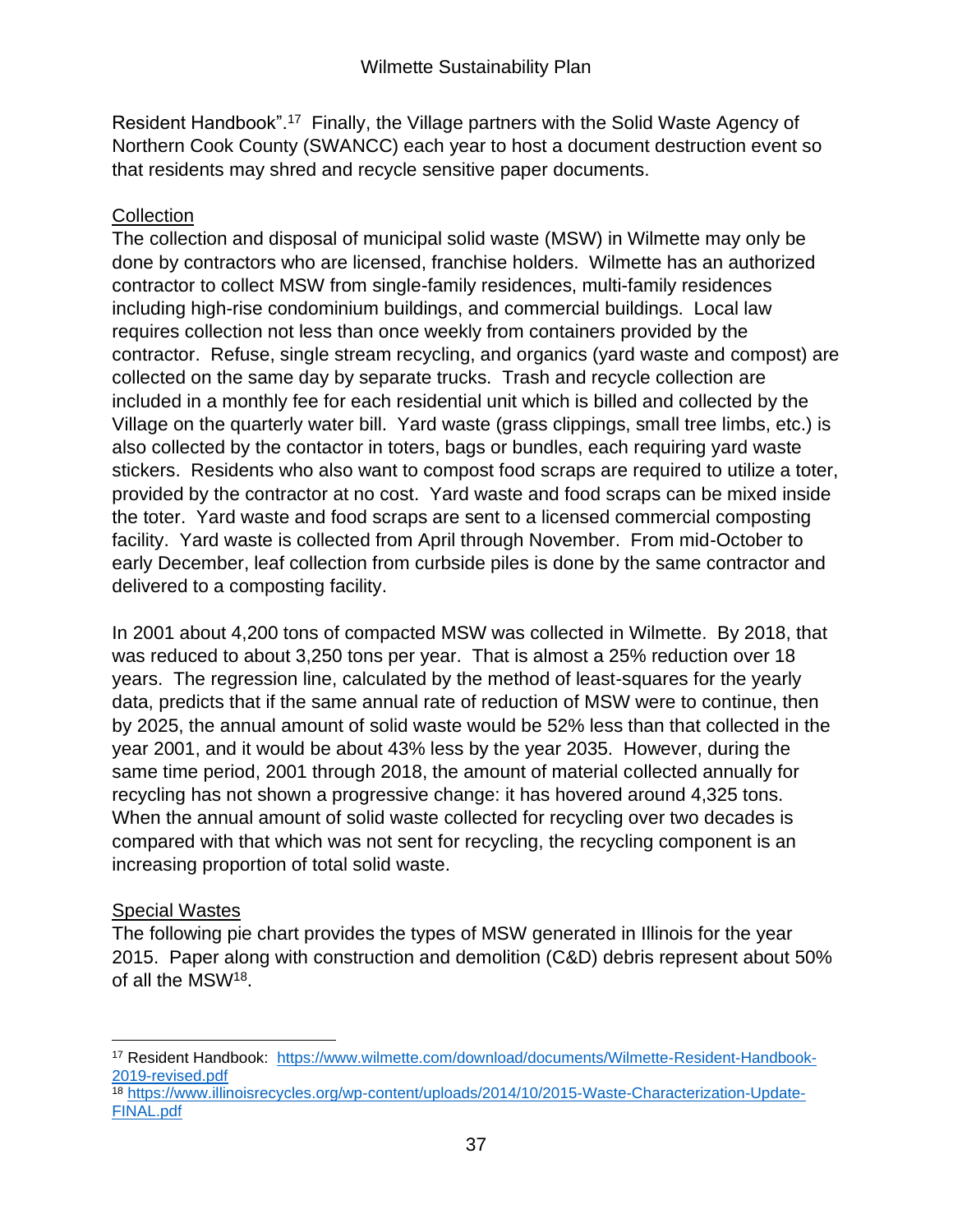## Wilmette Sustainability Plan



All of these wastes are removed by the Village's contractor. However, major construction projects must provide their own dumpsters and pay for the disposal costs.

By law, various electronic devices, including discarded television sets, computers, mobile telephones, and 14 other types are no longer allowed in municipal solid waste landfills.<sup>19</sup> Liquids, used lubricating oils, fats and greases, as well as automobile tires and batteries have been excluded from licensed MSW landfills since 1996. Tire dealers are required to accept for disposal the same number of used tires as the number of new tires they sold.

Wilmette provides for the separate and anonymous collection of unused, expired, and excess drugs, including opioids, at the Police Station. Quantitative data are not available for drug nor most other items requiring special handling.

Residents can dispose of fluorescent light bulbs at the Public Works facility during regular business hours. There are data for the collection of fluorescent light bulbs; but, they are not aggregated or analyzed so as to allow assessment of any change over time.

A drop-off location for electronic devices is located at the Public Works Facility; it is open 24 hours per day to encourage residents to properly dispose of their electronic devices. For the separate collection of electronic devices, there are monthly data beginning in November of 2018. An average of 3.66 tons is collected monthly from Wilmette. That projects to an annual rate of about 44 tons from all of Wilmette.

Disposal of items that are forbidden from inclusion in MSW, such as household chemical waste, still poses a special, personal burden for persons who have limited mobility, who do not have independent transportation, or who have limited resources. These circumstances might pose a temptation to not properly segregate their solid wastes.

<sup>19</sup> Illinois electronic recycling: *op. cit.*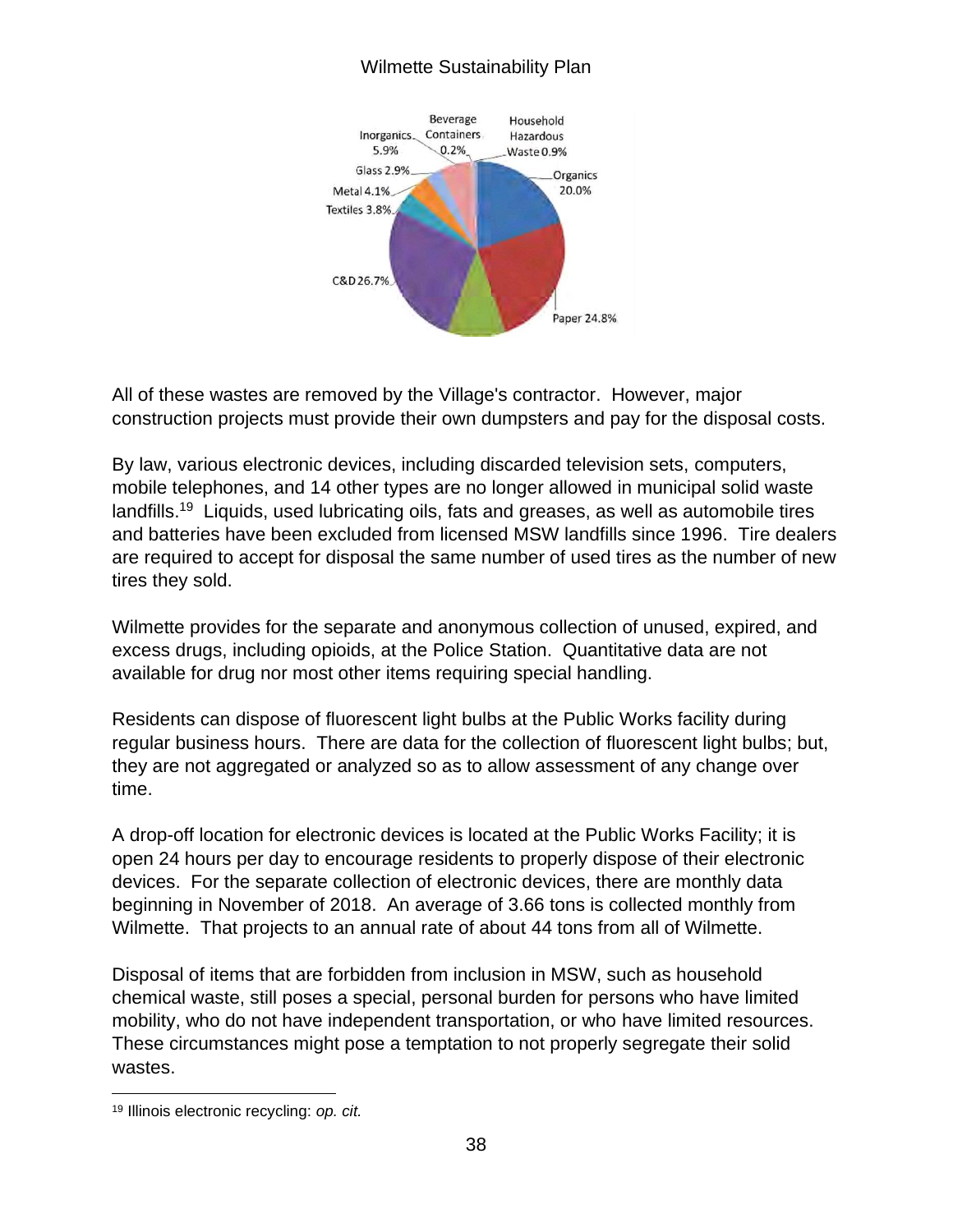## Refuse

Wilmette is a member of the Solid Waste Agency of Northern Cook County  $(SWANCE)^{20}$  which employs several licensed solid waste landfills in the immediate area. Landfill disposal is used for most of Wilmette's municipal solid waste (MSW). Transfer stations are generally enclosed areas were MSW is sorted for delivery to a landfill that accepts that particular type among several types of waste, e.g., nonhazardous, residential, commercial, electronic, chemical, paint, etc. The Glenview Transfer Station is a nearby, large facility that services Wilmette. Waste haulers have the ability to provide collection amounts data for refuse, recycling, and yard waste materials collected. This collection data can be utilized in an effort to minimize the amount of waste collected village-wide.

## Recycling

Recycling is the preferred disposal alternative because it diverts a portion of the solid waste stream from landfills. An excellent guide to recycling, with details of what items may be recycled and how, can be found on Go Green Wilmette's website<sup>21</sup>. SWANCC's website also contains a recycling guide as well as handouts that can be printed, and many different educational videos<sup>22</sup>.

Wilmette offers the means for recycling paper and cardboard products, glass, and cans. The amount of matter submitted for recycling is dependent primarily on the habits and behavior of individuals as well as the mix of waste materials.

Several states have laws that require a refundable deposit on containers for soft drinks and other beverages. Data show that the rate of recycling of those aluminum and steel cans, and glass and plastic bottles, about doubles when refundable deposits are required by law, the so-called "Bottle Bills." Illinois does not have such a law.

The fate of waste designated for recycling is dependent on the commercial market for the particular commodity. Recycling facilities expect a profit after expenses for collection, sorting, processing and shipment to the locale for remanufacture or alternate uses. More than one-third, and in some cases approaching one-half of such waste in the U.S., has been sold and shipped to China. In 2018 and 2019, the recycling industry in North America had a major setback when China changed its standards for materials that it would accept, thus making it more difficult and more expensive to ship waste to China for recycling. The ripple effect through the United States has led to some cities to change their recycling programs, and in some cases eliminate recycling programs

<sup>20</sup> [http://www.swancc.org](http://www.swancc.org/)

<sup>21</sup> Go Green Wilmette: [www.gogreenwilmette.org/recycling-guide/](http://www.gogreenwilmette.org/recycling-guide/)

<sup>22</sup> <https://swancc.org/recycling/recycling>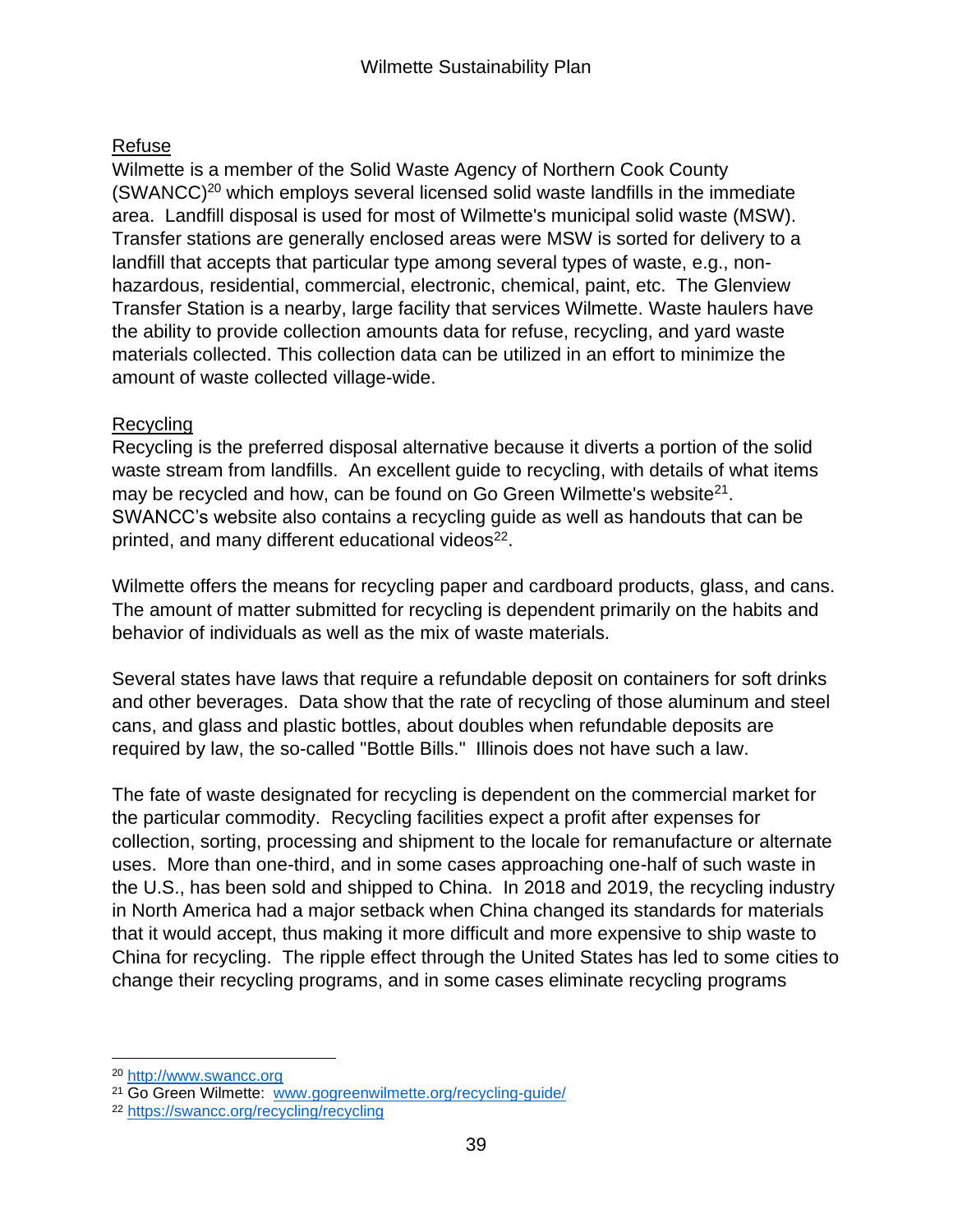altogether<sup>23</sup>. If a materials can no longer be recycled, it is likely to end up in a landfills along with other refuse. It is possible that significant changes in the Village's recycling program might occur due to international political and market forces.

# Yard Waste and Food Scrap Composting

Composting is a special type of recycling that is facilitated by Wilmette ordinances and regulations.<sup>24</sup> It is a practical, low-cost, home-owner activity which is also done by Wilmette's MSW contractor. Waste for composting is collected by the contractor from single family residences using bags and bundles for yard waste and special totes for food scraps, provided upon request. Since April 1, 2019, the MSW contractor also collects food waste, termed "food scraps," for composting, from April through November. Acceptable food scraps include vegetables, fruit, coffee grounds and filters, teabags, eggs and egg shells, non-liquid dairy, bread, grains, cereal, pasta and vegetarian pasta sauce. The following items are excluded from the program: liquids, fats and grease, meat, fish, bones, and compostable service ware, and compostable or biodegradable plastic bags. Compost material is processed by a commercial composter and resold wholesale.

Wilmette ordinances specifically permit outdoor composting on residential property, but compliance with some restrictions regarding size, process, and other parameters are required. Small scale, indoor composting, which is odorless when using equipment that is sold in the commercial marketplace, is an additional choice for home owners. One kitchen-countertop device, sold for about \$275, is advertised to convert about a onegallon bucketful of kitchen waste, including meat, fish, eggs, egg-shells, bones, vegetable and fruit waste, into humus, in about 3 hours using an odorless, quiet process, using about 1.5 kwh of electricity (about 18-cents' worth). The resulting humus is suggested as a good base for growing one's own vegetables.

# **9.3 Goals**

**9.3.1** Reduce the generation of all types of waste.

**9.3.2** Attract and support community groups that focus on the protection of the environment through better solid waste management.

**9.3.3** Make the Village of Wilmette's approach to waste-reduction and recycling a model for both residents and businesses.

<sup>23</sup> [https://e360.yale.edu/features/piling-up-how-chinas-ban-on-importing-waste-has-stalled-global](https://e360.yale.edu/features/piling-up-how-chinas-ban-on-importing-waste-has-stalled-global-recycling)[recycling](https://e360.yale.edu/features/piling-up-how-chinas-ban-on-importing-waste-has-stalled-global-recycling)

<sup>24</sup> Wilmette Code of Ordinances, Chapter 22: *op. cit.*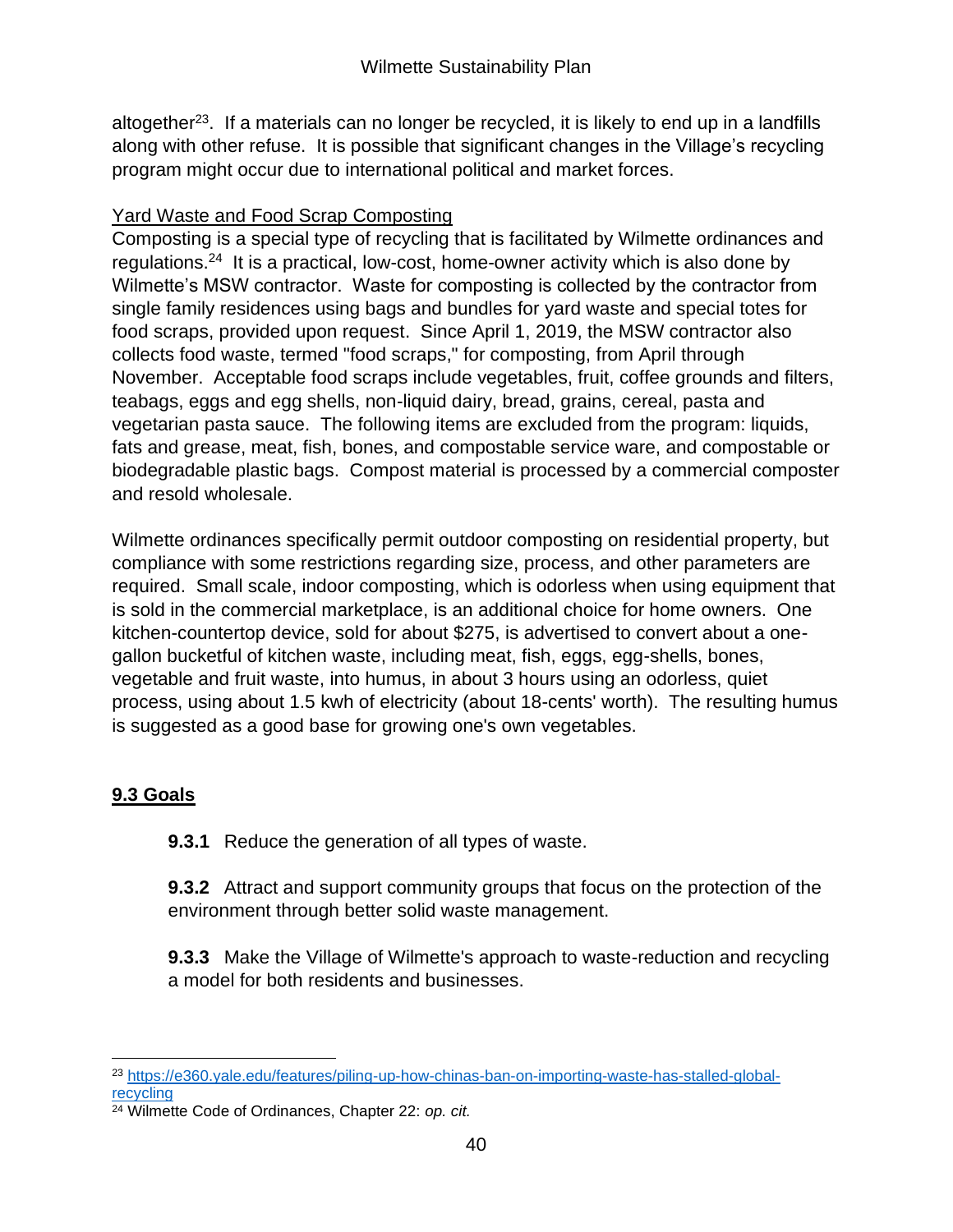## **9.4 Recommendations**

**9.4.1** Reduce the generation of all types of waste in the long term by:

Continue the Wilmette primary school education program regarding the benefits of waste reduction and recycling. The long-term goal is to raise a generation whose knowledge and sensitivity to these issues will be put into practice as adults.

Developing and implement a well-planned and sustained community education program focused on: Reduce, Reuse and Recycle.

**9.4.2** Reinforce the ethic of reuse and recycling in all aspects of daily Village operations.

**9.4.3** Promote the Village of Wilmette's Waste and Recycling Program as a model to be followed by all residents and businesses. Consider requiring multifamily residential units to provide recycling to tenants.

**9.4.4** Advocate and promote the passage of an Illinois Legislative "Bottle Bill," to require a refundable deposit on cans, and glass or plastic bottles for soft drinks, beer and other beverages to encourage recycling and to prevent them from becoming waste.

**9.4.5** Implement a textile recycling program in Wilmette (some nearby communities use WasteZero<sup>25</sup>).

**9.4.6** Develop and implement a plan to assist residents who have limited mobility and resources, to comply with regulations regarding disposal of materials which are prohibited from inclusion in solid waste and which should be recycled.

**9.4.7** Review available composting programs to Wilmette residents, including composting programs offered through current Village waste hauler and outside vendors.

<sup>25</sup> <https://www.wastezero.com/>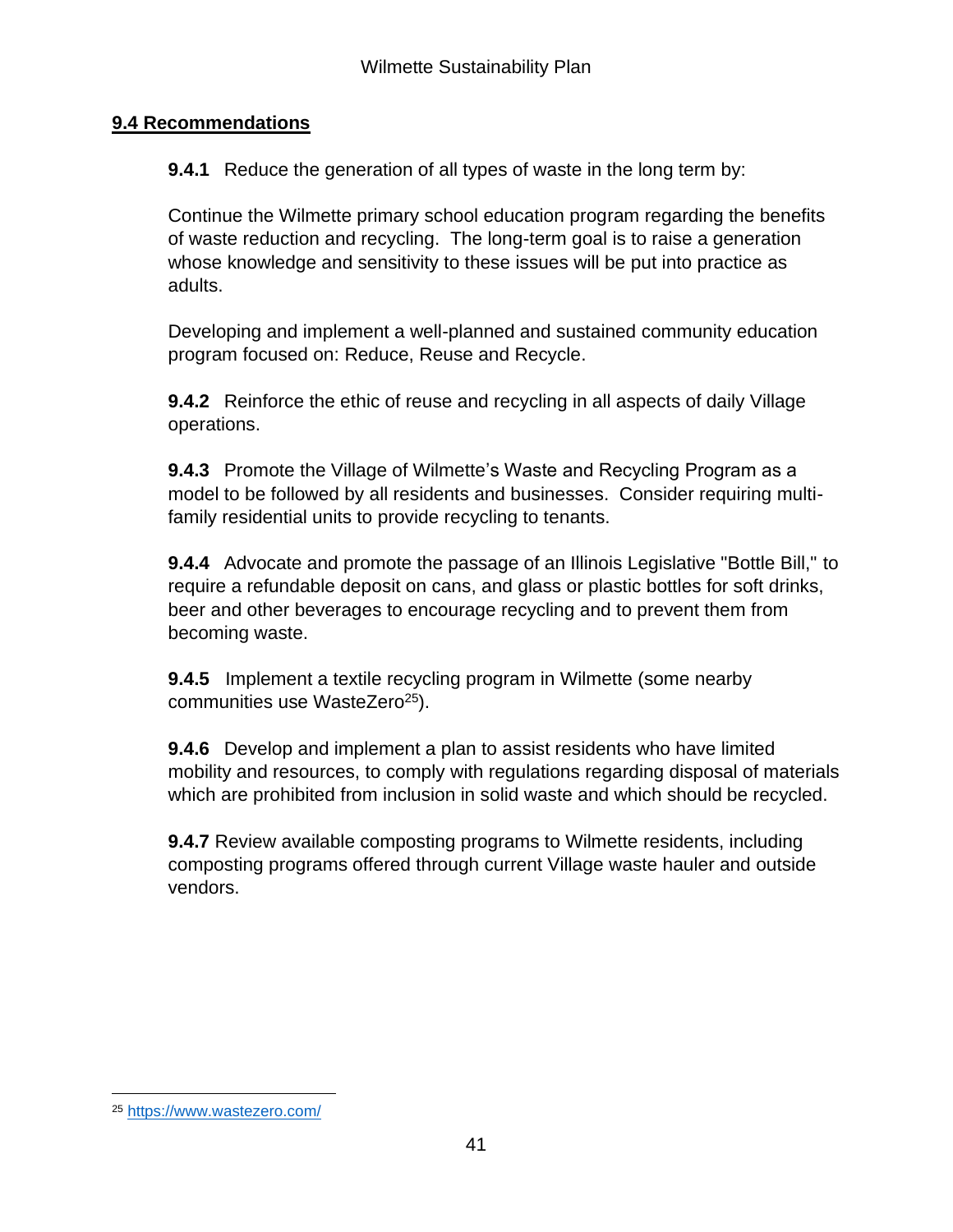# **CHAPTER 10 – WATER**

## **10.1 Introduction**

The Village of Wilmette sits on the shores of Lake Michigan. Lake Michigan is a highly valued resource which provides fresh water, recreation, transportation, fish and wildlife habitat, a place to live and work, and esthetic value to the Village's residents. The Great Lakes basin provide benefits to an estimated 35 million people.

The Village of Wilmette operates its own drinking water plant which has a capacity to provide 44 million gallons per day (MGD) of drinking water. The current water plant was built in 1933 and has had several expansions and reliability improvements over the years. Along with serving the needs of all the Village residents, excess capacity provides drinking water to neighboring municipalities. Today it serves approximately 105,000 people and businesses. The water distribution system also plays an important role in fire protection throughout the Village.

The land within the Village of Wilmette is highly developed which creates large amounts of stormwater during heavy rainfall events. Unfortunately, the Village's stormwater collection system does not have adequate capacity to handle larger rainfall events resulting in flooding situations especially in certain areas west of Ridge Road. Recent reports regarding climate change suggest that the frequency and intensity of severe rainfall events are likely to increase.

## **10.2 Existing Conditions**

#### Lake Michigan

The Lake Michigan Lakewide Management Plan (LaMP) is a plan for restoring and protecting the Lake Michigan ecosystem.<sup>26</sup> The LaMP is coordinated by the Lake Michigan Partnership which is led by the U.S. EPA with participation from federal, state, tribal, and local governments with input from non-governmental organizations (NGOs) and the public. The last LaMP was issued in 2008, and the next LaMP was scheduled to be issued in 2020. Overall, Lake Michigan is in "Fair" condition.<sup>27</sup> The Lake is a source of safe, high-quality drinking water, and it allows for unrestricted swimming and other recreational uses. A major concern is the presence of aquatic invasive species. Lesser concerns include pollutants that prevent the unrestricted consumption of fish and wildlife, nutrients that promote algae blooms, and high water levels that promote beach erosion.

<sup>26</sup> U.S. EPA, Great Lakes National Program Office, Lake Michigan Lakewide Management Plan (LaMP).

<sup>27</sup> Lake Michigan LAMP 2019 Annual Report,<https://binational.net/2021/03/22/lmar2019/>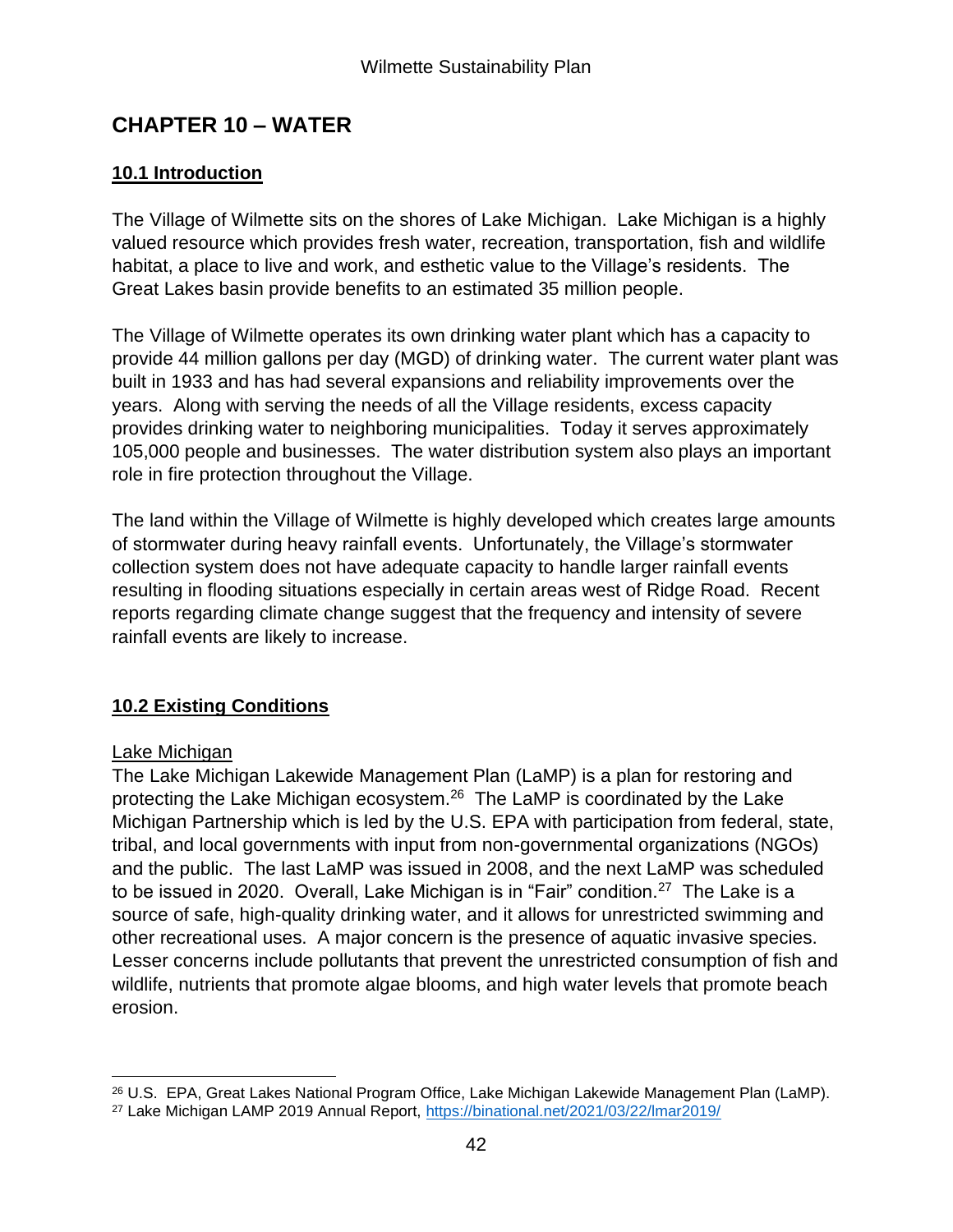## Drinking Water

The Village of Wilmette water plant is located on the lakefront. The plant receives its raw water from Lake Michigan and uses a mixture of chemicals, settling basins, and filters to remove contaminants below the required regulatory levels.<sup>28</sup> The Village operates and maintains a distribution system of pumps and underground pipes to deliver potable water to its end users. In addition there is a 4 million gallon standpipe and a 3 million gallon underground reservoir and pumping station which serves West Wilmette. The plant has an on-site certified laboratory to monitor the quality of water that enters the distribution system. The results of this testing indicates that any pollutants in the Village's water did not exceed any applicable U.S. EPA standard.<sup>29</sup> Recent TV and press reports have highlighted the concern about lead in drinking water. For over 24 years the Village has had a lead corrosion control program in place to reduce the lead from older plumbing fixtures and service lines. As required by the State of Illinois, the Village conducts tri-annual lead sampling and analysis for lead in households throughout the Village. The most recent results from 2017 indicate that 90% of the samples were at or below 6.4 parts per billion (ppb) versus the current standard of 15 ppb.<sup>30</sup> From May 15<sup>th</sup> to September 15<sup>th</sup> the Village prohibits lawn watering during the hours of 10:00 am to 4:00 pm on weekdays to maintain adequate water pressure throughout the distribution system.

## **Stormwater**

The sewer system within the Village of Wilmette is divided into two distinct zones by Ridge Road which is a natural boundary between Lake Michigan to the east and the North Branch of the Chicago River to the west. The system in East Wilmette consists of combined sewers; combined sewers receive both sanitary wastewater and stormwater. The system in West Wilmette has separate sewers for sanitary wastewater and for stormwater.<sup>31</sup>

## East Wilmette

All collected wastewater and nearly all stormwater within the East Wilmette sewer system is sent to the Metropolitan Water Reclamation District of Greater Chicago (MWRDGC) for treatment at its North Side Plant located in Skokie, Illinois via large sewer pipes known as interceptor sewers. Because this is an older sewer system, its capacity to handle stormwater from rainfall events is limited both by the capacity of the interceptor sewers and the capacity of the treatment plant.

<sup>28</sup> Village of Wilmette Water Management Department, [https://www.wilmette.com/water](https://www.wilmette.com/water-managment/water-treatment-description/)[managment/water-treatment-description/](https://www.wilmette.com/water-managment/water-treatment-description/)

<sup>&</sup>lt;sup>29</sup> Village of Wilmette 2019 Water Quality Report, [https://www.wilmette.com/water-managment/water](https://www.wilmette.com/water-managment/water-quality-reports/)[quality-reports/](https://www.wilmette.com/water-managment/water-quality-reports/)

<sup>30</sup> Village of Wilmette Lead Information,<https://www.wilmette.com/water-managment/lead-information/>

<sup>&</sup>lt;sup>31</sup> Brigitte Berger, P.E., Memo, Description of the Combined Sewer System and MWRD, May 16, 2017.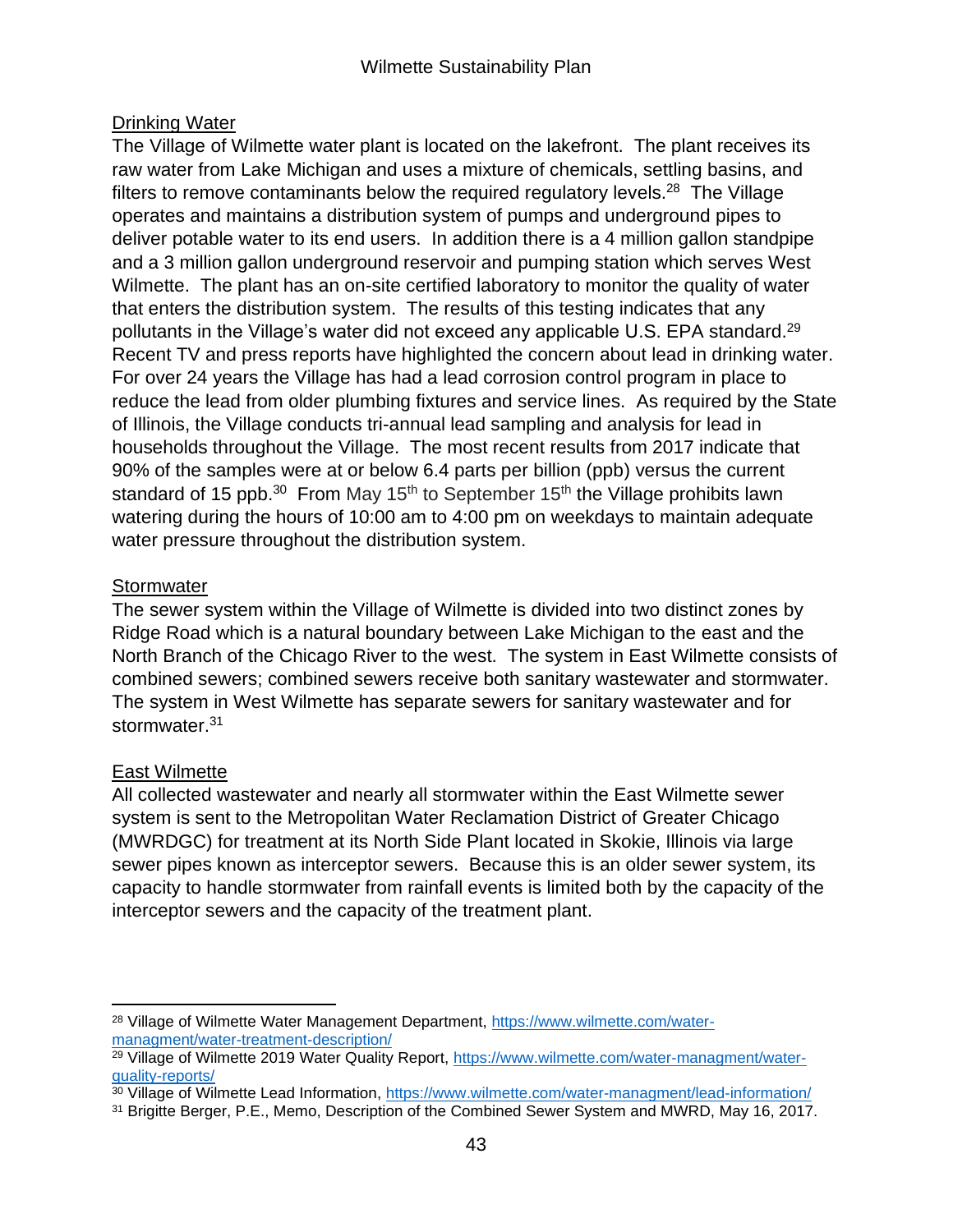In attempt to handle these large volumes of combined sewerage during rainfall events, the MWRDGC constructed a series of underground tunnels and reservoirs to hold the excess wastewater. This system in known as the Tunnel and Reservoir Plan (TARP). Even with TARP in operation, large rainfall events can exceed the storage capacity of TARP. Under these circumstances, the excess combined sewerage from East Wilmette flows directly into the North Shore Channel though several discharge points. This discharge of untreated sewerage is known as Combined Sewer Overflow (CSO). The Village does have a permit issued by the State of Illinois for its CSO discharge points into the North Shore Channel. This permit requires the Village to have an active program to operate and maintain its combined sewer system to minimize the occurrence of CSOs.

Under exceptionally heavy and/or extended rainfall events, the water in the North Shore Channel rises to a level which causes the MWRDGC to open the locks which then allows the North Shore Channel to flow into Lake Michigan near Wilmette Harbor. Any time the locks are opened there is a concern with the impacts on the Wilmette water plant and with swimming in Lake Michigan.

## West Wilmette

The sanitary sewers in West Wilmette flow in a westerly direction to MWRDGC interceptor sewers at two locations. In 2016 the Village completed construction of the West Park Storage Project; this is an underground basin which can hold up to 5.5 million gallons of sanitary wastewater to reduce sewer backups when the MWRDGC interceptor cannot accept 100% of the sanitary wastewater from Wilmette. The storm sewers in West Wilmette also flow in a westerly direction to a Pumping Station located on Lake Avenue near the eastern bank of the North Branch of the Chicago River. All stormwater is pumped directly to the River. The Village is an active participant in the North Branch Chicago River Watershed Workgroup (NBWW). The mission of the NBWW is to improve water quality in the North Branch of the Chicago River through long-term monitoring and to gain a better understanding of the stressors to the aquatic system.

When the Edens Expressway was built in the 1950's it interrupted the westerly flow of stormwater for a large part of West Wilmette toward the North Branch of the Chicago River. As development occurred in West Wilmette, storm sewers were installed to handle the stormwater from rainfall events. Unfortunately, the storm sewer system only has the capacity to handle the stormwater from small rainfall events. The Village has been studying the flooding problem in West Wilmette since 2013. Several engineering reports were completed that evaluated the condition of the storm sewer system, the extent of flooding during various rainfall events, and several alternatives to reduce the flooding of streets and basements.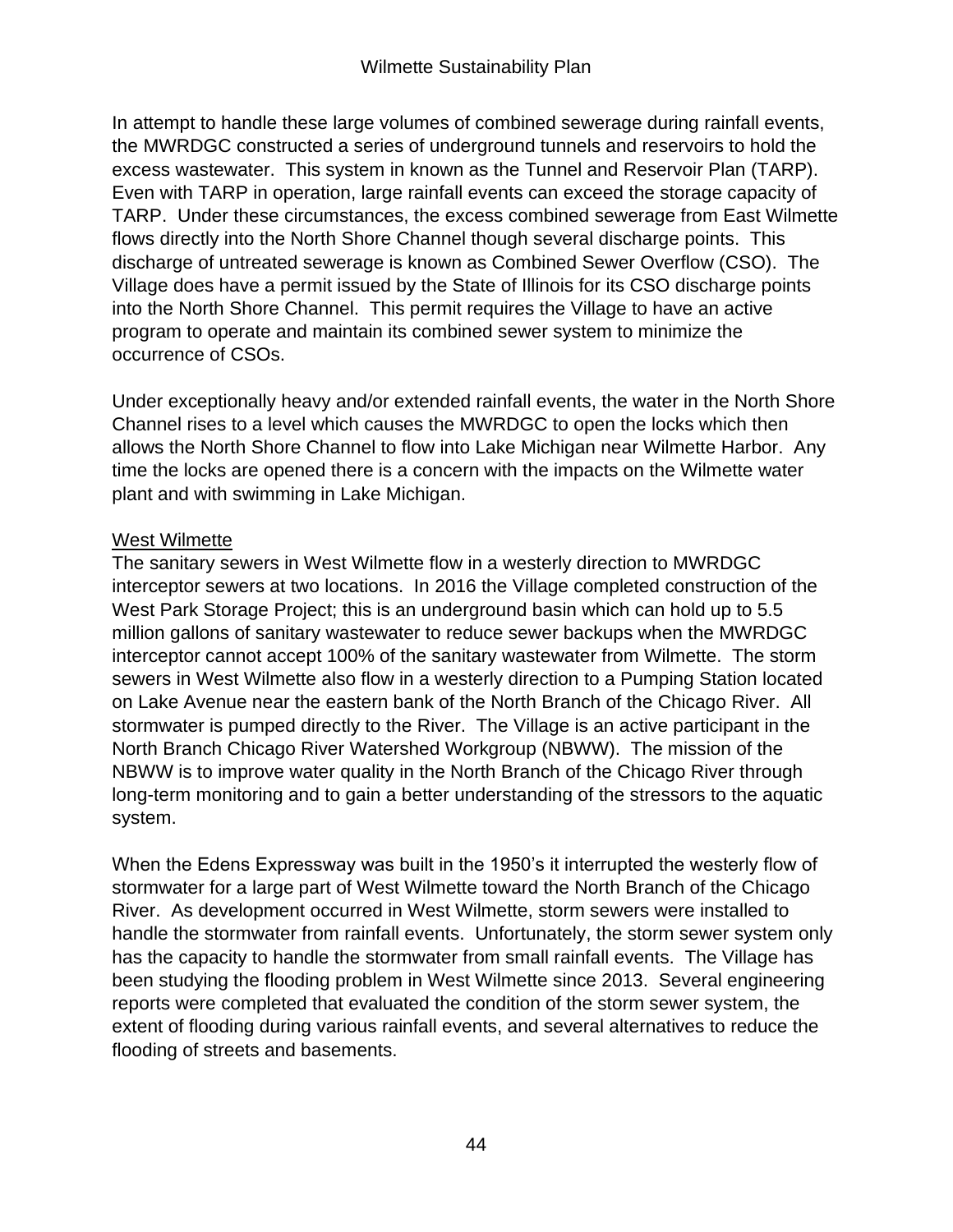In April 2018 the Village Board decided to proceed with an alternative known as neighborhood storage.<sup>32</sup> This alternative includes the installation of new relief sewers in several areas of West Wilmette and three underground storage basins on property owned by the Village. This alternative is predicted to reduce by over 50% the flooding of basements during a 10-year rainfall event. The first phase of this project was completed in 2020 with the installation of a storage basin and connecting sewers at the Community Playfield west of Highcrest School. The second phase of this project at Hibbard Park is currently under construction.<sup>33</sup> This alternative is not likely to be the final solution to reduce stormwater flooding in West Wilmette. After this alternative is fully operational, follow-up studies will need to be conducted to determine if additional measures are needed to further reduce stormwater flooding. Funding for this project will based upon a Village-wide stormwater utility fee.<sup>34</sup>

#### Inflow and Infiltration

Because the Village's combined sewers and sanitary sewers are treated by the MWRDGC, the Village must comply with MWRDCG's Inflow/Infiltration (I/I) Control Program. This program requires the Village to minimize or eliminate extraneous flows of rain water or groundwater to the treatment plant due to defective underground sewer pipes (infiltration) or illegal connections (inflow). Excessive I/I can overload the sewer system during wet weather usually resulting in the flooding of streets and basements. The Village has developed an ongoing I/I control program that meets the requirements of the MWRDGC.<sup>35</sup> The Village inspects and repairs underground sewer pipes and manholes to reduce infiltration. Also, the Village identifies illegal connections via smoke testing and dye testing to reduce inflow. Finally, the Village does not permit any new private connections to the storm sewer system in West Wilmette.

## Green Infrastructure

Green infrastructure uses plants, soils, and other elements and practices to prevent stormwater from entering the local sewer system. Without too much work or expense, homeowners can plant new trees, replace turf areas with more thirsty plants, or install rain barrels at one or more of their gutter downspouts. With more time, investment, and, potentially, professional expertise, there are several stormwater control tools available to homeowners. Paved areas can be replaced by permeable surfaces or planted beds. Rain gardens can intercept and hold stormwater before turning the yard into muck. Green roofs put either flat or pitched roofs to work. Swales can help direct stormwater to where the homeowner wants it, often to a rain garden. These methods may be used individually or in combination, depending on the needs and desires of

<sup>32</sup> Village of Wilmette stormwater project background, [https://www.wilmette.com/village-](https://www.wilmette.com/village-services/stormwater-improvement-project/stormwater-improvement-project-background/)

[services/stormwater-improvement-project/stormwater-improvement-project-background/](https://www.wilmette.com/village-services/stormwater-improvement-project/stormwater-improvement-project-background/)

<sup>33</sup> Village of Wilmette stormwater project updates, [https://www.wilmette.com/village-services/stormwater](https://www.wilmette.com/village-services/stormwater-improvement-project/)[improvement-project/](https://www.wilmette.com/village-services/stormwater-improvement-project/)

<sup>34</sup> Village of Wilmette stormwater utility fee, [https://www.wilmette.com/village-services/stormwater](https://www.wilmette.com/village-services/stormwater-improvement-project/stormwater-utility/)[improvement-project/stormwater-utility/](https://www.wilmette.com/village-services/stormwater-improvement-project/stormwater-utility/)

<sup>&</sup>lt;sup>35</sup> Brigitte Berger-Raish, P.E., Memo, Inflow/Infiltration Control Program, May 23, 2017.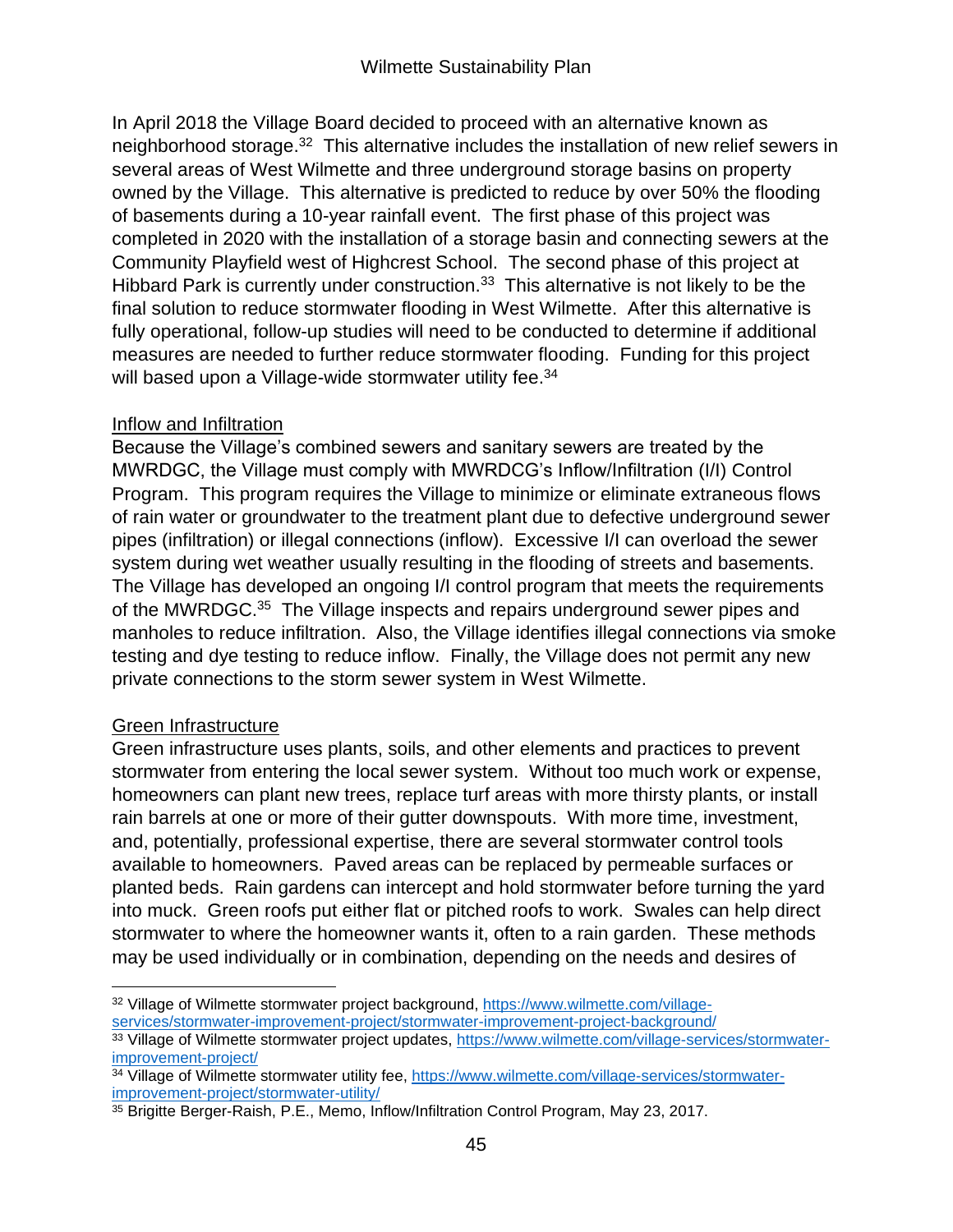each situation. Several of these methods have the added benefit of supporting butterflies and wildlife, as well as beautifying the Village's neighborhoods. The addition of new plants and trees will also promote carbon capture which will help to reduce greenhouse gases.

The Village has entered into a contract with the Center for Neighborhood Technologies (CNT) to design and administer a green infrastructure program known as RainReady Wilmette. This program will reduce the burden on local sewers by capturing stormwater at individual residential properties. It will provide partial grant funding for up to 25 single-family homes who enroll in the program and install one or more green infrastructure improvements. In 2019, 23 Rain Ready agreements were approved. Out of those, 16 residents actually completed projects. A total of \$20,750 was awarded to these residents.

The Village has decided to not continue the RainReady program beyond its first year. It will be replaced by a somewhat similar program known as the Stormwater Incentive Program.<sup>36</sup> This new program will provide a limited number of incentives each year, not to exceed \$1300, for 50% of the overall cost of eligible stormwater improvements such as rain gardens, dry wells, rain barrels, or permeable pavers. A larger incentive, not to exceed \$5000, is available for 50% of the overall cost to disconnect direct stormwater discharges to the Wilmette sewer system. Residential property owners will also be able to apply for up to a 50% credit of the new Wilmette Stormwater Utility Fee if they install an on-site stormwater retention system for a volume of stormwater that is determined using criteria set out in an existing MWRDCG ordinance.

# **10.3 Goals**

**10.3.1** Protect and restore Lake Michigan to ensure its long-term use as a source for drinking water and to provide for unrestricted recreational uses.

**10.3.2** Provide a safe and reliable source of drinking water for all residents, businesses, and other municipal customers.

**10.3.3** Manage stormwater to reduce flooding of streets and basements and to eliminate combined sewer overflows.

# **10.4 Recommendations**

## Lake Michigan

**10.4.1** The Village should take an active role in the Lake Michigan Partnership to protect and restore this valuable resource.

<sup>36</sup> Village of Wilmette Stormwater Incentive Program, [https://www.wilmette.com/village](https://www.wilmette.com/village-services/stormwater-improvement-project/stormwater-incentive-program/)[services/stormwater-improvement-project/stormwater-incentive-program/](https://www.wilmette.com/village-services/stormwater-improvement-project/stormwater-incentive-program/)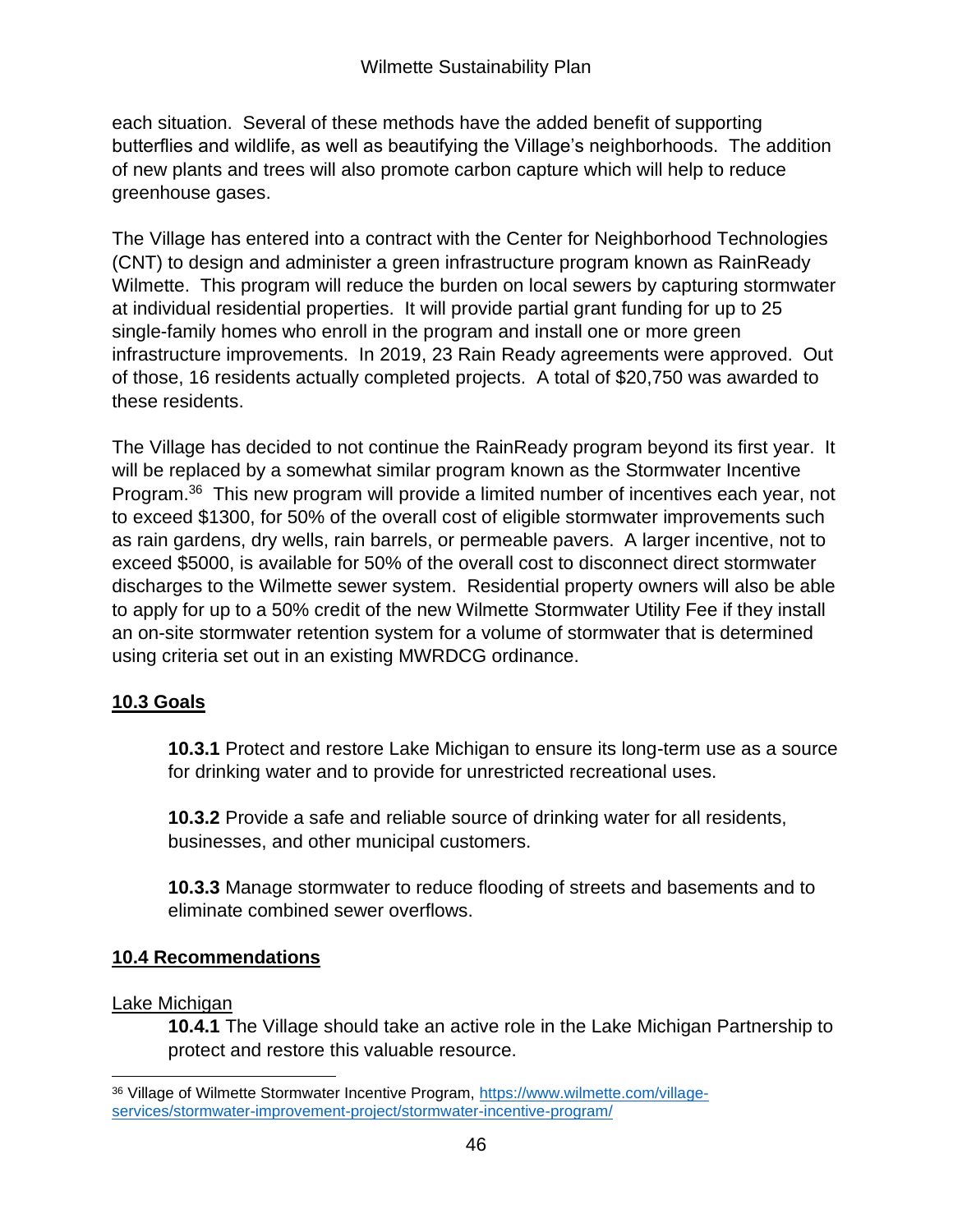## Drinking Water

**10.4.2** The Village should continue its active role in the Partnership for Safe Water to improve the quality of its drinking water beyond the current regulatory requirements.

**10.4.3** The Village should continue is chemical addition and pH control to prevent any lead in pipes and plumbing fixtures from entering the tap water.

**10.4.4** The Village should continue its ongoing program to improve the reliability and energy efficiency of its water treatment plant and distribution system.

**10.4.5** The Village should continue its ongoing program to reduce water consumption for both commercial and residential users.

#### **Stormwater**

**10.4.6** The Village should proceed with its chosen alternative of neighborhood stormwater storage to reduce the flooding of streets and basements in West Wilmette. After this alternative is constructed and operational, a follow-up evaluation should be conducted to determine if additional measures are necessary to manage stormwater from larger rainfall events.

**10.4.7** The Village should continue its Inflow/Infiltration (I/I) Control Program to reduce the volume of groundwater and rain water entering its sewer system.

**10.4.8** The Village should actively promote the use of Green Infrastructure at the residential level via its initial RainReady Wilmette program and the successor Stormwater Credit and Incentive Program.

## **10.5 References**

A summary of Village Board minutes, presentations, and engineering reports for the Stormwater Improvement Project can be found at: [https://www.wilmette.com/village](https://www.wilmette.com/village-services/stormwater-improvement-project/summary-of-stormwater-improvement-project-materials/)[services/stormwater-improvement-project/summary-of-stormwater-improvement-project](https://www.wilmette.com/village-services/stormwater-improvement-project/summary-of-stormwater-improvement-project-materials/)[materials/](https://www.wilmette.com/village-services/stormwater-improvement-project/summary-of-stormwater-improvement-project-materials/)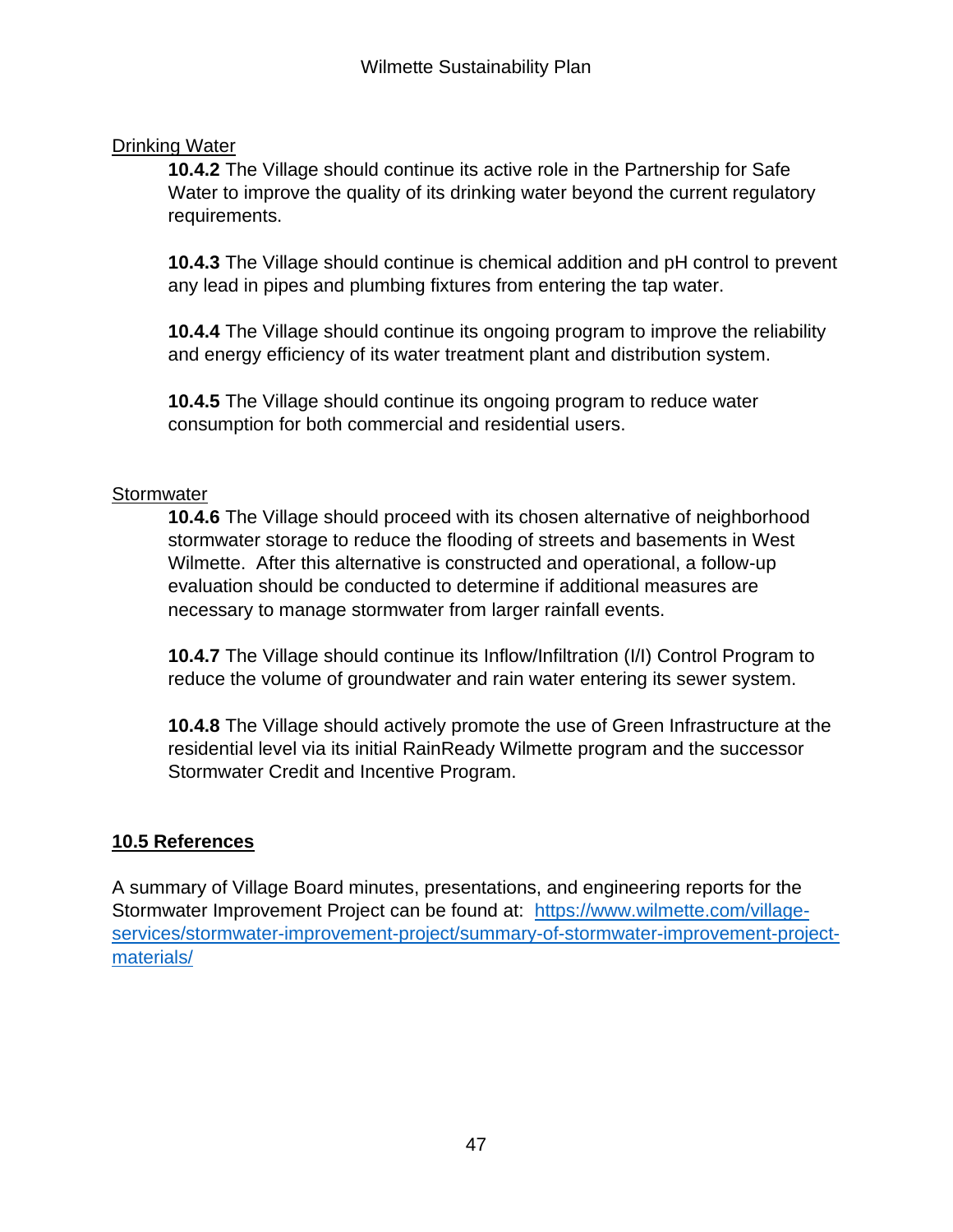# **APPENDIX A**

# **Contributors**

## Environment & Energy Commissioners

Arthur Haut\* Amanda Ault\* Rebecca Boyd April Cesaretti\* Joel Feinstein\* Nathan Kebede Michael Kim Linda Kurtz William Muno\* Ken Parkhill\* Bruce Davidson\* Julie Wolf, Chair\*

\*Current EEC Commissioners

## Village Staff

John Adler, Director of Community Development Kate McManus, Planner III Kate Amoruso, Assistant to the Director of Engineering & Public Works Alex Arteaga, Management Analyst in the Village Manager's Office

**Stakeholders** 

Go Green Wilmette League of Women Voters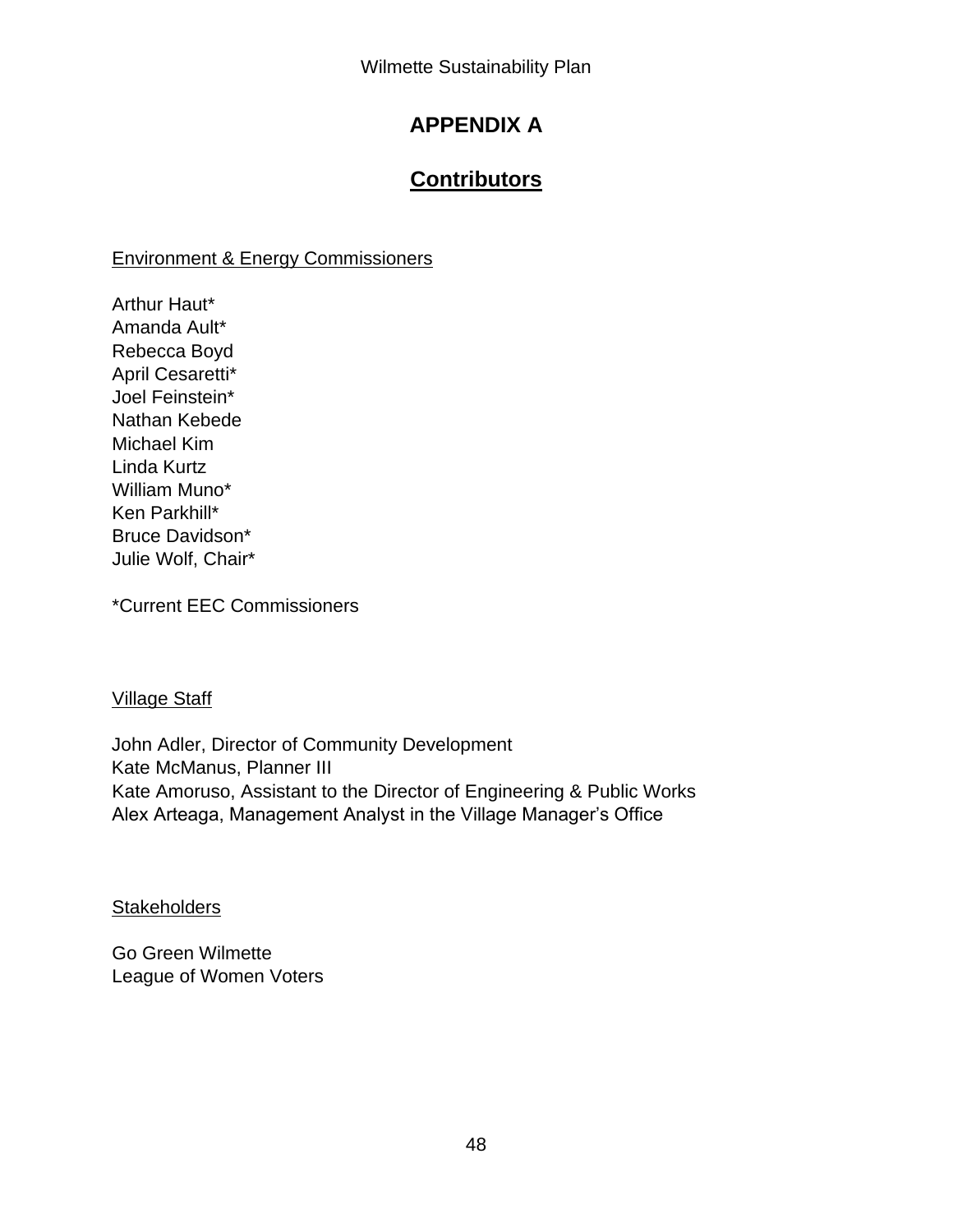# **APPENDIX B**

# **List of Acronyms**

| C&D           | <b>Construction &amp; Demolition Debris</b>                            |
|---------------|------------------------------------------------------------------------|
| <b>CFL</b>    | <b>Compact Fluorescent Light Bulb</b>                                  |
| <b>CNT</b>    | Center for Neighborhood Technologies                                   |
| <b>CSO</b>    | <b>Combined Sewer Overflow</b>                                         |
| <b>EEC</b>    | Village of Wilmette Environment and Energy Commission                  |
| EIA           | <b>US Energy Information Agency</b>                                    |
| EV            | <b>Electric Vehicles</b>                                               |
| <b>GCoM</b>   | Global Covenant of Mayors for Climate and Energy                       |
| <b>GGW</b>    | <b>Go Green Wilmette</b>                                               |
| <b>GHC</b>    | <b>Greenhouse Gas</b>                                                  |
| <b>GPC</b>    | Global Protocol for Community-Scale Greenhouse Gas Emissions Inventory |
| <b>GRC</b>    | <b>Greenest Region Compact</b>                                         |
| <b>IDA</b>    | <b>International Dark Sky Association</b>                              |
| $\frac{1}{1}$ | Inflow and Infiltration (water entering a sewer system)                |
| LaMP          | Lakewide Management Plan                                               |
| LED           | Light Emitting Diode (normally refers to a type of light bulb)         |
| <b>LEED</b>   | Leadership in Energy and Environmental Design                          |
|               |                                                                        |

MGD Millions of Gallons per Day

CoC Chamber of Commerce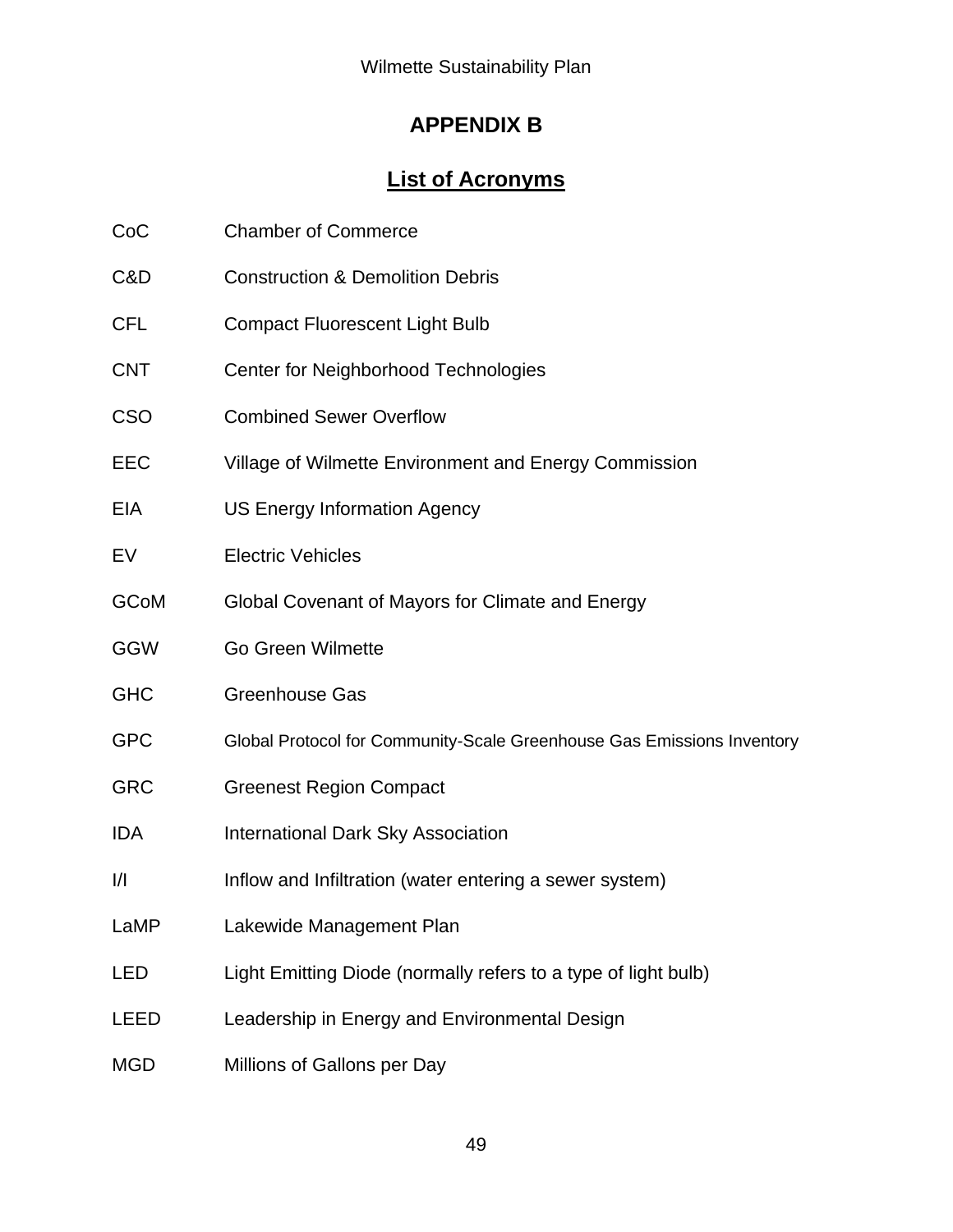#### Wilmette Sustainability Plan

- MSW Municipal Solid Waste
- MT metric tons
- mmt million metric tons
- MWRDGC Metropolitan Water Reclamation District of Greater Chicago
- NBWW North Branch Chicago River Watershed Workgroup
- ppb Parts per billion
- pH A chemical test for acidity
- SWANCC Solid Waste Agency of Northern Cook County
- TARP Tunnel and Reservoir Plan
- VOCs Volatile Organic Compounds (a group of chemicals causing air pollution)
- WPD Wilmette Park District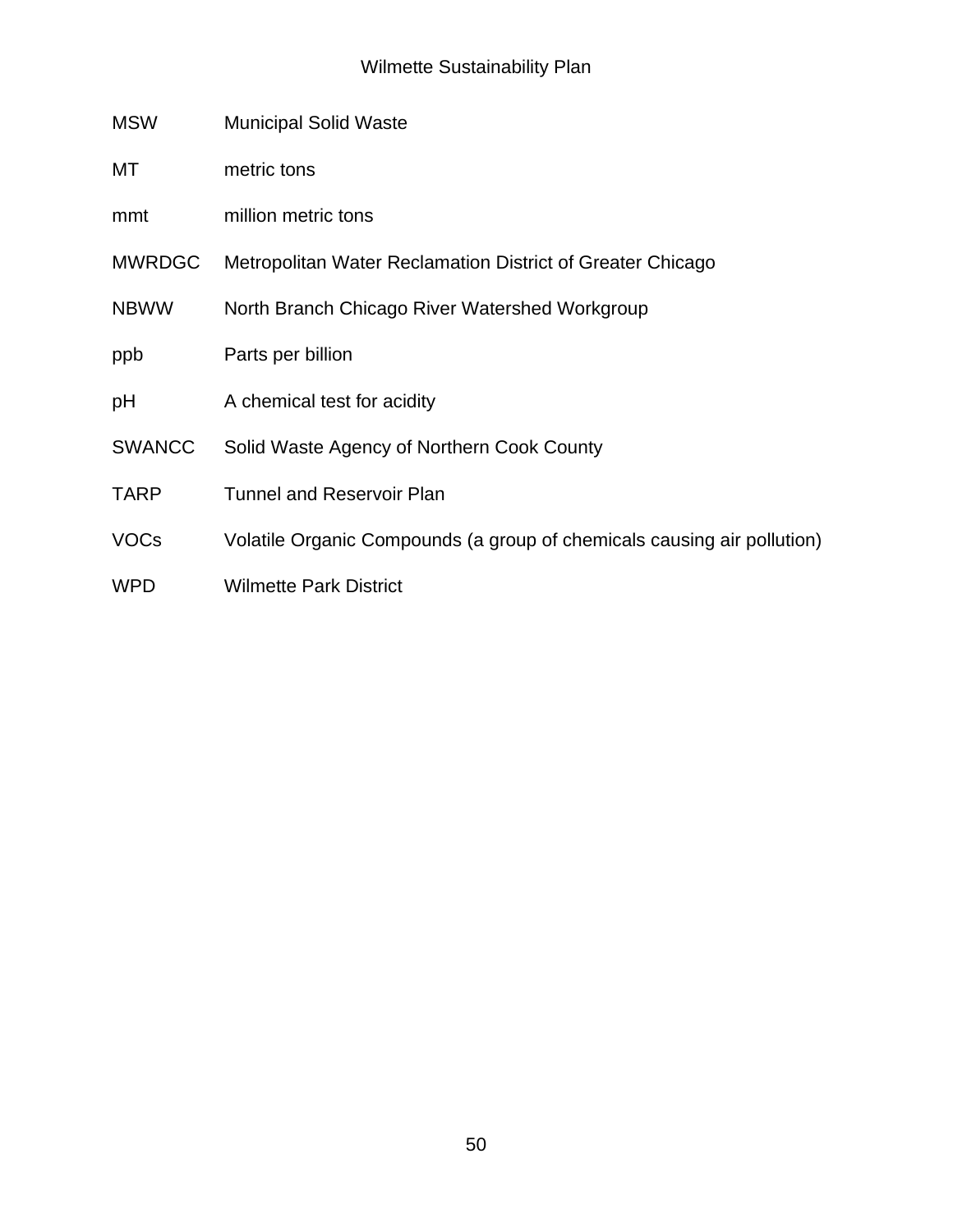# **APPENDIX C**

# **Background Information**

# **Chapter 1 - Climate Change**

The following discussion describes the overall problem, possible consequences, and proactive measures related to climate change.

Climate Change Threat Earth is at approximately 1ºC temperature increase from 1901, the warmest in modern civilization, and warming will reach 1.5ºC between 2030-2050 under all best case scenarios, according to a 2018 UN climate scientific report. United States scientists state that "human activities, especially emissions of greenhouse gases (GHGs), are the dominant cause" of record-breaking, climate-related weather extremes in recent years, and extreme weather events will become more frequent and intense.

Catastrophic Consequences Scientists warn that catastrophic climate change will occur if the global warming exceeds 1.5ºC. To stay under 1.5ºC warming, GHG emissions must be reduced 45% from 2010 levels by 2030, and reach net zero by 2050. With current Paris commitments, Earth will reach 3 ºC global warming by 2100.

Commitment to Climate Change Mitigation and Resilience Wilmette joined Climate Mayors in February 2019 "to further achieve the goals put forth by the Climate Mayors," which is "a bipartisan, peer-to-peer network of mayors of cities located throughout the United States that work together to demonstrate leadership on climate change." In response to the Trump administration's withdrawal from the Paris Agreement, the Climate Mayors have committed to taking ambitious action to meet each of their cities' current climate goals, while working together towards achieving our national Paris targets.

The Paris Agreement is a landmark environmental accord that was adopted by nearly every nation in 2015 to address climate change and its negative impacts. The deal aims to substantially reduce global GHG emissions in an effort to limit the global temperature increase in this century to 2 degrees Celsius above preindustrial levels, while pursuing means to limit the increase to 1.5 degrees. The agreement includes commitments from all major emitting countries to cut their climate-altering pollution and to strengthen those commitments over time. For its part, the United States committed to cut economy-wide emissions of GHG emissions by 26 to 28 percent below its 2005 level by 2025 and to make best efforts to reduce its emissions by 28 percent.<sup>37</sup>

<sup>37</sup> https://www.nrdc.org/sites/default/files/paris-climate-agreement-progress-2017-us-ib.pdf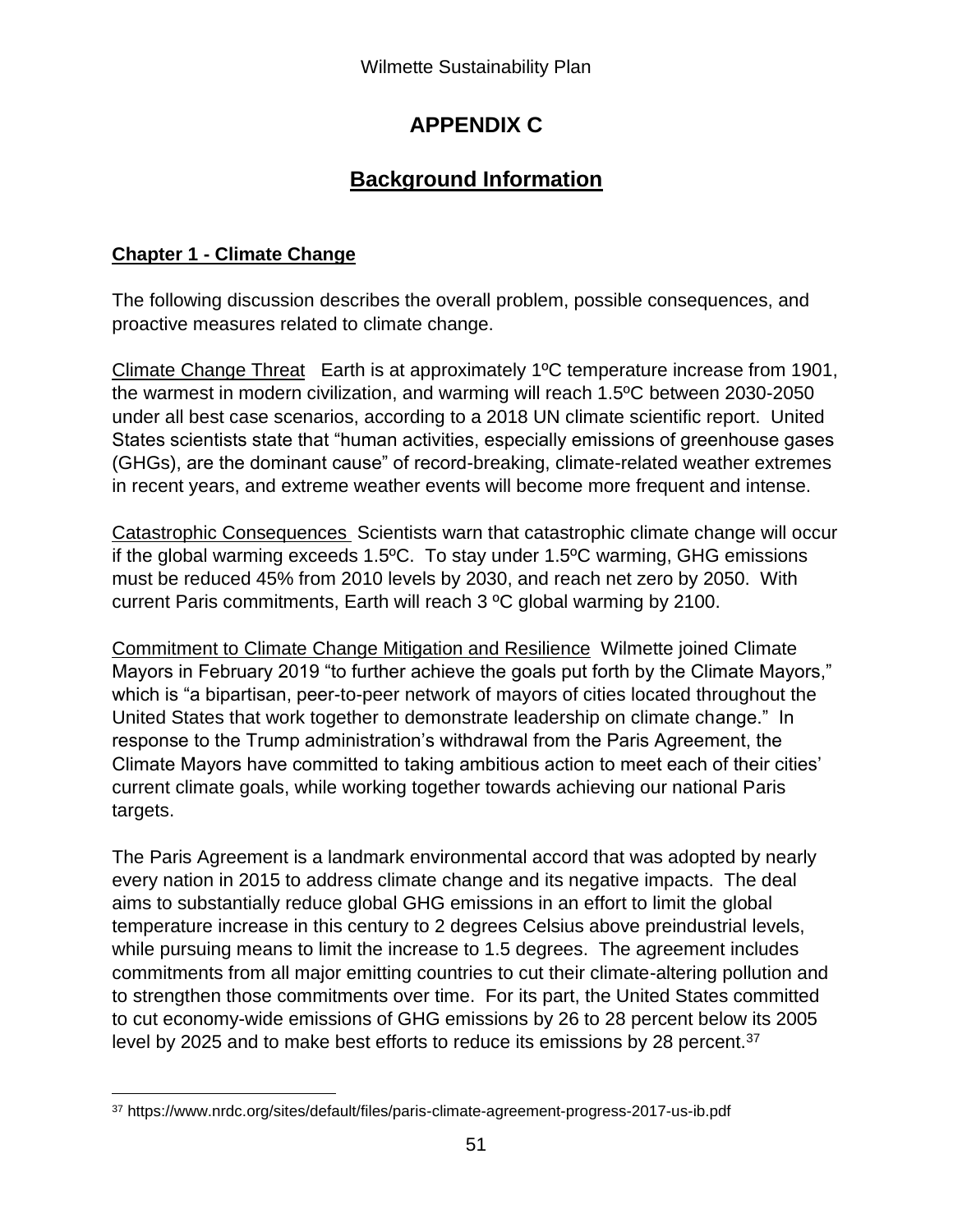The latest data reported to the US Energy Information Agency (EIA) show that by 2017, the US cut economy-wide GHG emissions by 824 million metric tons (mmt) since 2005, i.e. a 13.8 percent reduction.<sup>38</sup>



Source: EIA<sup>39</sup>

To meet the 28 percent goal, an additional 853 mmt of GHG emissions need to be cut economy-wide in the US by 2025, from the 2017 total. The 2020 Annual Energy Outlook (AEO) Reference Case from the EIA shows that most of the emission reductions came from the electric power sector. The AEO forecasts those reductions to continue through 2025, but the US appears to be on-track to reduce GHG emissions by ~20% of 2005 levels.

Ambition The window for moderate climate action has closed. We can expeditiously approach climate change with multi-pronged efforts to build climate resilience and mitigation including conserving energy; promoting renewable resources; utilizing carbon sequestration; controlling water and waste; and improving education and awareness.

Local Action Global sustainability requires action at local, state, regional, national, and global levels. The Paris Agreement set a framework, but local action is essential. Cities control up to 70% of energy emissions, are ground zero for climate hazards and thus are essential in global efforts to mitigate and improve resilience to climate change.

Collaboration Climate change actions are most effectively achieved when stakeholders work together, including Wilmette residents and businesses, public interest groups, school districts 37 and 39, elected and appointed officials, and municipalities.

<sup>38</sup> https://www.eia.gov/environment/emissions/state/excel/summary\_2017.xlsx

<sup>39</sup> https://www.eia.gov/environment/emissions/state/excel/summary\_2017.xlsx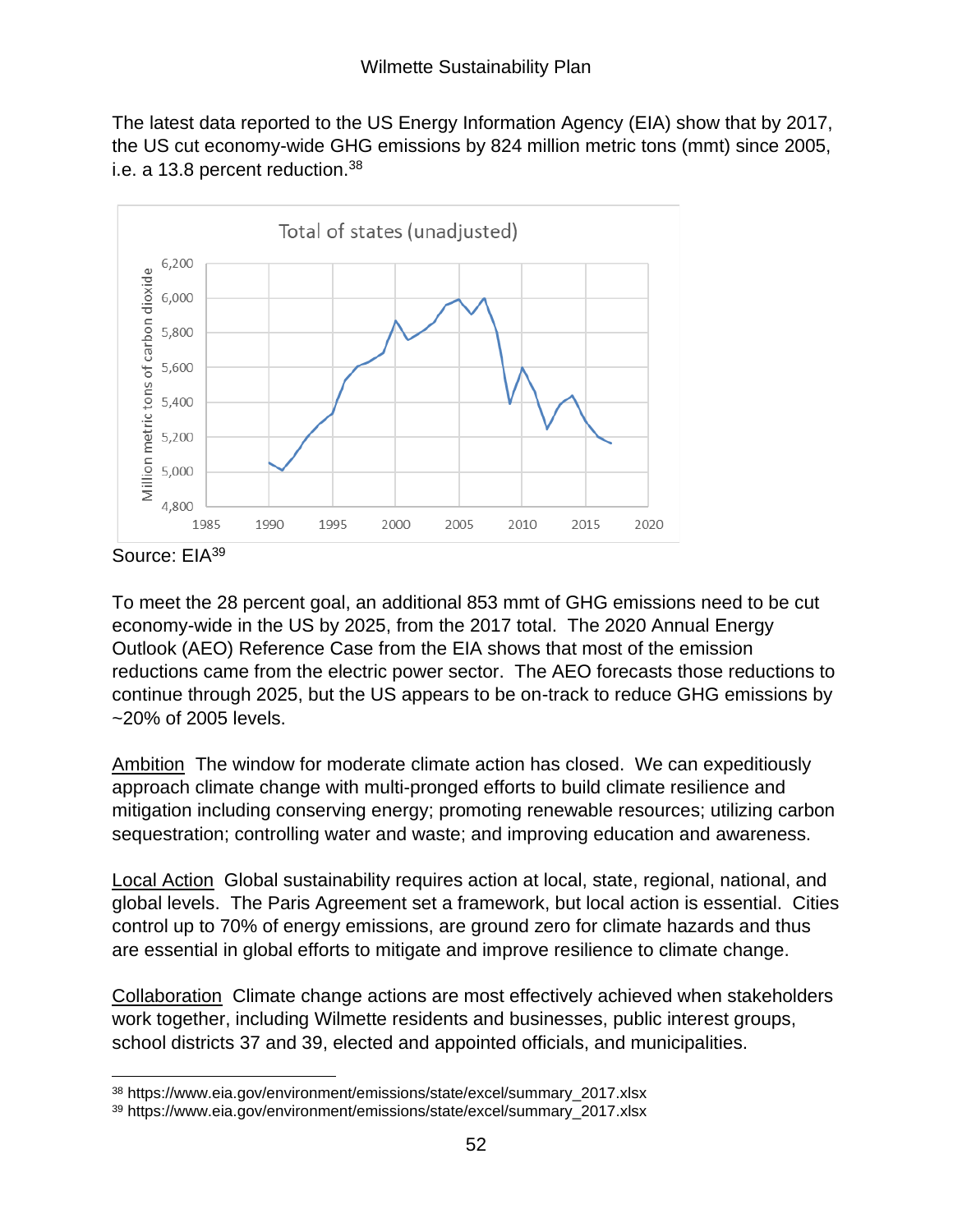Science Climate goals and policies must be informed by the best available climate science including the 2018 United Nations Global Warming of 1.5 ºC report, and the United States Global Change Research Program Fourth National Climate Assessment Volume 1 and Volume II published in 2017 and 2018.

Economy Courts in the US have widely affirmed the ability of governments to charge polluters for their emissions, when those explicit costs are based on the social costs of their pollution. Failing to charge polluters for the social costs of their emissions, does not eliminate the costs, and it encourages polluters by enabling them to socialize costs of their operations. Unlike taxes that increase costs for consumers, charging polluters for their emissions, can reduce total costs and incentivizes innovations to reduce pollution.

In 2007, the US Supreme Court ruled that carbon dioxide and greenhouse gases are air pollutants under the Clean Air Act and can be regulated by the EPA (Massachusetts v. Environmental Protection Agency). Subsequently, a 2008 U.S. Court of Appeals decision required the federal government to account for the economic effects of climate change in regulatory cost-benefit analyses, and an Interagency Working Group (IWG) began in 2009 to develop a uniform estimate for the social cost of carbon that could be used consistently by agencies across the government.

The IWG recognized that climate change can cost individuals, businesses, and governments hundreds of billions of dollars through rising health care costs, destruction of property, increased food prices, and more. The social cost of carbon is a measure of the economic harm from those impacts, expressed as the dollar value of the total damages from emitting one ton of carbon dioxide into the atmosphere.

Since the development of the first uniform estimate in 2010, federal agencies have used the social cost of carbon to set car and truck emissions standards, pollution controls for power plants, efficiency standards to household appliances, and other uses. As of 2020, ten states, including Illinois, have used the social cost of carbon to improve decision-making about investments in carbon-free energy systems and a variety of other programs. Illinois crafted its Zero-Emission Credit (ZEC) program in 2016 to compensate nuclear generators for providing electricity without carbon emissions, using \$42/ton as the social cost of carbon.

The social cost of carbon, like other estimates of future economic activity, is dynamic, debatable, and uncertain. Estimates of the social cost of carbon are influenced by assumptions such as discount rates, the shape of the damage function, and projected future economic and emissions growth absent policy to constrain GHG emissions, among others. (See Newbold et al (2010), The 'Social Cost of Carbon' Made Simple.) Nevertheless, the courts have consistently upheld its use to inform regulations to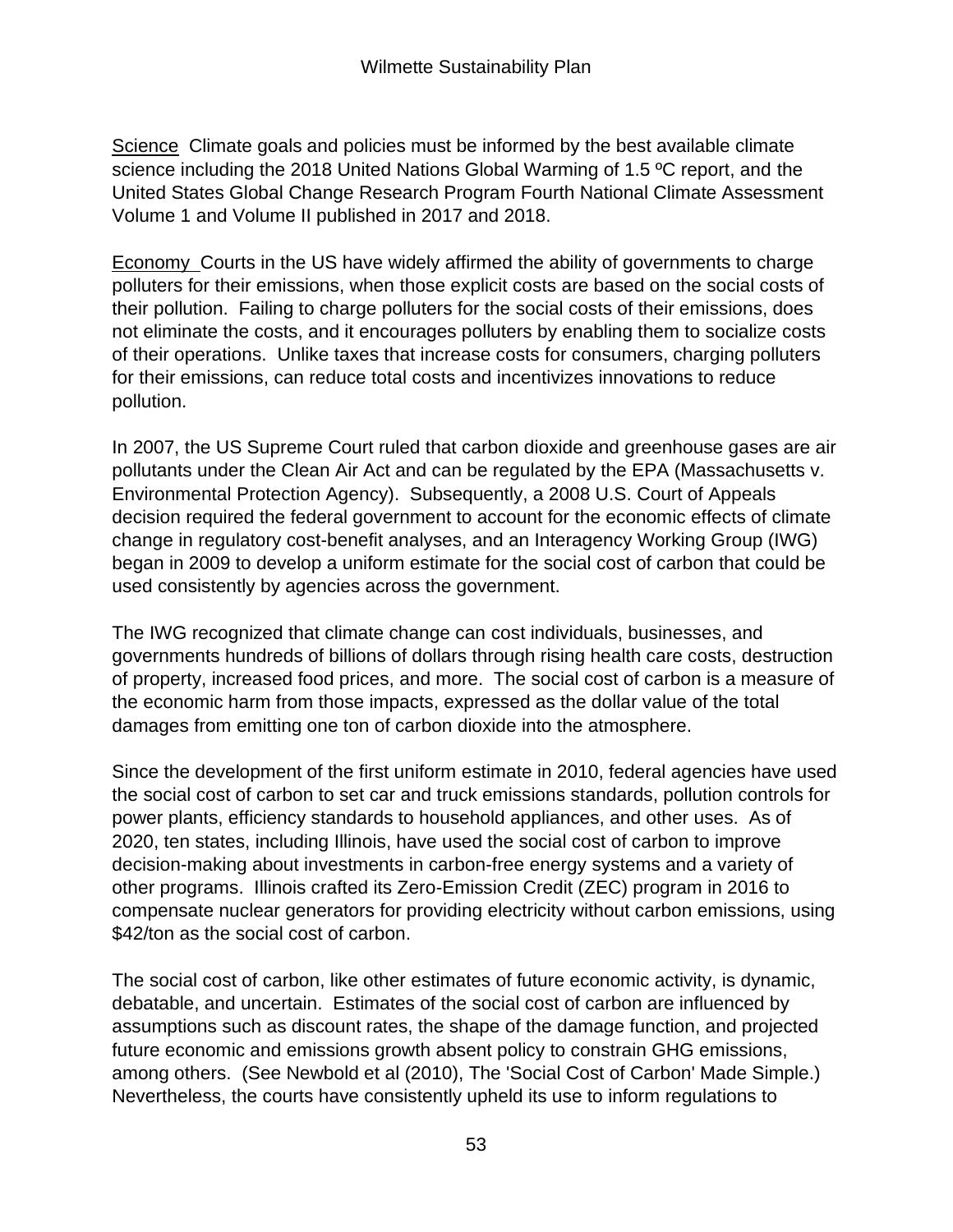mitigate climate change and reduce pollution. For example, in August 2016, the U.S. Court of Appeals for the Seventh Circuit affirmed that Department of Energy was correct to include the value of the social cost of carbon in its analysis of the energy efficiency of commercial refrigeration equipment (North American Association v. DOE). The judges concluded that they had "no doubt" that Congress intended for the agency to have the authority to consider the social cost of carbon, reinforcing the suitability of using the tool in future rulemakings.

At \$42/ton, the economic benefits from reducing greenhouse gas emissions would be enormous. The US emitted ~5.2 billion metric tons of GHG in 2016. So for 2016, \$42/ton translates to over 240 billion social costs in the US or ~\$750 per person. Many states explicitly charge electricity generators for their GHG emissions, and they have documented significant reductions in GHG emissions while charging <\$6/ton for their emissions. Many factors have contributed to lower GHG emissions from electricity generation in these states, but charging generators for their GHG emissions has certainly helped.

One benefit of forcing polluters to pay for their emissions, is it incentivizes innovation and supports efficient alternatives in dynamic and uncertain conditions. As we have seen, GHG emissions originate from many different sectors of our economy. The social cost of carbon provides a framework to evaluate pollution control technologies and alternative supplies and services, across different sectors.

Supporting a stable and sustainable economy necessitates good stewardship of the environment. Absent unprecedented mitigation and resilience efforts, climate change will increase losses in infrastructure and property, and slow economic growth.

Ecosystems A 2019 United Nations report states, "Biodiversity and nature's contributions to people are our common heritage and humanity's most important lifesupporting 'safety net'. But our safety net is stretched almost to breaking point,"

Resilience Taking measures so our community can prepare for and become resilient to current and anticipated climate changes is a critical part of climate efforts.

Morality and Equity Preserving the safety, health and wellbeing of future generations necessitates expedited and ambitious action to protect all people.

Communities' Commitment to Reduce Climate Change Communities are experiencing climate change impacts, and further changes in average climate conditions will "damage infrastructure, ecosystems, and social systems that provide essential benefits to communities. Future climate change is expected to further disrupt many areas of life, exacerbating existing challenges to prosperity posed by aging and deteriorating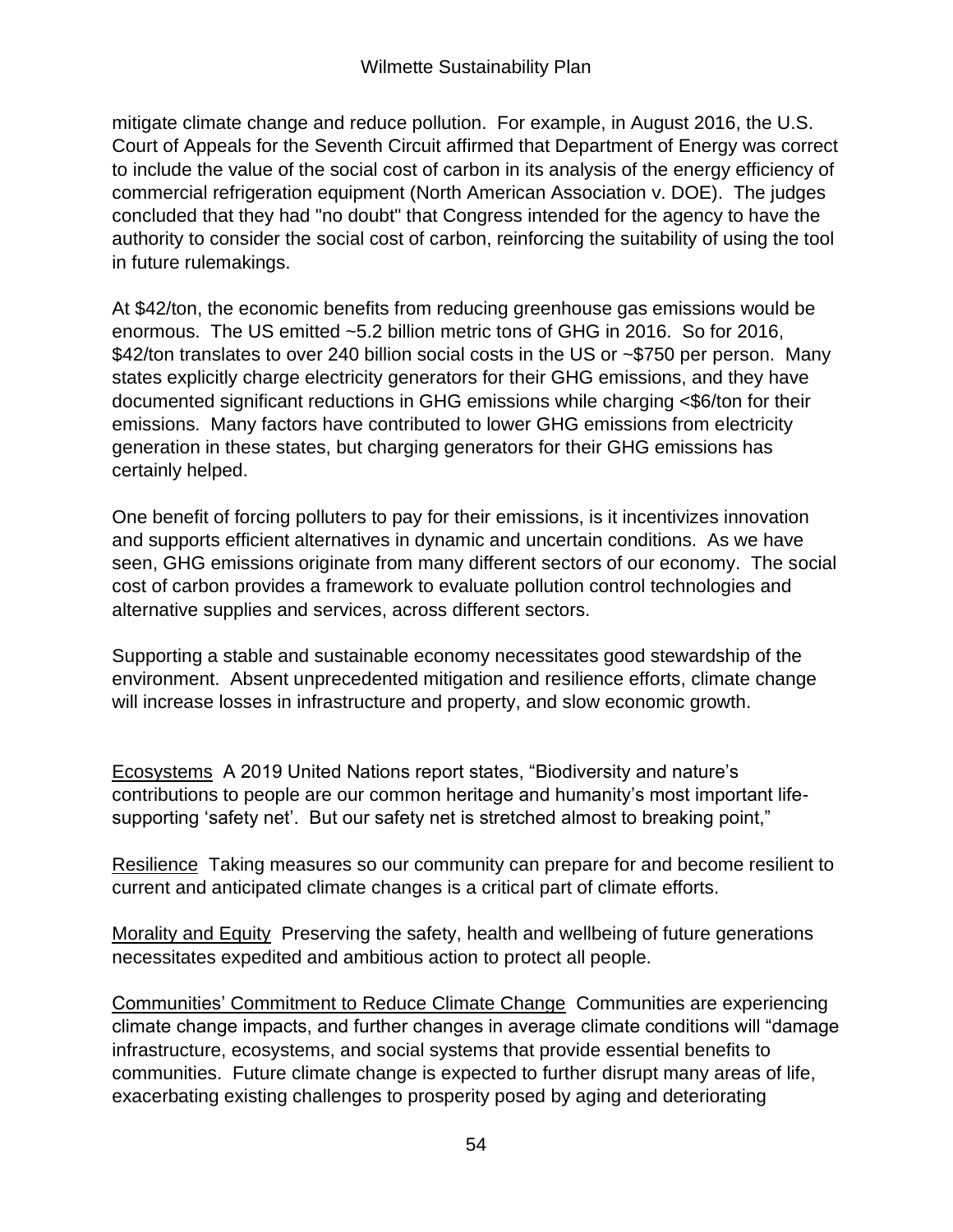infrastructure, stressed ecosystems, and economic inequality." Setting and achieving ambitious climate goals therefore is necessary for a thriving, safe, economically viable, beautiful and healthy community.

Indirect Emissions Indirect emissions, also known as Scope 3 emissions, are associated with consumables. They depend on consumer choices, are difficult to monitor, and can be surprisingly large. The Economic Research Service of the US Department of Agriculture (ERS/USDA) has quantified the carbon footprint of typical diets, and several reports support the notion of energy efficient diets.



# Foodprints by Diet Type: t CO2e/person

Footprints include emissions from supply chain losses, consumer waste and consumption.. Each of the four example diets is based on 2,600 kcal of food consumed per day, which in the US equates to around 3,900 kcal of supplied food.

**Shrink That Footprint** 

Sources: ERS/USDA, various LCA and EIO-LCA data

## **Chapter 3 – Energy**

This topic is discussed in detail in Chapter 3. This discussion provides some additional observations regarding suppliers of renewable electricity. It directly related to the reduction of greenhouse gases by reducing the demand for the generation of electric power using fossil fuels.

# **Electrical Aggregation and Renewable Energy Certificates**

Many communities use electrical aggregation and renewable energy certificates to decrease both the cost and the greenhouse gas emissions associated with their electricity. The following overview describes these tools and discusses their impact on renewable energy generation. A full guide to green power purchasing can be found at [https://www.epa.gov/greenpower/guide-purchasing-green-power.](https://www.epa.gov/greenpower/guide-purchasing-green-power)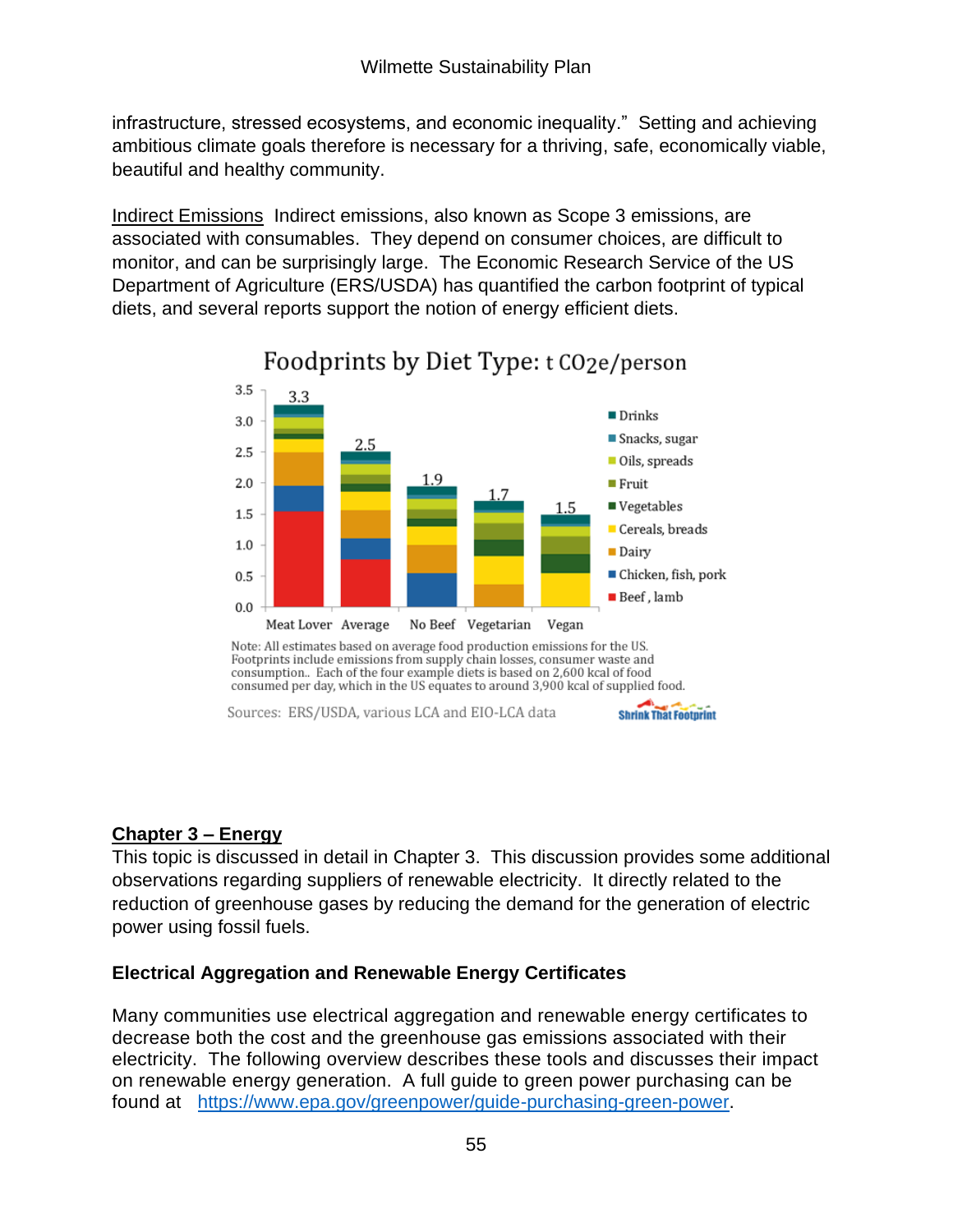## **Electrical Aggregation**

The electricity grid is like a big pool, with multiple generators adding electrons to the pool and many electricity users drawing electrons from the pool to power our homes and businesses. Our electricity is delivered to our homes and businesses by Commonwealth Edison (ComEd), regardless of the original source of the electrons. In between the generation and delivery of electrons are the electricity suppliers – companies that purchase wholesale electricity from generators and sell it at a retail level to the general public. Suppliers not only sell the electricity but also are responsible for getting it to the local utility company for delivery to customers. In our region, ComEd is our sole utility (electricity deliverer) and is also one of many possible suppliers.

Each Wilmette resident and business currently has the ability to choose our electricity supplier, although most go with the default of ComEd. When municipalities choose to aggregate, this means they choose the supplier for all of us (with the ability for anyone to opt out of the program individually), in order to gain the bargaining power that comes with high volume purchasing. Typically the goal is to provide us with lower electricity rates, but many communities also use this bargaining power to purchase communitywide renewable electricity at a competitive price.

## **Renewable Energy Certificates**

Some generators produce electrons via renewable, low-impact sources such as wind or solar, while other generators produce electrons from coal, nuclear, or hydroelectric sources. Since the electrons themselves are identical and mix together in the pool, it is impossible to track whether the specific electrons drawn by an electricity user originated from a coal plant or from a renewable generator. There is also no way to channel the "good electrons" to the homes of electricity users that want their electricity to come from renewable sources. In terms of electrons, all electricity customers use the same average mix in the pool. Thus, the way we impact greenhouse gas emissions from the electricity sector is to increase the percentage of electrons in the pool that come from renewable energy. Renewable Energy Certificates, or RECs, help us do so.

According to the U.S. Environmental Protection Agency,

"A REC is a market-based instrument that represents the property rights to the environmental, social and other non-power attributes of renewable electricity generation. RECs are issued when one megawatt-hour (MWh) of electricity is generated and delivered to the electricity grid from a renewable energy resource."

In other words, RECs are a market-based instrument created to reflect the societal value of renewably-sourced electrons. Renewable generators are issued RECs to match their electron production and can then sell these RECs within the REC marketplace (see below for details), thus incentivizing their production of renewable electricity. Both fossil fuel and renewable generators are paid for their electrons, but only renewable generators receive RECs that can then be sold in the marketplace.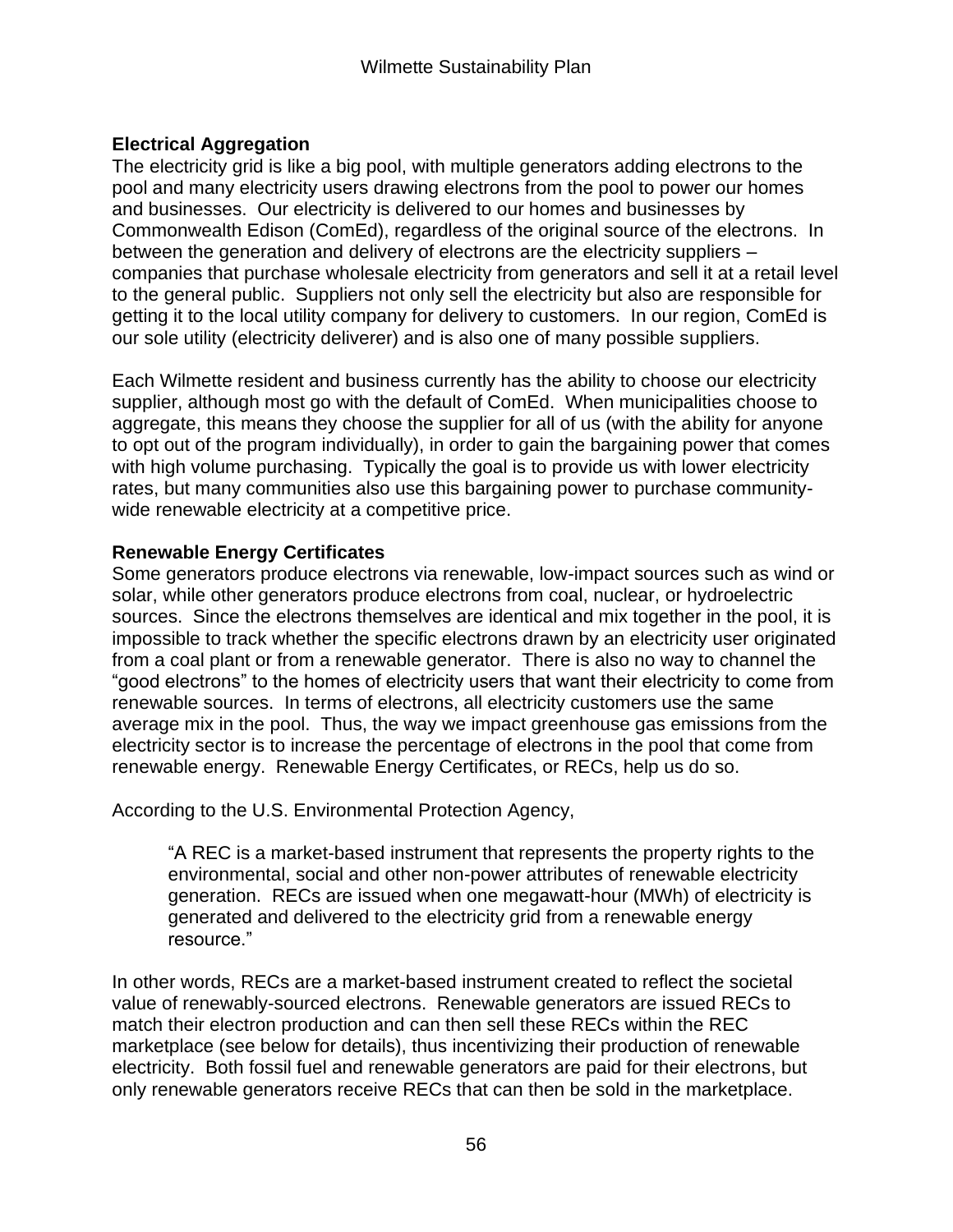RECs are essentially the flip side of a carbon tax. Whereas a carbon tax provides a disincentive for emitting carbon, a REC provides an incentive for not emitting carbon. Both use the marketplace to advance a widely agreed-upon societal benefit.

## **RECs Bought and Sold**

Each fiscal quarter, new RECs are issued by the grid operator and are added to the account of renewable electricity generators equal to their quantity (MWh) of electrons delivered. The renewable generators then sell the RECs to the buyers that want their electricity consumption to be matched by renewable generation. The buying and selling of RECs occurs within a REC marketplace, facilitated by brokers, with prices fluctuating according to supply and demand. A community such as Wilmette would pay an institutional buyer to buy RECs on our behalf.

RECs are the legal accounting instrument in the U.S. market for voluntary green power use and purchasing – they legally and verifiably track the amount and source of renewably-generated electrons. RECs obtain their value from the fact that people are willing to buy them specifically in order to encourage renewably-sourced electricity – we are paying generators to use renewable sources. Unlike subsidies or other types of support that might have indirect or uncertain impacts, RECs involve buying a product and making a payment that is sized to drive new supply on a 1:1 basis.

# **Chapter 9 – Waste**

In addition to the wastes discussed in Chapter 9, there are other waste streams that need to be addressed within both Illinois and the United States as a whole. These include:

# Nuclear Waste

Radioactive waste is managed by storage. High level waste comes from nuclear reactors, mainly used for generation of electric power. There are more nuclear reactors in Illinois, than in any other state. In Illinois, in the year 2019, there are 11 currently operating reactors. All are within a total of six power generating stations; all are owned by Exelon. There are two decommissioned nuclear power plants with SFR (Spent Fuel Rods) stored on-site. There are about 11,500 tons of high-level nuclear waste temporarily stored on-site at Illinois nuclear power generating stations (as of year 2017), awaiting yet-to-be-designated sites for permanent storage. Low level radioactive waste, mainly from hospitals, academic and research centers, is either stored on-site until the radioactivity decays to negligible levels - whereupon it may be handled as nonhazardous MSW; or, it may be transported in special, NRC approved containers, to one of eight NRC designated sites in the nation, for long-term storage, of which the closest one is in Sheffield, IL - about 140 miles from Wilmette.

Wilmette does not have a nuclear powered electricity generating plant. The LaSalle County nuclear powered plant has high-level radioactive waste stored on site; it is about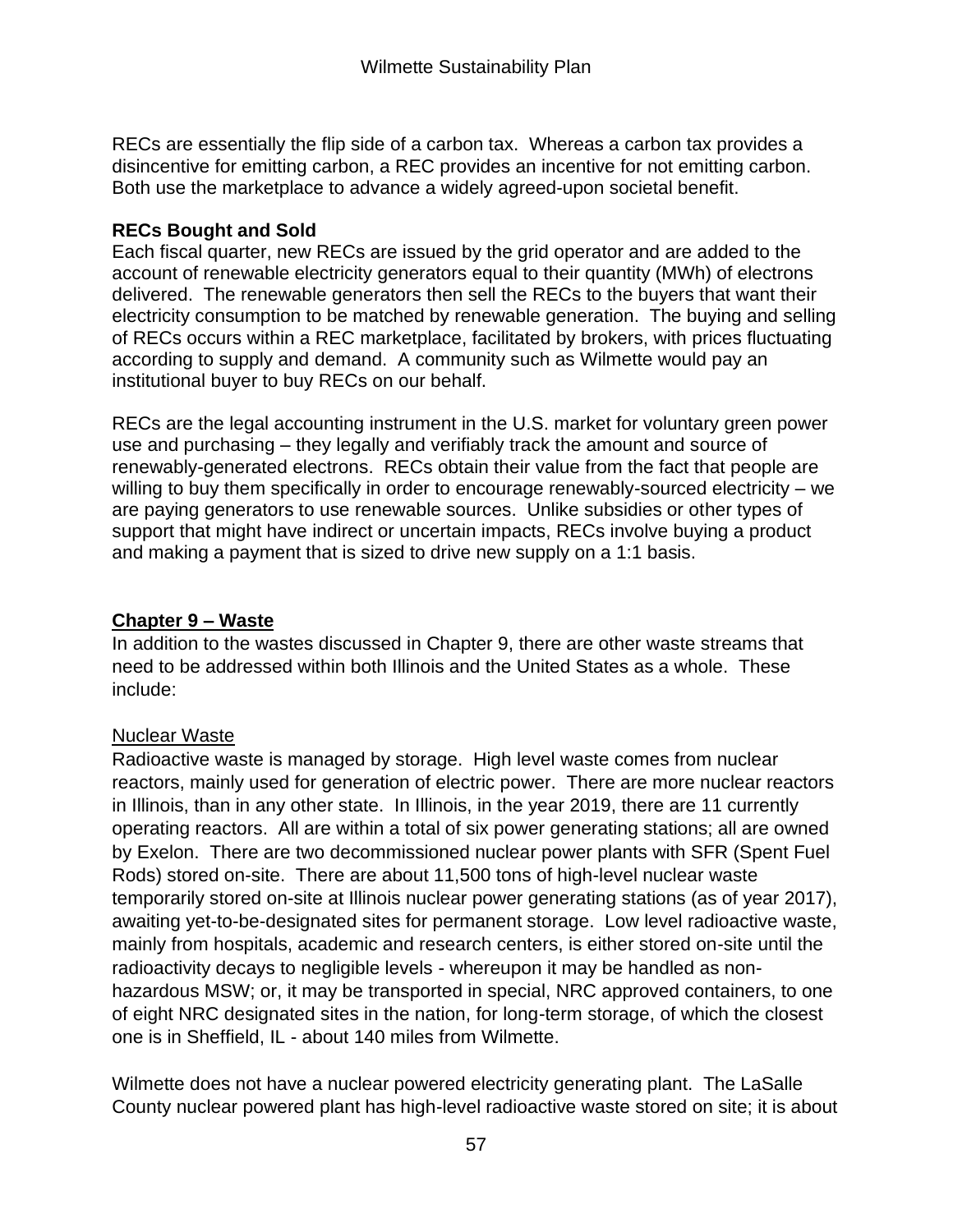100 miles away from Wilmette. The decommissioned Zion plant in Lake County is about 40 miles away; it has SFR in storage on site.

## Liquid Waste

This topic is discussed in detail in Chapter 10.

## Gaseous Waste

This topic is discussed in detail in Chapter 1. This discussion provides additional background information on the science and chemistry of greenhouse gases (GHG). Infrared radiation coming from the sun to the earth, plus that reflected outward from the earth, is absorbed by certain gases and the heat thereof is transferred to other gases in the atmosphere, with a net effect of warming. This is the so-called, "greenhouse effect". Those greenhouse gases are: water vapor, carbon dioxide, methane, nitrous oxide, ozone, hydrochlorofluorocarbons and chlorofluorocarbons. The first five are natural products that occur apart from human activities, but all also are waste products that result from human activities.

The concentration of carbon dioxide in the atmosphere is close to 4 x 10-4 volume per cent (400 parts per million volume). The increasing concentration of carbon dioxide in the atmosphere over the past one-hundred years has been attributed to human-driven activities. In Illinois, the generation of electricity using coal, oil and natural gas is a major contributor to carbon dioxide release into the atmosphere. Motor vehicles with gasoline or diesel engines are also large contributors to carbon dioxide release; but, only estimates of the latter, not actual measurements, can be made. Trees and other chlorophyll containing plants provide natural recycling of carbon dioxide to oxygen; this is known a carbon capture or carbon sequestration. Reducing the production of carbon dioxide hinges upon reducing the use of gasoline and diesel engines, reducing the generation of, electricity from fossil-fuel run generators, and increasing the generation of electricity from solar, wind, hydroelectric and nuclear powered sources.

Methane is present in only trace amounts (1.7 parts per million volume) in the atmosphere. It is formed naturally by anaerobic microbacterial action in the rumen of animals, decomposition of animal waste, wetlands, and landfill organic matter. Estimates are that the greater proportion of methane is coming from bacterial action, rather than man-made events, but the latter is increasing at a more rapid rate. Methane is the largest component of natural gas which is used in industry as well as in residential settings for heat, cooking and air-conditioning. Leaks from the extensive transmission and distribution system for natural gas, are reported to be the main source of increasing methane in the atmosphere. Methane has a much greater molecular effect on infra-red, heat, absorption than does carbon dioxide, resulting in a greater "greenhouse" effect.

Chlorofluorocarbons and hydrochlorofluorocarbons have been widely used as refrigerants (e.g., Freon) and propellants in spray cans. Because of their "super"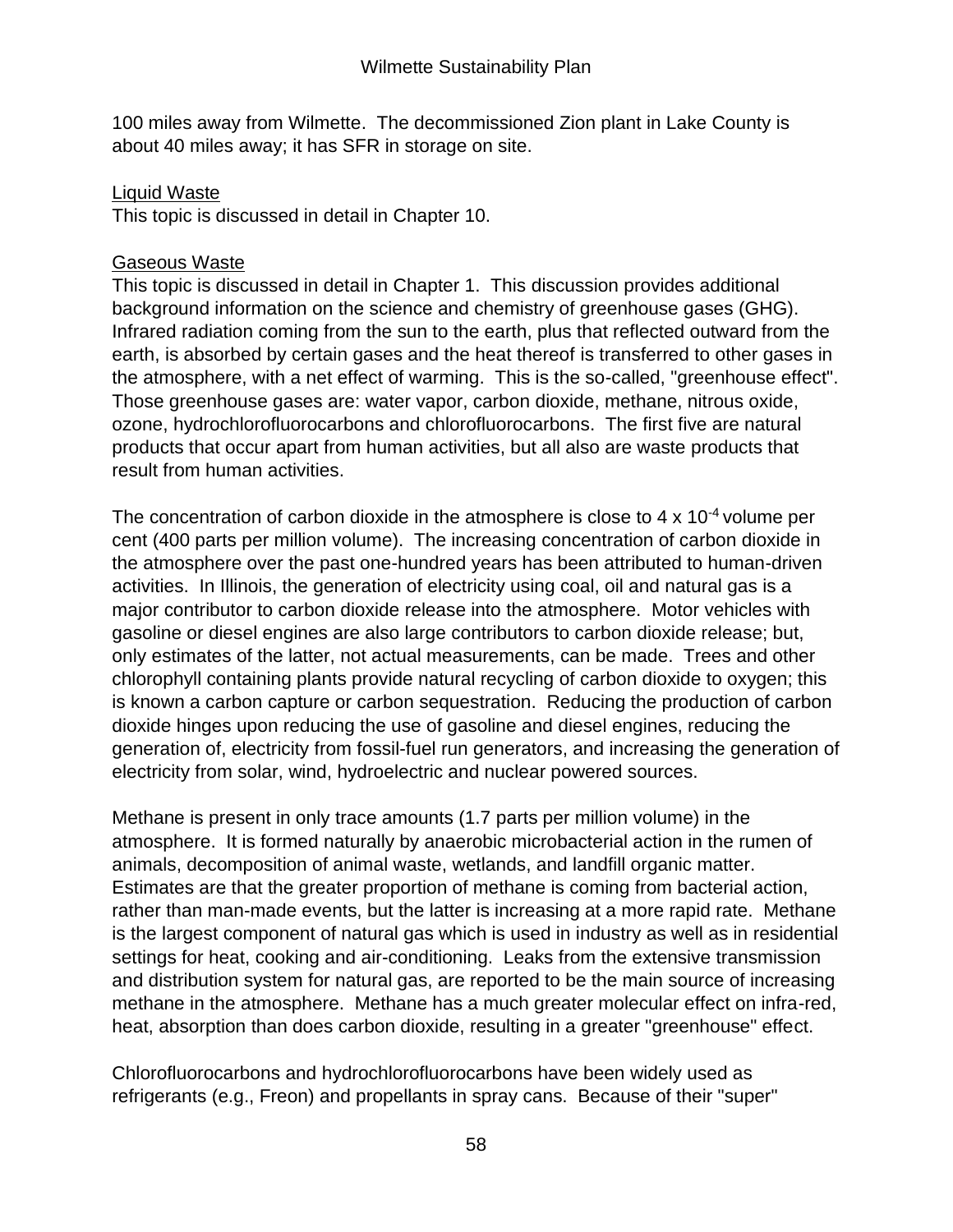greenhouse effect, they have been largely phased out of production in accordance with international agreement, per the Montreal Protocol. Near elimination of these compounds from commerce, relieves Wilmette of planning for their management in the future.

Nitrous oxide is said to have a powerful effect as a greenhouse gas: about 300 times that of carbon dioxide; but, it is present in the atmosphere in very small amounts, about one-thousand times less than carbon dioxide. Based on the foregoing statements, then the net greenhouse effect of nitrous oxide would be about 0.03 times that of carbon dioxide. Even so, it has garnered considerable attention. Nitrous oxide in the atmosphere is mainly the product of microbial action on nitrogen-containing substances in the soil. The wide spread use of nitrogen-containing chemical fertilizers in commercial agriculture, is considered to be an anthropogenic source of nitrous oxide in the atmosphere. In Illinois it is a reflection of the agricultural economy; although no figures are provided. Since agriculture is not a major business in The Village of Wilmette, it can be assumed that nitrous oxide is not a significant factor here.

Ozone is a highly reactive molecule consisting of three-oxygen atoms bound together; it is found in very low concentrations in the air; whereas the oxygen which is about 20% of the air out of doors, consists of two-oxygen atoms bound together. Ozone present in the stratosphere, the highest level of the earth's atmosphere, is of natural origin and serves an important function by absorbing ultraviolet-B coming from the sun, thereby protecting humans from the risk of skin cancer attributed to UV-B radiation. However, *ozone* in the troposphere, the level closest to the ground, is mainly anthropogenic: the product of automobile exhaust, etc. It is causal factor of smog. Inhaling ozone has an adverse effect on the lungs and especially the health of persons with asthma, chronic lung disease (COPD), and chronic bronchitis. Pollutants in the exhaust of motor vehicles are reduced by required catalytic converters in the exhaust systems. Using more efficient engines, the gradual shift of sales toward hybrid and all electric motor vehicles, the Federal law requiring progressively increasing standards for miles-pergallon of the automobile fleet of each manufacturer, are all major factors in reducing the potential atmospheric pollution by waste gases. The promotion of less driving and more bicycling and walking as public policy and public service messages via the media are gradual but effective means alter current local transportation patterns.

# Wasted Energy

This topic is discussed in detail in Chapter 3. This discussion provides some additional observations regarding energy conservation and efficiency. It directly related to the reduction of greenhouse gases by reducing the demand for the generation of electric power using fossil fuels.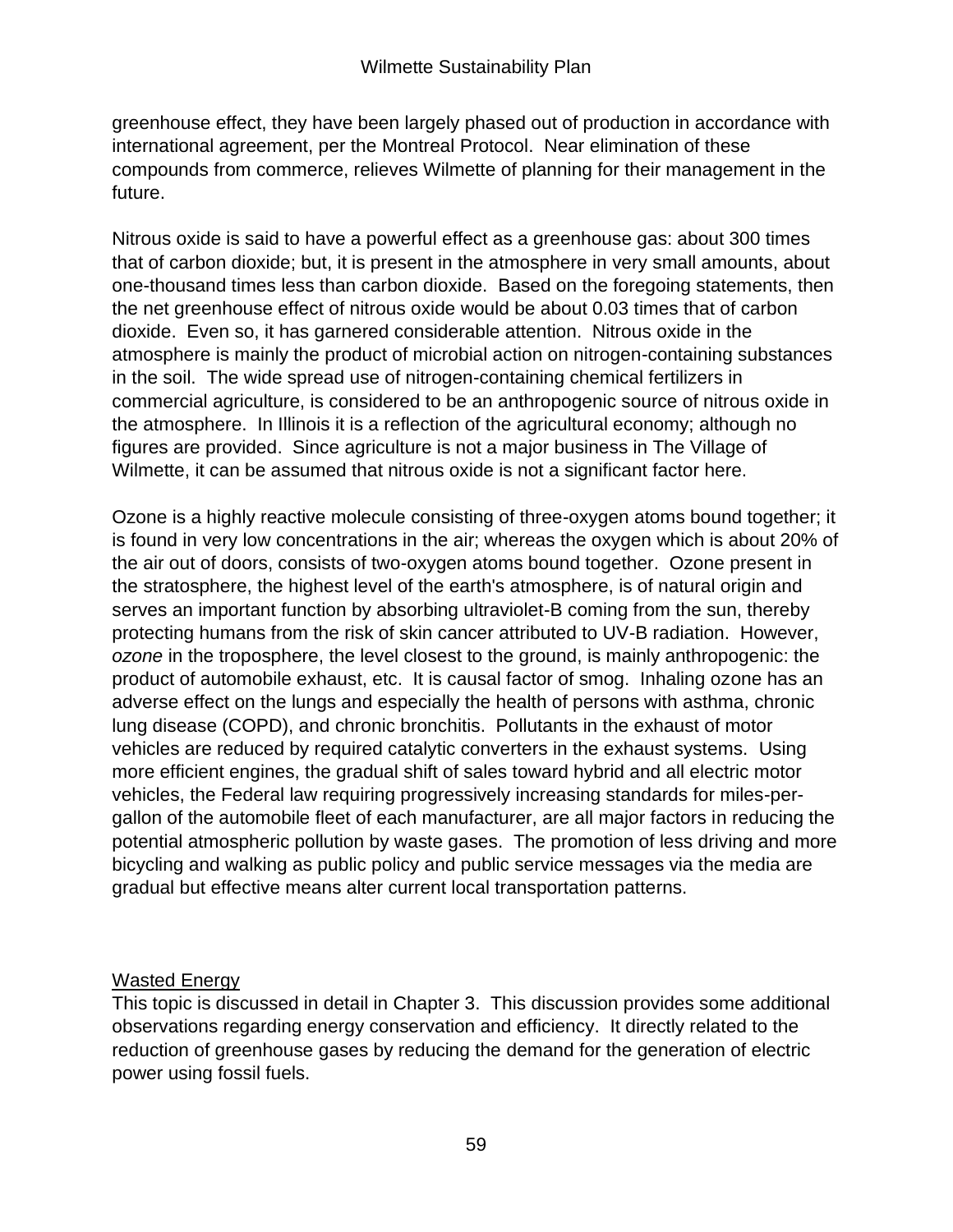Wasted energy commonly occurs from useless turned-on lights or running electric or gasoline motors; it also is the consequence of heating or cooling of an enclosed-space either with an inappropriately set temperature value or the enclosed space is inadvertently left open to an opposing temperature environment. Several specific examples are given below.

Outdoor lights illuminated during daylight hours contribute nothing to vision but consume and therefore waste electric power. This occurs in business and residential settings, sometimes as an oversight when turn-on / turn-off cycles are done by a person; or, deliberately, as a policy decision that changing to an automated system which responds to the level of natural illumination in the area, would cost more than would be the savings, during a reasonable time frame, from reduced use of electric power. The use of landscape floodlights and spotlights in the nighttime pollute the dark sky and might be considered to be a waste of electric power.

Indoor lighting in some locations is controlled by motion detectors plus light sensors; but even without quantitative data, random observations suggest that such purposeful lighting control occurs in only a small fraction of all room lighting. In Wilmette, Commonwealth Edison, a major electricity supplier, has offered to perform Energy Efficiency Assessments and recommend changes that would be cost-effective for the individual and indirectly for the company. For example, replacing incandescent light bulbs with light emitting diode (LED) bulbs, which use about one-sixth, or less, power for the same illumination, and have about 10 times the lifespan, has the potential to avoid considerable wasted energy and thus save money for the user. Although compact fluorescent (CFL) light-bulbs use less power for the same degree of illumination than do incandescent bulbs, replacing CFL bulbs at their end of lifespan with LED bulbs saves even more power and wastes less energy. A use guide for comparing various types of light bulbs can be found at:

[https://www.viribright.com/lumen-output-comparing-led-vs-cfl-vs-incandescent-w](https://www.viribright.com/lumen-output-comparing-led-vs-cfl-vs-incandescent-)attage/

Some recently manufactured motor vehicles automatically turn off the engine in order to not waste fuel while stopped at traffic lights; they then restart instantly when footpressure is removed from the brake pedal and applied to the accelerator. Most motor vehicles on the road today do not have this feature. Electric vehicles have this feature and some hybrids have it. It is commonplace to see delivery vehicles stand idle with the gasoline or diesel fueled motor running while the driver is delivering a parcels or doing some other task away from their vehicle. Sometimes, drivers lock their car with the motor and air conditioning unit operating in the summer, or heater in the winter, to keep the interior comfortable while they are out of the vehicle on an errand.

Considering the number of vehicles registered in Wilmette including those owned by the Village of Wilmette, plus those here for work or shopping, the practices just described likely cause considerable waste of fuel and energy. If all vehicles henceforth purchased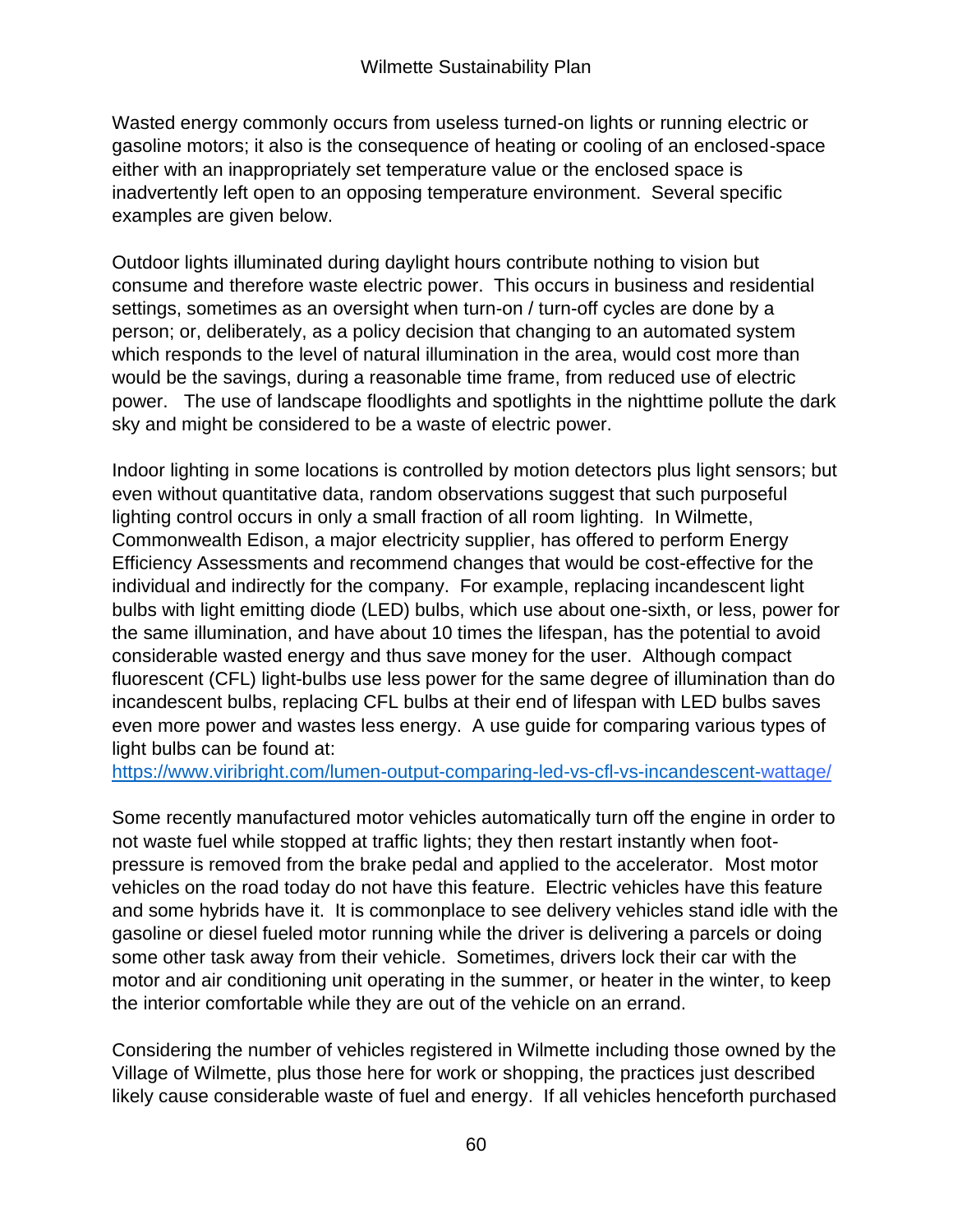by the Village and by residents or businesses were to have a "motor-off-when-stopped" feature, and if an education initiative were implemented, we might have a notable reduction in wasted energy and a savings of money as well. When the brakes are applied in a gasoline or diesel powered vehicle the kinetic energy is converted to heat and the energy is dissipated into the environment. Slowing or stopping an all-electric or hybrid gasoline-electric motor vehicle converts the energy of motion into electrical energy which is stored in the battery for later use to move the vehicle. The increasing popularity and use of hybrid motor vehicles and all-electric vehicles reduces GHG emissions.